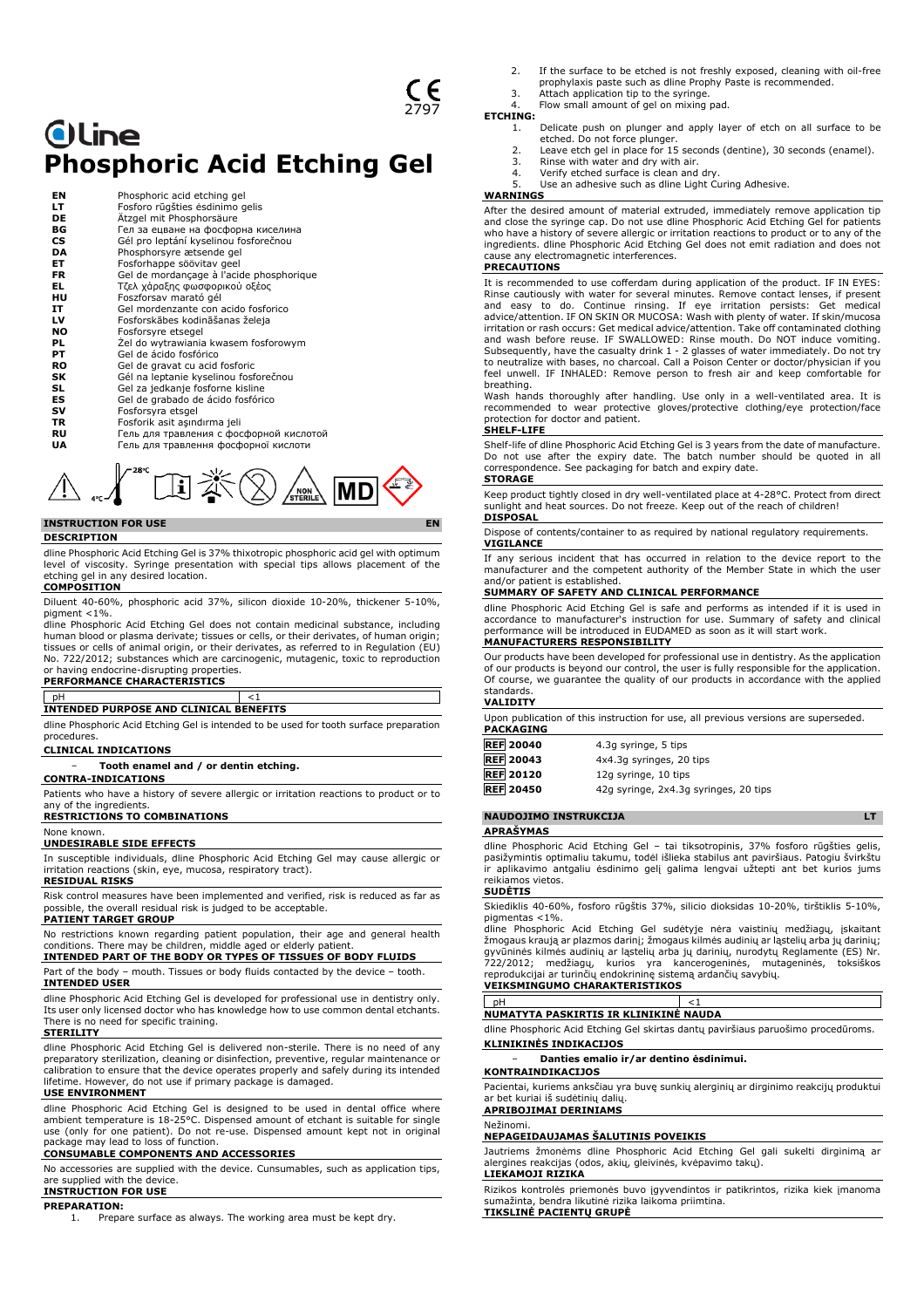Nėra jokių apribojimų, susijusių su pacientų populiacija, jų amžiumi ir bendra sveikatos bukle. Gali būti vaikų, vidutinio ar senyvo amžiaus pacientų. **NUMATOMA KŪNO DALIS AR AUDINIŲ TIPAS AR KŪNO SKYSČIAI**

Kūno dalis – burna. Audiniai ar kūno skysčiai su kuriais priemonė kontaktuoja – dantis.

# **NUMATYTAS NAUDOTOJAS**

dline Phosphoric Acid Etching Gel yra sukurtas tik profesionaliam naudojimui<br>odontologijoje. Naudotojas, tik licencijuotas gydytojas, kuris turi žinių kaip naudoti<br>įprastas odontologines medžiagas. Specialių mokymų nereiki

dline Phosphoric Acid Etching Gel tiekiamas nesterilus. Norint užtikrinti, kad prietaisas

tinkamai ir saugiai veiktų per numatytą tarnavimo laiką, nereikia jokio paruošiamojo<br>sterilizavimo, valymo ar dezinfekavimo, prevencinės, reguliarios priežiūros ar<br>kalibravimo. Tačiau nenaudokite, jei pažeista pirm

# **NAUDOJIMO APLINKA**

dline Phosphoric Acid Etching Gel suprojektuotas naudoti odontologijos kabinete, kur aplinkos temperatūra 18-25°C. Išspaustas medžiagos kiekis tinka vienam naudojimui (tik vienam pacientui). Nenaudokite pakartotinai. Išspaustas kiekis, laikomas ne originalioje pakuotėje, gali prarasti atliekamą funkciją. **SUNAUDOJAMIEJI KOMPONENTAI IR AKSESUARAI**

Su priemone priedai netiekiami. Sunaudojamieji komponentai, tokie kaip aplikavimo antgaliai, tiekiami kartu su priemone. **NAUDOJIMO INSTRUKCIJA**

### **PASIRUOŠIMAS**

- 1. Paruoškite paviršių kaip įprastai. Darbinis paviršius turi būti sausas.<br>2. Paviršiu, kuris buvo paruoštas seniau, rekomenduojame nu
- 2. Paviršių, kuris buvo paruoštas seniau, rekomenduojame nuvalyti profilaktine pasta, neturinčia alyvos, tokia kaip dline Prophy Paste.
- 
- 

3. Uždėkite antgalį ant švirkšto. 4. Išspauskite mažą gelio kiekį ant maišymo padėkliuko.

# **ĖSDINIMAS:**

- 1. Nesmarkiai spausdami švirkšto stūmoklį, užtepkite ploną gelio sluoksnį
- ant ėsdinamo paviršiaus. Nestumkite stūmoklio per jėgą. 2. Palaukite 15 sekundžių (dentinas), 30 sekundžių (emalis). 3. Nuplaukite vandens srove ir nudžiovinkite oru.
- 
- 
- 4. Įsitikinkite ar paviršius yra švarus ir sausas. 5. Naudokite surišėją, tokį kaip dline Light Curing Adhesive.

# **ĮSPĖJIMAI**

Panaudoję reikiamą produkto kiekį, nedelsiant nuimkite aplikavimo antgalį ir uždenkite švirkštą dangteliu. Nenaudokite dline Phosphoric Acid Etching Gel pacientams, kuriems anksčiau yra buvę sunkių alerginių ar dirginimo reakcijų produktui ar bet kuriai iš sudėtinių dalių. dline Phosphoric Acid Etching Gel neskleidžia radiacijos ir nesukelia jokių elektromagnetinių trukdžių.

## **ATSARGUMO PRIEMONĖS**

Produkto aplikavimo metu rekomenduojama naudoti koferdamą. PATEKUS Į AKIS: Kelias minutes atsargiai plauti vandeniu. Išimti kontaktinius lęšius, jeigu jie yra ir jeigu lengvai galima tai padaryti. Toliau plauti akis. Kaip galima greičiau kreiptis į gydytoją. PATEKUS ANT ODOS AR GLEIVINĖS: plauti dideliu vandens kiekiu. Jeigu sudirginama oda/gleivinė arba ją išberia: kreiptis į gydytoją. Nusivilkti užterštus drabužius ir išskalbti prieš vėl apsivelkant. PRARIJUS: išskalauti burną. NESKATINTI vėmimo. Po to nedelsiant duoti nukentėjusiajam išgerti 1 - 2 stiklines vandens.<br>Nebandyti neutralizuoti bazėmis, neduoti anglies. Pasijutus blogai, skambinti į<br>APSINUODIJIMŲ KONTROLĖS IR INFORMACIJOS BIURA/ kreiptis į gydy patalpoje. Rekomenduojame mūvėti apsaugines pirštines, dėvėti apsauginius drabužius, naudoti akių (veido) apsaugos priemones gydytojui ir pacientui.

# **GALIOJIMO LAIKAS**

dline Phosphoric Acid Etching Gel galiojimo laikas yra 3 metai nuo pagaminimo datos. Nenaudoti produkto pasibaigus jo galiojimo terminui. Partijos numeris turėtų būti nurodytas visoje korespondencijoje. Galiojimo terminą, partijos numerį žr. ant pakuotės.

# **LAIKYMAS**

Laikyti produktą sandariai uždarytą, sausoje, gerai vėdinamoje vietoje esant 4-28°C temperatūrai. Saugoti nuo tiesioginių saulės spindulių, uždegimo šaltinių. Produkto neužšaldyti. Laikyti vaikams nepasiekiamoje vietoje!

# **ŠALINIMAS**

Turinį/talpyklą išpilti (išmesti) pagal nacionalinius reikalavimus. **BUDRUMAS**

Jei įvyko kokių nors rimtų incidentų, susijusių su priemone, praneškite gamintojui ir tos valstybės narės, kurioje naudotojas ir (arba) pacientas yra įsisteigęs / įsikūręs, kompetentingai institucijai.

# **SAUGOS IR KLINIKINIO VEIKSMINGUMO SANTRAUKA**

dline Phosphoric Acid Etching Gel yra saugus ir veikia taip, kaip numatyta jei yra<br>naudojamas - pagal - gamintojo - naudojimo - instrukciją. - Saugos - ir - klinikinio<br>veiksmingumo atasakitą bus galima rasti EUDAMED duomen veikti.

### **GAMINTOJO ATSAKOMYBĖ**

Mūsų produktai sukurti profesionaliam naudojimui. Mes negalime kontroliuoti kaip mūsų produktai naudojami, todėl už tinkamą jų panaudojimą atsako vartotojas. Žinoma, mes užtikriname, produktų kokybės atitiktį galiojantiems standartams. **GALIOJIMAS**

| <b>PAKUOTĖ</b>   | Paskelbus naują instrukcijos versiją, prieš tai buvusios versijos nebegalioja. |
|------------------|--------------------------------------------------------------------------------|
| <b>REF 20040</b> | 4.3g švirkštas, 5 antgaliai                                                    |
| <b>REF</b> 20043 | 4x4.3q švirkštai, 10 antgalių                                                  |
| <b>REF 20120</b> | 12g švirkštas, 10 antgalių                                                     |
| <b>REF 20450</b> | 42g švirkštas, 2x4.3g švirkštai, 20 antgalių                                   |

# **ANLEITUNG ZUR VERWENDUNG DE**

### **BESCHREIBUNG**

dline Phosphoric Acid Etching Gel ist ein 37%iges thixotropes Phosphorsäure-Gel mit optimalem Viskositätsniveau. Spritzenpräsentation mit speziellen Spitzen ermöglicht die Platzierung des Ätzgels an jeder gewünschten Stelle. **ZUSAMMENSETZUNG**

Verdünnungsmittel 40-60%, Phosphorsäure 37%, Siliziumdioxid 10-20%, Verdickungsmittel 5-10%, Pigment <1%.

dline Phosphoric Acid Etching Gel enthält keine medizinische Substanz, einschließlich Derivate aus menschlichem Blut oder Plasma; Gewebe oder Zellen oder deren Derivate menschlichen Ursprungs; Gewebe oder Zellen tierischen Ursprungs oder deren Derivate gemäß der Verordnung (EU) Nr. 722/2012; Stoffe, die krebserregend, erbgutverändernd, fortpflanzungsgefährdend oder mit endokrinen Eigenschaften behaftet sind.

# **LEISTUNGSMERKMALE**

pH <1 **VERWENDUNGSZWECK UND KLINISCHER NUTZEN**

dline Phosphoric Acid Etching Gel ist für die Präparation von Zahnoberflächen vorgesehen.

### **KLINISCHE INDIKATIONEN**

− **Ätzen des Zahnschmelzes und / oder des Dentins. KONTRAINDIKATIONEN**

Patienten, die in der Vergangenheit schwerwiegende allergische Reaktionen oder Irritationen auf das Produkt oder einen der Inhaltsstoffe gezeigt haben. **BESCHRÄNKUNGEN FÜR KOMBINATIONEN**

### Keine bekannt.

# **UNERWÜNSCHTE NEBENEFFEKTE**

Bei empfindlichen Personen kann dline Phosphoric Acid Etching Gel allergische oder reizende Reaktionen hervorrufen (Haut, Auge, Schleimhäute, Atemwege). **VERBLEIBENDE RISIKEN**

Risikokontrollmaßnahmen wurden implementiert und verifiziert, das Risiko ist so weit wie möglich reduziert, das Gesamtrestrisiko wird als akzeptabel beurteilt. **PATIENTEN-ZIELGRUPPE**

# Keine Einschränkungen hinsichtlich der Patientenpopulation, ihres Alters und ihres allgemeinen Gesundheitszustands bekannt. Es können Kinder, Patienten mittleren Alters oder ältere Menschen sein.<br>
VORGESEHENE KÖRPERT

### **VORGESEHENE KÖRPERTEILE ODER GEWEBETYPEN VON KÖRPERFLÜSSIGKEITEN**

Teil des Körpers - Mund. Gewebe oder Körperflüssigkeiten, die mit dem Gerät in Berührung kommen - Zahn.

# **BEABSICHTIGTER BENUTZER**

dline Phosphoric Acid Etching Gel ist nur für den professionellen Einsatz in der Zahnmedizin entwickelt worden. Der Anwender ist nur ein lizenzierter Arzt, der weiß, wie man gängige Materialien verwendet. Es besteht keine Notwendigkeit für eine spezielle Schulung.

# **STERILITÄT**

dline Phosphoric Acid Etching Gel wird unsteril geliefert. Es ist keine vorbereitende Sterilisation, Reinigung oder Desinfektion, keine vorbeugende, regelmäßige Wartung oder Kalibrierung erforderlich, um sicherzustellen, dass das Gerät während seiner vorgesehenen Lebensdauer ordnungsgemäß und sicher funktioniert. Verwenden Sie es jedoch nicht, wenn die Primärverpackung beschädigt ist. **UMGEBUNG VERWENDEN**

dline Phosphoric Acid Etching Gel ist für die Verwendung in der Zahnarztpraxis bei einer Umgebungstemperatur von 18-25 °C vorgesehen. Die abgegebene Menge an Material ist für den einmaligen Gebrauch geeignet (nur für einen Patienten). Nicht wiederverwenden. Nicht in der Originalverpackung aufbewahrte Dosiermenge kann zu Funktionsverlusten führen.

# **VERBRAUCHSKOMPONENTEN UND ZUBEHÖR**

Im Lieferumfang des Geräts ist kein Zubehör enthalten. Verbrauchsmaterialien, wie z. B. Applikationsspitzen, werden mit dem Gerät geliefert. **ANLEITUNG ZUR VERWENDUNG**

# **VORBEREITUNG:**

- 1. Bereiten Sie die Oberfläche wie immer vor. Der Arbeitsbereich muss trocken gehalten werden.
- 2. Wenn die zu ätzende Oberfläche nicht frisch belichtet ist, wird eine Reinigung mit ölfreier Prophylaxepaste wie dline Prophy Paste empfohlen. 3. Bringen Sie die Applikatorspitze an der Spritze an.
- 4. Fließen Sie eine kleine Menge des Gels auf den Mischblock.

# **ÄTZEN:**

- 1. Drücken Sie sanft auf den Kolben und tragen Sie die Ätzschicht auf alle zu ätzenden Flächen auf. Setzen Sie den Stößel nicht mit Gewalt ein.
- 2. Lassen Sie das Ätzgel für 15 Sekunden (Dentin), 30 Sekunden (Schmelz)
- 
- einwirken. 3. Spülen Sie mit Wasser ab und trocknen Sie mit Luft.
- 4. Stellen Sie sicher, dass die geätzte Oberfläche sauber und trocken ist. 5. Verwenden Sie einen Klebstoff wie z. B. dline Light Curing Adhesive.
- 

# **WARNUNGEN**

Nachdem die gewünschte Materialmenge extrudiert wurde, entfernen Sie sofort die Applikationsspitze und schließen Sie die Spritzenkappe. Verwenden Sie das Produkt nicht bei Patienten, bei denen es in der Vergangenheit zu schweren allergischen Reaktionen oder Reizungen auf das Produkt oder einen der Inhaltsstoffe gekommen ist. dline Phosphoric Acid Etching Gel sendet keine Strahlung aus und verursacht keine elektromagnetischen Störungen.

### **VORSICHTSMAßNAHMEN**

Es wird empfohlen, während der Anwendung des Produkts einen Kofferdamm zu verwenden. WENN IM AUGE: Spülen Sie einige Minuten lang vorsichtig mit Wasser. Entfernen Sie die Kontaktlinsen, falls vorhanden und leicht zu bewerkstelligen. Spülen Sie weiter. Wenn die Augenreizung anhält: Ärztlichen Rat einholen/ärztliche Hilfe in Anspruch nehmen. WENN AUF HAUT ODER SCHLEIMHAUT: Waschen Sie mit reichlich Wasser. Wenn Haut-/Schleimhautreizungen oder Ausschlag auftreten: Holen Sie sich ärztlichen Rat/ärztliche Hilfe. Kontaminierte Kleidung ausziehen und vor der Wiederverwendung waschen. WENN GESCHLUCKST: Spülen Sie den Mund aus. Lösen Sie KEIN Erbrechen aus. Lassen Sie den Verunfallten anschließend sofort 1 - 2 Gläser Wasser trinken. Versuchen Sie nicht, mit Basen zu neutralisieren, keine Aktivkohle<br>Rufen Sie eine Giftnotrufzentrale oder einen Arzt an, wenn Sie sich unwohl fühlen.<br>Rufen Sie eine Giftnotrufzentrale oder einen Arzt an, we WENN INHALIERT: Bringen Sie die Person an die frische Luft und halten Sie sie zum Atmen bequem. Waschen Sie sich nach der Handhabung gründlich die Hände. Nur in einem gut belüfteten Bereich verwenden. Es wird empfohlen, Schutzhandschuhe /Schutzkleidung /Augenschutz /Gesichtsschutz für Arzt und Patient zu tragen

### **HALTBARKEITSDAUER**

Die Lagerfähigkeit des Produkts beträgt 3 Jahre ab dem Herstellungsdatum. Verwenden Sie es nicht nach Ablauf des Verfallsdatums. Die Chargennummer sollte in jeder Korrespondenz angegeben werden. Siehe Verpackung für Charge und Verfallsdatum.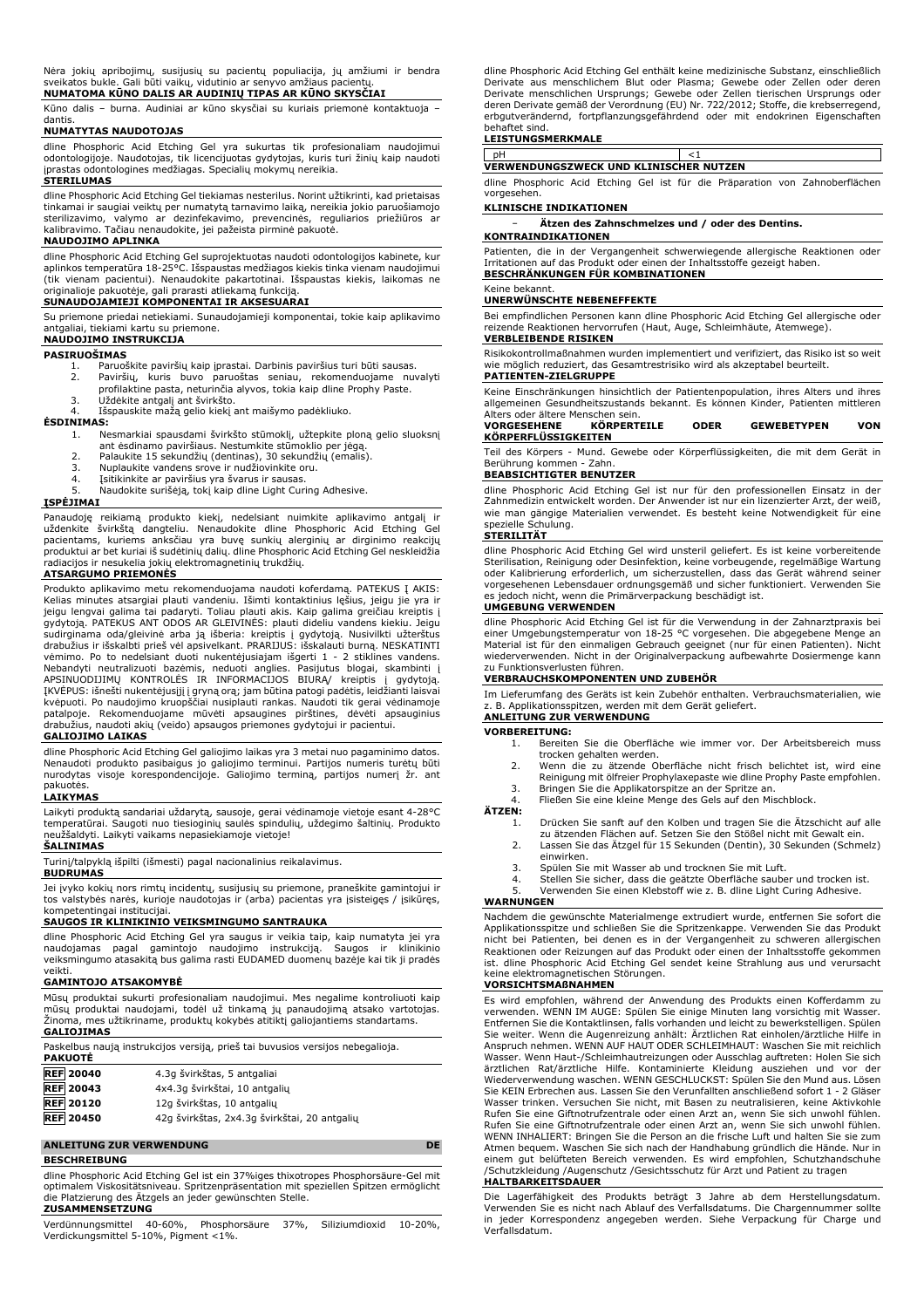### **LAGERUNG**

Bewahren Sie das Produkt dicht verschlossen an einem trockenen, gut belüfteten Ort bei 4-28°C auf. Schützen Sie das Produkt vor direkter Sonneneinstrahlung und Wärmequellen. Nicht einfrieren. Außerhalb der Reichweite von Kindern aufbewahren! **ENTSORGUNG**

Entsorgen Sie den Inhalt/Behälter gemäß den nationalen behördlichen Vorschriften. **WACHSAMKEIT**

Wenn ein schwerwiegender Zwischenfall im Zusammenhang mit dem Produkt aufgetreten ist, melden Sie dies dem Hersteller und der zuständigen Behörde des Mitgliedstaats, in dem der Anwender und/oder Patient niedergelassen ist.

# **ZUSAMMENFASSUNG DER SICHERHEIT UND KLINISCHEN LEISTUNG**

dline Phosphoric Acid Etching Gel ist sicher und verhält sich wie vorgesehen, wenn es gemäß der Gebrauchsanweisung des Herstellers verwendet wird. Zusammenfassung der Sicherheit und der klinischen Leistung wird in EUDAMED eingeführt, sobald es seine Arbeit aufnimmt.

### **VERANTWORTUNG DES HERSTELLERS**

Unsere Produkte sind für den professionellen Einsatz in der Zahnmedizin entwickelt worden. Da die Anwendung unserer Produkte außerhalb unserer Kontrolle liegt, ist der Anwender für die Anwendung voll verantwortlich. Selbstverständlich garantieren wir die Qualität unserer Produkte gemäß den angewandten Normen.

### **GÜLTIGKEIT**

Mit Erscheinen dieser Gebrauchsanweisung werden alle vorherigen Versionen ungültig.

| <b>VERPACKUNG</b> |                                          |
|-------------------|------------------------------------------|
| <b>REF 20040</b>  | 4.3q Spritze, 5 Spitzen                  |
| <b>REF</b> 20043  | 4x4.3q Spritze, 10 Spitzen               |
| <b>REF 20120</b>  | 12g Spritze, 10 Spitzen                  |
| <b>REF</b> 20450  | 42q Spritze, 2x4.3q Spritzen, 20 Spitzen |

# **ИНСТРУКЦИЯ ЗА УПОТРЕБА BG**

# **ОПИСАНИЕ**

dline Phosphoric Acid Etching Gel е 37% гел от тиксотропна фосфорна киселина с оптимално ниво на вискозитет. Представяне на спринцовка със специални накрайници позволява слагането на гел за ецване на всяко искано място. **СЪСТАВ**

Разредител 40-60%, фосфорна киселина 37%, силициев диоксид 10-20%, сгъстител 5-10%, пигмент <1%.

dline Phosphoric Acid Etching Gel не съдържа лекарствено вещество, включително производни на човешка кръв или плазма; тъкани или клетки, или техни производни от човешки произход; тъкани или клетки от животински произход или техни производни, както е посочено в Регламент (ЕС) № 722/2012; вещества, които са канцерогенни, мутагенни, токсични за възпроизводство или са с разрушаващи ендокринната система свойства. **ХАРАКТЕРИСТИКИ НА РАБОТА**

# pH <1 **ПРЕДНАЗНАЧЕНИЕ И КЛИНИЧНИ ПОЛЗИ**

dline Phosphoric Acid Etching Gel е предназначен да се използва за процедури за подготовка на повърхността на зъбите.

### **КЛИНИЧНИ ПОКАЗАНИЯ**

− **Зъбен емайл и / или дентин.**

# **ПРОТИВОПОКАЗАНИЯ**

Пациенти, които имат история на тежки алергични или възпалителни реакции към продукта или към някоя от съставките му. **ОГРАНИЧЕНИЯ ЗА КОМБИНАЦИИ**

# Не е известно. **НЕЖЕЛАНИ СТРАНИЧНИ ЕФЕКТИ**

При чувствителни лица продуктът може да причини алергични или възпалителни реакции (на кожата, очите, лигавицата, дихателните пътища).

# **ОСТАТЪЧНИ РИСКОВЕ**

Мерките за контрол на риска са приложени и проверени, рискът е намален, колкото е възможно, цялостният остатъчен риск се счита за допустим. **ЦЕЛЕВА ГРУПА НА ПАЦИЕНТИТЕ**

Не са известни ограничения по отношение на нациалността на пациентите, тяхната възраст и общо здравословно състояние. Те могат да са деца, пациенти на средна възраст или пациенти на възраст.

# **ПРЕДВИДЕНА ЧАСТ НА ТЯЛОТО ИЛИ ВИДОВЕ ТЪКАНИ ИЛИ ТЕЛЕСНИ ТЕЧНОСТИ**

Част от тялото - уста. Тъкани или телесни течности, влизащи в контакт с устройството - зъб.

### **ЦЕЛЕВИ ПОТРЕБИТЕЛ**

dline Phosphoric Acid Etching Gel е разработен единствено за професионална употреба в стоматологията. Неговият потребител е лицензиран лекар, който има знания как да използва обичайни стоматологични материали. Няма нужда от специално обучение.

## **СТЕРИЛИТЕТ**

dline Phosphoric Acid Etching Gel се доставя нестерилен. Няма нужда от предварителна стерилизация, почистване или дезинфекция, а от превантивна, редовна поддръжка или калибриране, за да се гарантира, че устройството работи правилно и безопасно през определения му живот. Не използвайте , ако първичната опаковка е повредена.

# **СРЕДА НА ИЗПОЛЗВАНЕ**

dline Phosphoric Acid Etching Gel е предназначен за използване в стоматологичен кабинет, където температурата на околната среда е 18-25 ° C. Разпределеното количество материал подходящо за еднократна употреба (само за един пациент). Не използвайте повторно. Излишното количество, съхранявано в оригинална опаковка, може да доведе до загуба на функцията му. **КОНСУМАТИВИ И АКСЕСОАРИ**

Към устройството не се предоставят аксесоари. Към устройството се доставят консумативи, като накрайници за нанасяне. **ИНСТРУКЦИЯ ЗА УПОТРЕБА**

- **ПОДГОТОВКА:**
	- 1. Подгответе повърхността както обикновено. Работната ви зона трябва да се поддържа суха.
- 2. Ако повърхността, която трябва да бъде ецвана, не е прясно изложена, се препоръчва почистване с безмаслена профилактична паста като dline Prophy Paste.
- 3. Прикрепете върха на апликатора към спринцовката. 4. Изсипете малко количество гел върху подложката за смесване.

# **ЕЦВАНЕ:**

- 1. Деликатно натискане на буталото и нанасяне на слой офорт върху цялата повърхност, която трябва да се ецва. Не натискайте буталото насила.
- 2. Оставете ецващия гел на място за 15 секунди (дентин), 30 секунди (емайл).
- 3. Изплакнете с вода и подсушете с въздух.
- 4. Уверете се, че гравираната повърхност е чиста и суха. 5. Използвайте лепило като dline Light Curing Adhesive.

# **ПРЕДУПРЕЖДЕНИЯ**

След пресоване на желаното количество материал, отстранете веднага накрайника за нанасяне и затворете капачката на спринцовката. Не използвайте продукта за пациенти, които имат история с тежки алергични или възпалителни реакции към продукта или към някоя от съставките на продукта. dline Phosphoric Acid Etching Gel не излъчва радиация и не води до електромагнитни смущения. **ПРЕДПАЗНИ МЕРКИ**

Препоръчва се използването на кофердам пи нанасянето на продукта. ПРИ ПОПАДАНЕ В ОЧИТЕ: Изплакнете внимателно с вода в продължение на няколко минути. Махнете си контактните лещи, ако имате такива и е лесно да го<br>направите. Продължете да изплаквате. Ако раздразнението на очите направите. Продължете да изплаквате. Ако раздразнението на очите продължава: Потърсете медицински съвет / помощ. ПРИ ПОПАДАНЕ ВЪРХУ КОЖАТА ИЛИ ЛИГАВИЦАТА: Измийте обилно с вода. Ако се появи дразнене на кожата / лигавицата или обрив: Потърсете медицински съвет / помощ. Свалете замърсеното облекло и изперете преди следващата употреб. ПРИ ПОГЛЪЩАНЕ: Изплакнете устата. НЕ предизвиквайте повръщане. След това незабавно изпийте 1-2 чаши вода. Не се опитвайте да неутрализирате с основи, без въглен Обадете се на Център по отрови или на лекар / терапевт, ако се чувствате зле. ПРИ ВДИШВАНЕ: Изведете лицето на чист въздух и го подпомагайте при дишане.

Измийте добре ръцете след работа. Използвайте само на добре проветриво място. Препоръчано носенето на защитни ръкавици / защитно облекло / предпазни средства за очи / защита на лицето за лекаря и пациента

### **СРОК НА ГОДНОСТ**

Срок на годност на dline Phosphoric Acid Etching Gel е 3 години от датата на производство. Не използвайте след срока на годност. Партидният номер трябва да бъде цитиран при всяка кореспонденция. Погледнете опаковката за партиден номер и срок на годност.

### **СЪХРАНЕНИЕ**

Съхранявайте продукта добре затворен на сухо и добре проветриво място при 4- 28 ° C. Дръжте далеч от пряка слънчева светлина и източници на топлина. Не замразявайте. Да се пази от деца! **ИЗХВЪРЛЯНЕ**

Изхвърлете съдържанието / контейнера според националните нормативни

# изисквания. **БДИТЕЛНОСТ**

Ако възникне сериозен инцидент във връзка с устройството, съобщете това на производителя и на компетентния орган на държавата-членка, в която се намира потребителят и / или пациентът.

# **РЕЗЮМЕ НА БЕЗОПАСНОСТТА И КЛИНИЧНИТЕ РЕЗУЛТАТИ**

dline Phosphoric Acid Etching Gel е безопасен и работи по предназначение, ако се използва в съответствие с инструкциите за употреба на производителя. на безопасността и клиничните показатели ще бъде представено в EUDAMED в момента, щом започне работа.

## **ОТГОВОРНОСТ НА ПРОИЗВОДИТЕЛИТЕ**

Продуктите ни са разработени за професионална употреба в стоматологията. Понеже приложението на нашите продукти е извън наш контрол, потребителят носи пълна отговорност за приложението на продукта. Разбира се, ние гарантираме за качеството на продуктите си в съответствие с приложимите стандарти.

# **ВАЛИДНОСТ**

След публикуването на тази инструкция за употреба всички предишни версии се отменят.

# **ОПАКОВКА**

| REF 20040        | Спринцовка 4.3г, 5 накрайника                    |
|------------------|--------------------------------------------------|
| <b>REF</b> 20043 | Спринцовки 4х4.3г, 10 накрайника                 |
| <b>REF 20120</b> | Спринцовка 12г, 10 накрайника                    |
| <b>REF 20450</b> | Спринцовка 42г, Спринцовки 2х4.3г, 20 накрайника |

# **NÁVOD K POUŽITÍ CS**

### **POPIS**

dline Phosphoric Acid Etching Gel je 37% gel tixotropní kyseliny fosforečné s optimální úrovní viskozity. Stříkačka se speciálními hroty umožňuje umístění leptacího gelu na libovolné požadované místo.

# **SLOŽENÍ**

Ředidlo 40-60%, kyselina fosforečná 37%, oxid křemičitý 10-20%, zahušťovadlo 5- 10%, pigment <1%. dline Phosphoric Acid Etching Gel neobsahuje léčivé látky, včetně derivátů lidské krve

nebo plazmy; tkáně nebo buňky nebo jejich deriváty lidského původu; tkáně nebo buňky živočišného původu nebo jejich deriváty podle Nařízení (EU) č. 722/2012; látky, které jsou karcinogenní, mutagenní, toxické pro reprodukci nebo mají vlastnosti narušující endokrinní systém.

# **VÝKONOVÉ CHARAKTERISTIKY**

pH  $<1$ **ZAMÝŠLENÝ ÚČEL A KLINICKÉ VÝHODY**

dline Phosphoric Acid Etching Gel je určen k použití při postupech přípravy povrchu zubů.

### **KLINICKÉ INDIKACE**

− **Leptání zubní skloviny a/nebo dentinu.**

# **KONTRAINDIKACE**

Pacienti, kteří mají v anamnéze závažné alergické nebo podrážděné reakce na produkt nebo na kteroukoli složku přípravku. **OMEZENÍ KOMBINACÍ**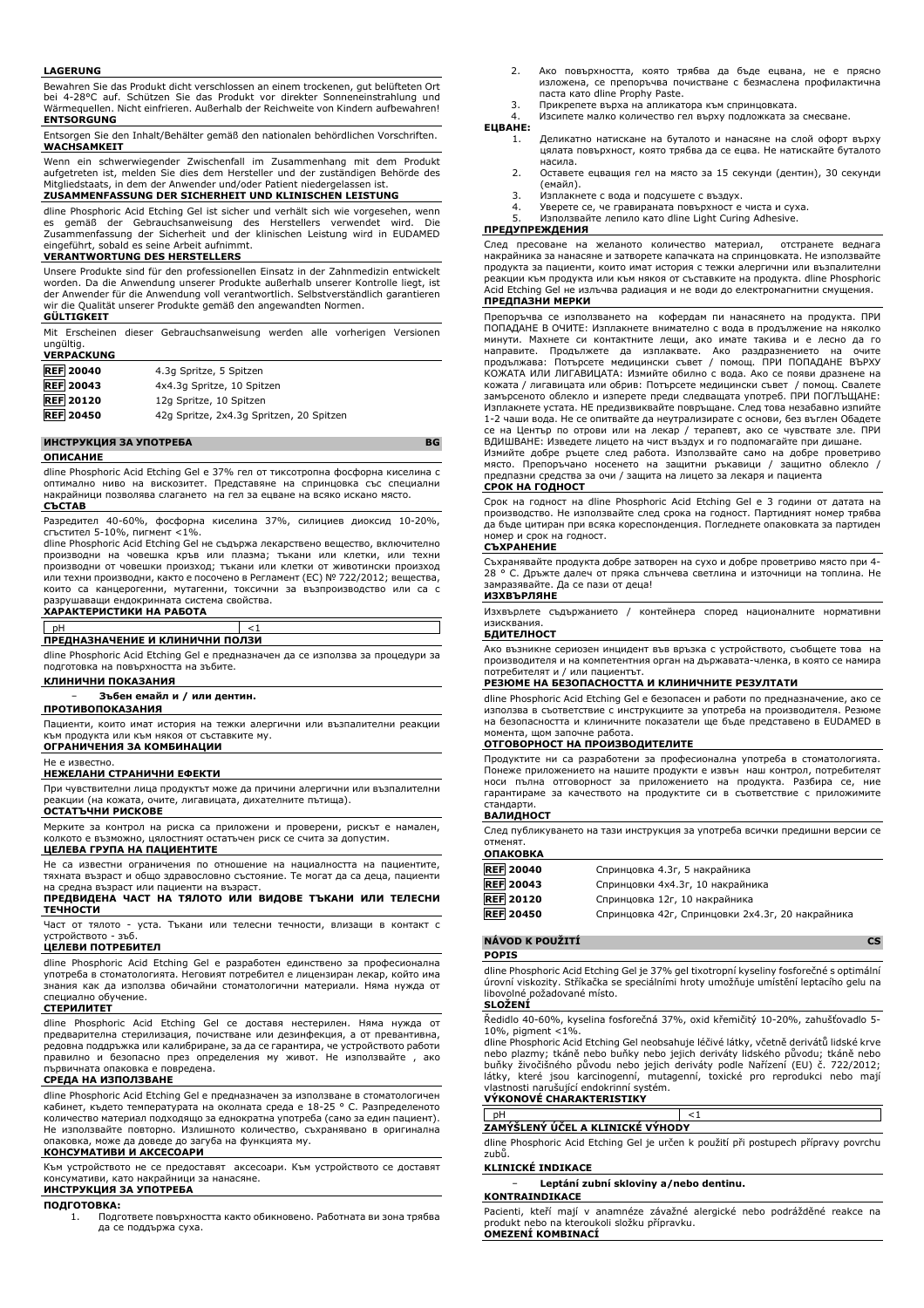### Nejsou známy. **NEŽÁDOUCÍ VEDLEJŠÍ ÚČINKY**

U citlivých jedinců může dline Phosphoric Acid Etching Gel způsobit alergické nebo dráždivé reakce (kůže, oči, sliznice, dýchací cesty). **ZBYTKOVÁ RIZIKA**

Byla implementována a ověřena opatření ke kontrole rizik, riziko je co nejvíce sníženo, celkové zbytkové riziko je považováno za přijatelné.

### **CÍLOVÁ SKUPINA PACIENTŮ**

Nejsou známa žádná omezení týkající se populace pacientů, jejich věku a celkového zdravotního stavu. Mohou to být i děti, pacienti středního věku nebo starší pacienti. **ZAMÝŠLENÁ ČÁST TĚLA NEBO TYPY TKÁNÍ TĚLESNÝCH TEKUTIN**

Část těla - ústa. Tkáně nebo tělesné tekutiny v kontaktu s přístrojem - zub.

# **ZAMÝŠLENÝ UŽIVATEL**

dline Phosphoric Acid Etching Gel je vyvinut pouze pro profesionální použití ve stomatologii. Použít jej může pouze lékař s licencí, který má znalosti o používání běžných dentálních materiálů. Není potřeba zvláštního školení. **STERILITA**

# dline Phosphoric Acid Etching Gel je dodáván nesterilní. Není třeba provádět žádnou přípravnou sterilizaci, čištění nebo dezinfekci, preventivní, pravidelnou údržbu nebo kalibraci, aby bylo zajištěno, že zařízení pracuje správně a bezpečně po celou dobu jeho životnosti. Nepoužívejte však, pokud je primární balíček poškozený.

**PROSTŘEDÍ POUŽITÍ**

dline Phosphoric Acid Etching Gel je určen k použiti v zubni ordinaci, kde je okolni<br>teplota 18-25 °C. Vydané množství materiálu je vhodné pro jednorázové použití<br>(pouze pro jednoho pacienta). Nepoužívejte znovu. Vydané mn původním obalu, může vést ke ztrátě funkce. **SPOTŘEBNÍ SOUČÁSTI A PŘÍSLUŠENSTVÍ**

K zařízení není dodáváno žádné příslušenství. Spotřební materiál, jako jsou aplikační hroty, se dodává se zařízením.

# **NÁVOD K POUŽITÍ**

## **PŘÍPRAVA:**

- 1. Připravte povrch jako vždy. Pracovní prostor musí být udržován v suchu.<br>2. Pokud povrch, který má být leptán, není čerstvě odkrytý, doporučuje se<br> čištění bezolejovou profylaktickou pastou, jako je d
- 3. Nasaďte hrot aplikátoru na stříkačku. 4. Na míchací podložku nalijte malé množství gelu.

# **LEPTÁNÍ:**

- Jemně zatlačte na píst a na leptaný povrch naneste leptací vrstvu. Nestlačujte píst moc silně.
- 2. Nechte leptat gel na místě po dobu 15 sekund (dentin), 30 sekund (sklovina).
- 3. Opláchněte vodou a osušte vzduchem.<br>4. Zkontrolujte, zda je leptaný povrch čis
- 4. Zkontrolujte, zda je leptaný povrch čistý a suchý. 5. Použijte lepidlo, jako je dline Light Curing Adhesive.
- 

# **VAROVÁNÍ**

Po vytlačení požadovaného množství materiálu okamžitě odstraňte aplikační hrot a zavřete víčko stříkačky. Nepoužívejte přípravek u pacientů, kteří v minulosti měli závažné alergické nebo podrážděné reakce na produkt nebo na kteroukoli ze složek. dline Phosphoric Acid Etching Gel nevyzařuje záření a nezpůsobuje žádné elektromagnetické rušení.

# **OPATŘENÍ**

Během aplikace produktu se doporučuje používat kofferdam. PŘI ZASAŽENÍ OČÍ: Několik minut opatrně vyplachujte vodou. Vyjměte kontaktní čočky, jsou-li nasazeny a je-li to snadné. Pokračujte ve vyplachování. Pokud podráždění očí přetrvává: Vyhledejte lékařskou pomoc/ošetření. PŘI STYKU S KŮŽÍ NEBO SLIZNICÍ: Omyjte velkým množstvím vody. Pokud dojde k podráždění kůže nebo sliznic nebo vyrážce:<br>Vyhledejte lékařskou pomoc/ošetření. Kontaminovaný oděv svlékněte a před<br>opětovným použitím vyperte. PŘI POŽITÍ: Vypláchněte ústa zvracení. Poté postiženému ihned dejte 1-2 sklenice vody. Nepokoušejte se neutralizovat zásadami ani aktivním uhlím. Pokud se postižený necítí dobře, volejte toxikologické středisko nebo lékaře. PŘI VDECHNUTÍ: Přeneste osobu na čerstvý vzduch a ponechte ji v poloze usnadňující dýchání. Po manipulaci si důkladně umyjte ruce. Používejte pouze na dobře větraném místě. Pro lékaře a pacienta se doporučuje nosit ochranné rukavice/ochranný oděv/ochranu očí/ochranu obličeje.

### **SKLADOVATELNOST**

Doba použitelnosti produktu je 3 roky od data výroby. Nepoužívejte po uplynutí doby použitelnosti. Ve všech korespondencích by mělo být uvedeno číslo šarže. Šarže a datum spotřeby viz balení.

### **SKLADOVÁNÍ**

Uchovávejte produkt těsně uzavřený na suchém, dobře větraném místě při teplotě Chraňte před přímým slunečním zářením a zdroji tepla. Chraňte před 4-28 °C. Chraňte před přímým slumrazem. Udržujte mimo dosah dětí!

# **LIKVIDACE**

Obsah/obal zlikvidujte v souladu s požadavky národních předpisů.

### **BDĚLOST**

Pokud se stane jakýkoli závažný incident, ke kterému došlo v souvislosti se zařízením, hlásí se to výrobci a příslušnému orgánu členského státu, ve kterém se uživatel nebo pacient nachází.

# **SOUHRN BEZPEČNOSTI A KLINICKÉHO VÝKONU**

dline Phosphoric Acid Etching Gel je bezpečný a funguje tak, jak bylo zamýšleno, pokud je používán v souladu s pokyny výrobce k použití. Souhrn bezpečnosti a klinického výkonu bude do EUDAMED zaveden, jakmile začne pracovat. **ODPOVĚDNOST VÝROBCŮ**

Naše výrobky byly vyvinuty pro profesionální použití ve stomatologii. Protože aplikace našich produktů je mimo naši kontrolu, je za aplikaci plně odpovědný uživatel. Samozřejmě garantujeme kvalitu našich produktů v souladu s platnými normami. **DOBA PLATNOSTI**

| <b>OBAL</b>      | Po zveřejnění tohoto návodu k použití jsou nahrazeny všechny předchozí verze. |
|------------------|-------------------------------------------------------------------------------|
| <b>DEE</b> 20040 | $\Lambda$ 3a stříkačka. 5 brotv                                               |

| REF ZUU+U        | 4.34 SUIKALKA, 3 IIIULY                   |
|------------------|-------------------------------------------|
| <b>REF</b> 20043 | Stříkačky 4x4.3g, 10 hrotů                |
| <b>REF 20120</b> | 12a stříkačka, 10 hrotů                   |
| <b>REF 20450</b> | 42g stříkačka, Stříkačky 2x4.3g, 20 hrotů |

### **BESKRIVELSE**

dline Phosphoric Acid Etching Gel er 37% thixotropisk fosforsyregel med optimal grad af viskositet. Sprøjtepræsentation med særlige tips gør det muligt at placere ætsningsgelen på et hvilket som helst sted.

### **SAMMENSÆTNING**

Fortyndingsmiddel 40-60%, fosforsyre 37%, siliciumdioxid 10-20%, fortykningsmiddel 5-10%, pigment <1%.

dline Phosphoric Acid Etching Gel indeholder ikke medicinske stoffer, herunder blod eller plasmaafledning fra mennesker; væv eller celler eller deres afledning af<br>menneskelig-oprindelse væv eller celler af animalsk oprindelse eller deres afledning<br>som - omhandlet - i - forordning - (EU) - nr. - kræftfremk reproduktionstoksiske eller med hormonforstyrrende egenskaber. **EGENSKABER FOR YDEEVNE**

pH <1

**TILSIGTEDE FORMÅL OG KLINISKE FORDELE** dline Phosphoric Acid Etching Gel er beregnet til at blive brugt til tandoverflade forberedelsesprocedurer.

### **KLINISKE INDIKATIONER**

− **Tandemaljen og/eller dentin ætsning.**

**KONTRAINDIKATIONER** Patienter, der tidligere har haft alvorlige allergiske eller irritationsreaktioner på

produktet eller på nogen af ingredienserne. **BEGRÆNSNINGER FOR KOMBINATIONER**

### Ingen kendte. **UØNSKEDE BIVIRKNINGER**

Hos modtagelige personer kan dline Phosphoric Acid Etching Gel forårsage allergiske eller irritationsreaktioner (hud, øje, slimhinde, luftveje). **RESTERENDE RISICI**

Risikokontrolforanstaltninger er blevet gennemført og verificeret, risikoen er reduceret mest muligt, den samlede restrisiko anses for at være acceptabel. **MÅLGRUPPE FOR PATIENT**

Ingen begrænsninger kendt med hensyn til patientpopulation, deres alder og generelle sundhedsmæssige forhold. Der kan være børn, midaldrende eller ældre patienter.

## **PÅTÆNKT DEL AF KROPPEN ELLER TYPER AF VÆV AF KROPSVÆSKER**

En del af kroppen – munden. Væv eller kropsvæsker kontaktet af enheden – tand. **TILSIGTET BRUGER**

dline Phosphoric Acid Etching Gel er udviklet til professionel brug i tandplejen alene. Må kun bruges af licenseret læge, der har viden om, hvordan du bruger fælles dental materialer. Der er ikke behov for specifik uddannelse. **STERILITET**

dline Phosphoric Acid Etching Gel leveres ikke-sterilt. Der er ikke behov for nogen forberedende sterilisering, rengøring eller desinfektion, forebyggende, regelmæssig vedligeholdelse eller kalibrering for at sikre, at enheden fungerer korrekt og sikkert i løbet af den tilsigtede levetid. Brug dog ikke, hvis den primære pakke er beskadiget. **BRUG MILJØ**

dline Phosphoric Acid Etching Gel er designet til at blive brugt på tandklinik, hvor<br>omgivelsestemperaturen er 18-25°C. Dispenseret mængde materiale er egnet til<br>engangsbrug (kun til én patient). Må ikke genbruges. Udleve opbevares i den oprindelige pakke, kan føre til tab af funktion. **FORBRUGSVARER KOMPONENTER OG TILBEHØR**

Der følger ikke tilbehør med enheden. Tilbehør, såsom applikationstips, leveres med enheden.

# **BRUGSANVISNING**

- **PRÆPARATION:**
	- 1. Forbered overfladen som altid. Arbejdsområdet skal holdes tørt.<br>2. Hvis den overflade, der skal ætses, ikke er friskt udsat, anbef. Hvis den overflade, der skal ætses, ikke er friskt udsat, anbefales f.eks
	- rengøring med oliefri profylaksepasta.
	- 3. Vedhæft applikatorspidsen på sprøjten.
	- 4. Flydning af lille mængde gel på blandepude.

**ÆTSNING:**

- 1. Et let tryk på stemplet og anvend et lag af ætse på alle overflader, der skal ætses. Tving ikke stemplet.
- 2. Lad den ætsende gel sidde på plads i 15 sekunder (dentin), 30 sekunder (emalie).
- 3. Skyl med vand og tør med luft.
- 4. Kontroller, at den ætsede overflade er ren og tør. 5. Brug et klæbemiddel somdline Light Curing Adhesive.
- 

# **ADVARSLER**

Efter den ønskede mængde materiale ekstruderet, skal du straks fjerne päføringsspidsen og lukke sprøjtehætten. Brug ikke produktet til patienter, der<br>tidligere har haft alvorlige allergiske eller irritationsreaktioner på produktet eller<br>nogen af ingredienserne. dline Phosphoric Acid Etching forårsager ingen elektromagnetisk interferens.

### **FORHOLDSREGLER**

Det anbefales at bruge cofferdam under påføring af produktet. HVIS I ØJNENE: Skyl forsigtigt med vand i flere minutter. Fjern kontaktlinser, hvis de er til stede og nemme<br>at tage af. Hvis øjenirritationen fortsætter: Få lægehjælp/tjek. HVIS PÅ HUDEN ELLER<br>SLIMHINDEN: Vask rigeligt med vand. Hvis opstår: Få lægelig rådgivning/opmærksomhed. Tag forurenet tøj af og vask før genbrug. HVIS SLUGT: Skyl munden. Fremkald IKKE opkastning. Efterfølgende få ulykkesdrikken 1 - 2 glas vand med det samme. Forsøg ikke at neutralisere med baser, ingen trækul. Ring til et giftcenter eller læge/tjek, hvis du føler dig utilpas.<br>VED INDÄNDING: Fjern personen til frisk luft og hold dig komfortabel til vejrtrækning.<br>Vask hænderne grundigt efter håndtering. Må kun Det anbefales at bære beskyttelseshandsker /beskyttelsesbeklædning /øjenværn /ansigtsbeskyttelse til læge og patient.

# **HOLDBARHED**

Holdbarheden af produktet er 3 år fra fremstillingsdatoen. Må ikke bruges efter udløbsdatoen. Batchnummeret skal anføres i al korrespondance. Se emballage for parti og udløbsdato.

### **OPLAGRING**

Hold produktet tæt lukket på et tørt godt ventileret sted ved 4-28°C. Beskyt mod direkte sollys og varmekilder. Må ikke fryses. Hold uden for børns rækkevidde! **BORTSKAFFELSE**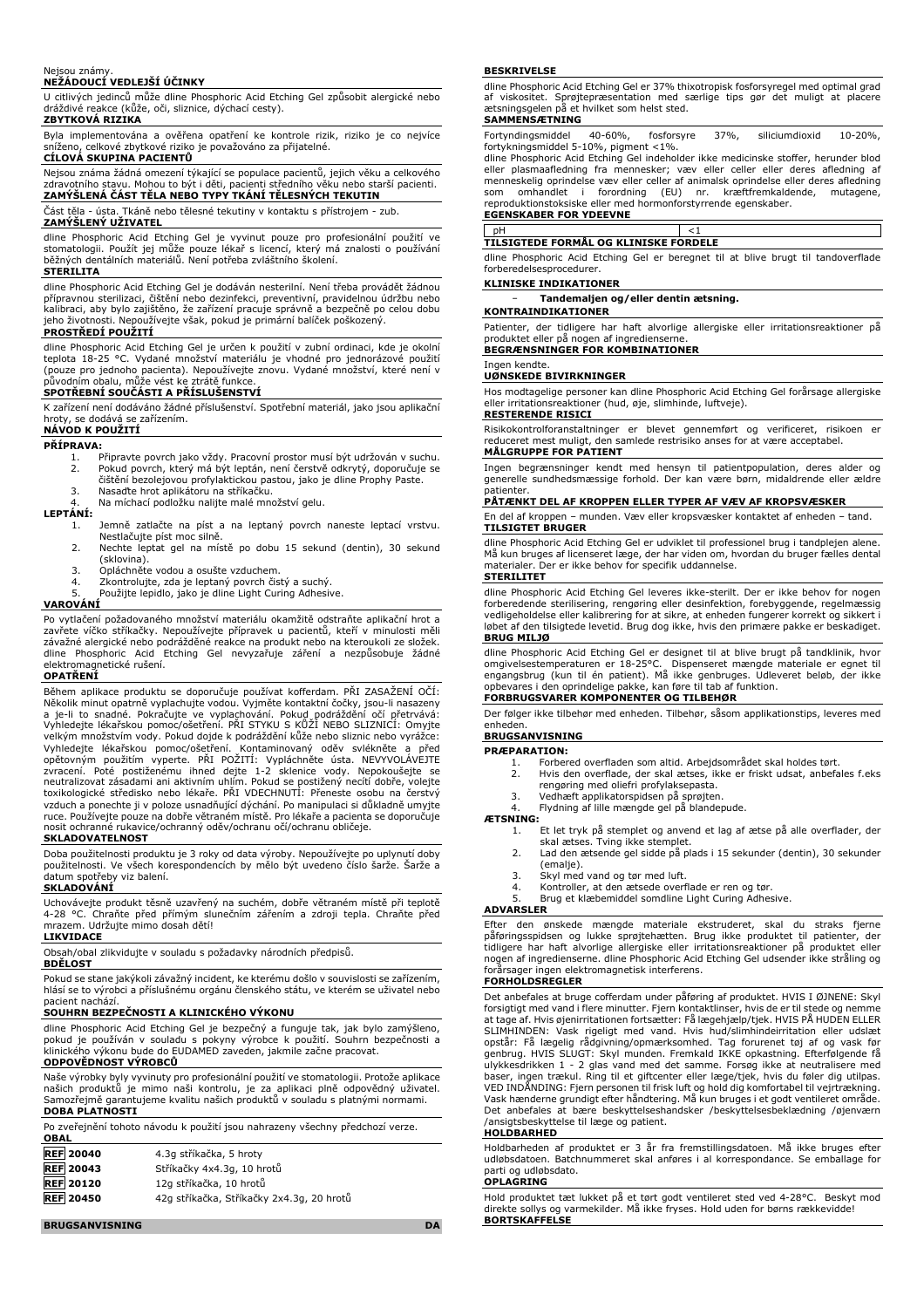Indhold/beholder skal bortskaffes på samme betingelser som krævet i de nationale lovkrav

# **ÅRVÅGENHED**

Hvis der er indtruffet alvorlige hændelser i forbindelse med udstyrsrapporten til fabrikanten og den kompetente myndighed i den medlemsstat, hvor brugeren og/eller patienten er etableret.

# **RESUMÉ AF SIKKERHED OG KLINISKE PRÆSTATIONER**

dline Phosphoric Acid Etching Gel er sikkert og fungerer efter hensigten, hvis det anvendes i overensstemmelse med producentens brugsanvisning. Resumé af sikkerhed og kliniske præstationer vil blive indført i EUDAMED, så snart det begynder at virke.

# **PRODUCENTERNES ANSVAR**

Vores produkter er udviklet til professionel brug i tandplejen. Da anvendelsen af vores produkter er uden for vores kontrol, er brugeren fuldt ansvarlig for applikationen. Vi garanterer naturligvis kvaliteten af vores produkter i overensstemmelse med de anvendte standarder.

### **VALIDITET**

| Når denne brugsanvisning udgives, tilsidesættes alle tidligere versioner.<br><b>EMBALLAGE</b> |                                       |  |
|-----------------------------------------------------------------------------------------------|---------------------------------------|--|
| <b>REF 20040</b>                                                                              | 4.3q sprøjte, 5 tips                  |  |
| <b>REF</b> 20043                                                                              | 4x4.3q sprøjter, 10 tips              |  |
| <b>REF</b> 20120                                                                              | 12q sprøjte, 10 tips                  |  |
| <b>REF 20450</b>                                                                              | 42g sprøjte, 2x4.3g sprøjter, 20 tips |  |

**KASUTUSJUHEND ET**

### **KIRJELDUS**

dline Phosphoric Acid Etching Gel on 37% tiksotroopne fosforhappegeel optimaalse<br>viskoossustasemega. Spetsiaalsete otsikutega süstal võimaldab söövitusgeeli Spetsiaalsete otsikutega süstal võimaldab söövitusgeeli paigutada soovitud kohta.

### **KOOSTIS**

Lahjendi 40-60%, fosforhape 37%, ränidioksiid 10-20%, paksendaja 5-10%, pigment <1%.

dline Phosphoric Acid Etching Gel ei sisalda ravimainet, sealhulgas inimverd ega vereplasma derivaate; inimpäritolu kudesid, rakke ega nende derivaate; loomset päritolu kudesid, rakke ega nende derivaate, nagu viidatud määruses (EL) nr 722/2012; kantserogeenseid, mutageenseid, reproduktiivtoksilisi ega endokriinseid häireid põhjustavaid aineid.

# **TÖÖOMADUSED**

### pH <1 **ETTENÄHTUD OTSTARVE JA KLIINILINE KASU**

dline Phosphoric Acid Etching Gel on mõeldud hambapinda ettevalmistavateks protseduurideks.

# **KLIINILISED NÄIDUSTUSED**

− **Hambaemaili ja/või dentiini söövitamine.**

# **VASTUNÄIDUSTUSED**

Patsiendid, kellel on varem olnud toote või selle mõne koostisosa suhtes tõsiseid allergilisi või ärritusreaktsioone.

# **KOMBINATSIOONIDE PIIRANGUD**

Ei ole teada.

# **SOOVIMATUD KÕRVALTOIMED**

Tundlikel inimestel võib toode põhjustada allergilisi või ärritusreaktsioone (nahk, silmad, limaskestad, hingamisteed).

# **JÄÄKRISKID**

Riskikontrollimeetmed on rakendatud ja kontrollitud, riski vähendatakse nii palju kui võimalik, üldist jääkriski peetakse vastuvõetavaks. **PATSIENTIDE SIHTGRUPP**

Patsientide populatsiooni, nende vanuse ja üldise terviseseisundi osas pole teada mingeid piiranguid. Võib olla lapsi, keskealisi või eakaid patsiente.

# **ETTENÄHTUD KEHAOSA VÕI KEHAVEDELIKE KUDEDE TÜÜBID**

Kehaosa - suu. Koed või kehavedelikud, millega seade kokku puutub - hammas. **ETTENÄHTUD KASUTAJA**

dline Phosphoric Acid Etching Gel on välja töötatud ainult professionaalseks kasutamiseks hambaravis. Selle kasutajaks on ainult litsentseeritud arst, kes on teadlik, kuidas kasutatakse tavalisi materjale. Spetsiaalne koolitus pole vajalik. **STERIILSUS**

dline Phosphoric Acid Etching Gel tarnitakse mittesteriilselt. Seadme ettenähtud eluea<br>jooksul – nõuetekohase – ja – ohutu – töö – tagamiseks – pole – vaja – ettevalmistavat<br>steriliseerimist, puhastamist ega desinfitseerim ega kalibreerimist. Ärge kasutage, kui seadme primaarne pakend on kahjustatud. **KASUTUSKESKKOND**

dline Phosphoric Acid Etching Gel on mõeldud kasutamiseks hambaravikabinetis, kus ümbritsev temperatuur on 18-25 ° C. Väljastatud materjal sobib ühekordseks kasutamiseks (ainult ühele patsiendile). Ärge taaskasutage. Väljastatud materjal, mida pole hoitud originaalpakendis, võib kaotada oma funktsionaalsuse.

# **KULUMATERJALID JA TARVIKUD**

Seadmega ei ole kaasas tarvikuid. Seadmega on kaasas kulumaterjalid, näiteks otsikud pealekandmiseks. **KASUTUSJUHEND**

# **PREPARATION:**

- 
- 1. Valmistage pind ette nagu alati. Tööala tuleb hoida kuivana.<br>2. Kui söövitatav pind pole värskelt paljastatud, on soovitatav j 2. Kui söövitatav pind pole värskelt paljastatud, on soovitatav puhastamine õlivaba profülaktikapastaga, näiteks dline Prophy Paste.
- 
- 3. Kinnitage doseerimisotsik süstlale. 4. Valage väike kogus geeli segamisalusele.

# **ETCHING:**

- 1. Suruge kolbi ettevaatlikult ja kandke kiht söövitusainet kogu söövitatavale pinnale. Ärge suruge kolbi jõuga.
- 2. Jätke söövitusgeel paika 15 sekundiks (dentiin), 30 sekundiks (email).<br>3. Loputage veega ja kuivatage õhuga.<br>4. Veenduge, et söövitatud pind on puhas ja kuiv. 3. Loputage veega ja kuivatage õhuga. 4. Veenduge, et söövitatud pind on puhas ja kuiv.
- 5. Kasutage adhesiivi, näiteks dline Light Curing Adhesive.

# **HOIATUSED**

Pärast vajaliku materjali väljastamist eemaldage koheselt doseerimisotsik ja sulgege süstlakork. Mitte kasutada patsientidel, kellel on varem olnud toote või selle mõne

koostisosa suhtes tõsiseid allergilisi või ärritusreaktsioone. dline Phosphoric Acid Etching Gel ei eralda kiirgust ega põhjusta elektromagneetilisi häireid. **ETTEVAATUSABINÕUD**

Toote pealekandmise ajal on soovitatav kasutada kofferdami. SILMA SATTUMISE<br>KORRAL: Loputage mitme minuti jooksul ettevaatlikult veega. Eemaldage<br>kontaktläätsed, kui neid kasutatakse ja kui neid on kerge eemaldada. loputamist. Kui silmade ärritus püsib, pöörduge arsti poole. NAHALE SATTUMISE<br>KORRAL: Peske rohke veega. Naha/limaskesta ärrituse või lööbe korral pöörduge<br>arsti poole. Võtke seljast kõik saastunud rõivad ja peske neid enn kasutuskorda. ALLANEELAMISE KORRAL: Loputage suud. ARGE kutsuge esile<br>oksendamist. Seejärel laske kannatanul kohe juua 1-2 klaasi vett. Ärge proovige<br>neutraliseerida alustega, puusõega. Halva enesetunde võtke ühendust<br>mürg

# **KÕLBLIKKUSAEG**

dline Phosphoric Acid Etching Gel kõlblikkusaeg on 3 aastat alates valmistamise kuupäevast. Mitte kasutada pärast kõlblikkusaja lõppu. Partii numbrit tuleb tsiteerida kogu kirjavahetuses. Partii numbrit ja kõlblikkusaega vaadake pakendilt. **HOIUSTAMINE**

Hoidke toodet tihedalt suletuna kuivas, hästi ventileeritavas kohas temperatuuril 4- 28 ° C. Kaitske otsese päikesevalguse ja soojusallikate eest. Mitte lasta külmuda. Hoida laste eest kättesaamatus kohas!

### **JÄÄTMEHOOLDUS**

Sisust/pakendist tuleb vabaneda vastavalt riiklikele õigusaktidele.

### **VALVSUS**

Kui seadmega seoses on toimunud mõni tõsine vahejuhtum, teatatakse sellest tootjale ja selle liikmesriigi pädevale asutusele, kus kasutaja ja/ või patsient asub. **KOKKUVÕTE OHUTUSEST JA KLIINILISEST TOIMIVUSEST**

dline Phosphoric Acid Etching Gel on ohutu ja toimib ettenähtud viisil, kui seda kasutatakse vastavalt tootja kasutusjuhendile. Ohutuse ja kliinilise toimivuse kokkuvõte lisatakse EUDAMED-i kohe, kui see tööle hakkab.

# **TOOTJA VASTUTUS**

Meie tooted on välja töötatud professionaalseks kasutamiseks hambaravis. Kuna toodete rakendus on väljaspool meie kontrolli, vastutab selle eest täielikult kasutaja. Loomulikult garanteerime oma toodete kvaliteedi vastavalt kohaldatavatele standarditele.

## **VALIIDSUS**

Käesoleva kasutusjuhendi avaldamine muudab kehtetuks kõik varasemad versioonid. **PAKEND**

| <b>REF 20040</b> | 4.3a süstal, 5 otsikut                 |
|------------------|----------------------------------------|
| <b>REF</b> 20043 | 4x4.3q süstalt, 10 otsikut             |
| <b>REF 20120</b> | 12g süstal, 10 otsikut                 |
| <b>REF 20450</b> | 42g süstal, 2x4.3g süstalt, 20 otsikut |

## **INSTRUCTIONS D'UTILISATION FR**

**DESCRIPTION**

dline Phosphoric Acid Etching Gel est un gel d'acide phosphorique thixotropique à 37% avec un niveau de viscosité optimal. La présentation de la seringue avec des embouts spéciaux permet de placer le gel de gravure à l'endroit souhaité. **COMPOSITION**

### Diluant 40-60%, acide phosphorique 37%, dioxyde de silicium 10-20%, épaississant 5-10%, pigment <1%.

dline Phosphoric Acid Etching Gel ne contient pas de substance médicinale, y compris du sang humain ou un dérivé du plasma ; des tissus ou des cellules, ou leurs dérivés, d'origine humaine ; des tissus ou des cellules d'origine animale, ou leurs dérivés, tels que visés dans le règlement (UE) n° 722/2012 ; des substances cancérigènes, mutagènes, toxiques pour la reproduction ou ayant des propriétés de perturbation

# endocrinienne. **CARACTÉRISTIQUES DE PERFORMANCE**

pH  $<1$ **OBJECTIF ET AVANTAGES CLINIQUES**

dline Phosphoric Acid Etching Gel est destiné à être utilisé pour les procédures de préparation de la surface des dents.

# **INDICATIONS CLINIQUES**

− **Mordançage de l'émail et/ou de la dentine des dents. CONTRE-INDICATIONS**

Patients ayant des antécédents de réactions allergiques ou d'irritation graves au produit ou à l'un de ses ingrédients. **RESTRICTIONS AUX COMBINAISONS**

# Aucun connu.

**EFFETS SECONDAIRES INDÉSIRABLES**

Chez les personnes sensibles, dline Phosphoric Acid Etching Gel peut provoquer des réactions allergiques ou d'irritation (peau, yeux, muqueuses, voies respiratoires). **RISQUES RÉSIDUELS**

Des mesures de contrôle du risque ont été mises en oeuvre et vérifiées, le risque est réduit autant que possible, le risque résiduel global est jugé acceptable. **GROUPE CIBLE DE PATIENTS**

Aucune restriction connue concernant la population de patients, leur âge et leur état de santé général. Il peut convenir à des enfants, des patients d'âge moyen ou des personnes âgées.

# **PARTIE DU CORPS OU TYPES DE TISSUS OU DE FLUIDES CORPORELS VISÉS**

Partie du corps - bouche. Tissus ou fluides corporels en contact avec l'appareil: dent. **UTILISATEUR VISÉ**

dline Phosphoric Acid Etching Gel est conçu pour un usage professionnel en dentisterie uniquement. Son utilisateur doit être un médecin/technicien agréé qui sait comment utiliser les matériaux dentaires courants. Il n'est pas nécessaire de suivre une formation spécifique.

### **STÉRILITÉ**

dline Phosphoric Acid Etching Gel est livré non stérile. Il n'est pas nécessaire de procéder à une stérilisation, un nettoyage ou une désinfection préparatoire, à une maintenance préventive et régulière ou à un étalonnage pour garantir que le dispositif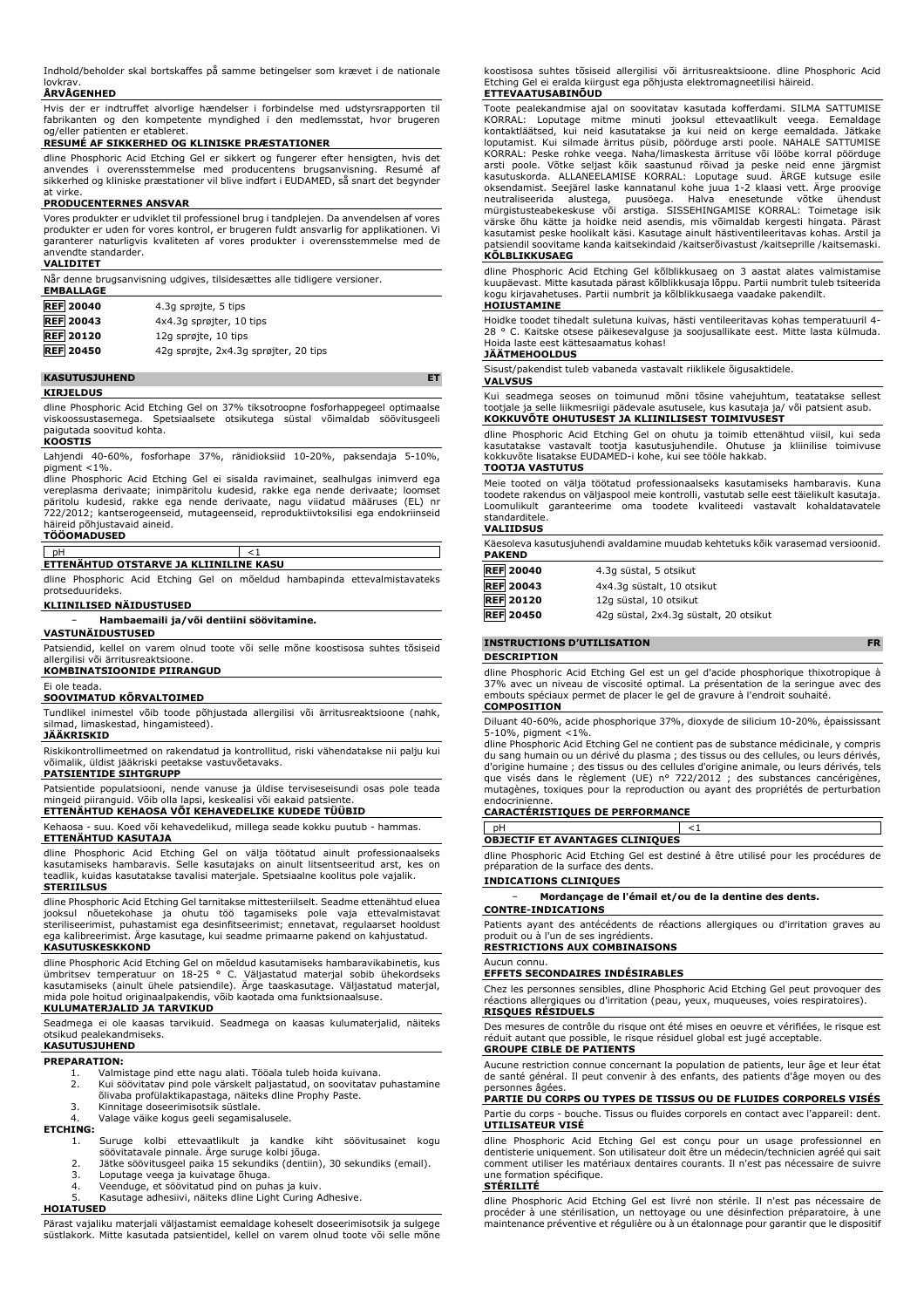fonctionne correctement et de façon sécurisée pendant sa durée de vie prévue. Toutefois, ne pas utiliser si l'emballage primaire est endommagé.

# **ENVIRONNEMENT D'UTILISATION**

dline Phosphoric Acid Etching Gel est conçu pour être utilisé dans un cabinet dentaire où la température ambiante est de 18-25°C. La quantité de matériau distribuée est adaptée à un usage unique (pour un seul patient). Ne pas réutiliser. La quantité distribuée conservée en dehors de l'emballage d'origine peut entraîner une perte de fonction.

### **COMPOSANTS CONSOMMABLES ET ACCESSOIRES**

Aucun accessoire n'est fourni avec l'appareil. Les consommables, tels que les embouts d'application, sont fournis avec le dispositif. **INSTRUCTIONS D'UTILISATION**

# **PRÉPARATION:**

- Préparer la surface comme d'habitude. La zone de travail doit être maintenue sèche.
- 2. Si la surface à graver n'est pas fraîchement exposée, il est recommandé de la nettoyer avec une pâte prophylactique sans huile telle que dline Prophy Paste.
- 3. Fixer l'embout de l'applicateur à la seringue.<br>4. Faire couler une petite quantité de gel sur le
- Faire couler une petite quantité de gel sur le bloc de mélange.

# **GRAVURE:**

- 1. Pousser délicatement sur le piston et appliquer une couche d'agent de gravure sur toute la surface à graver. Ne pas forcer le piston.
- 2. Laisser le gel de mordançage en place pendant 15 secondes (dentine), 30 secondes (émail).
- 3. Rincer à l'eau et sécher à l'air.<br>4. Vérifier que la surface mordan
- Vérifier que la surface mordancée est propre et sèche.
- Utiliser un adhésif tel que le dline Light Curing Adhesive.

# **AVERTISSEMENTS**

Après avoir extrudé la quantité souhaitée de matériau, retirer immédiatement l'embout d'application et refermez le bouchon de la seringue. Ne pas utiliser le produit chez les patients ayant des antécédents de réactions allergiques ou d'irritation graves au produit ou à l'un de ses ingrédients. dline Phosphoric Acid Etching Gel n'émet pas de radiation et ne provoque pas d'interférences électromagnétiques.

# **PRÉCAUTIONS**

Il est recommandé d'utiliser une digue dentaire pendant l'application du produit. EN CAS DE CONTACT AVEC LES YEUX : Rincer avec précaution à l'eau pendant plusieurs<br>minutes. Enlever les lentilles de contact, si elles sont présentes et faciles à faire.<br>Continuer à rincer. Si l'irritation des yeux persiste : médicale. EN CAS DE CONTACT AVEC LA PEAU OU LA MUCOSE : Laver abondamment à l'eau. En cas d'irritation de la peau/muqueuse ou d'éruption cutanée : Consulter un médecin. Enlever les vêtements contaminés et les laver avant de les réutiliser. EN CAS D'INGESTION : Rincer la bouche. Ne PAS provoquer le vomissement. Par la suite, faire boire immédiatement 1 à 2 verres d'eau à la victime. Ne pas essayer de<br>neutraliser avec des bases, pas de charbon de bois. Appeler un centre anti-poison ou<br>un médecin en cas de malaise. EN CAS D'INHALATION : Transpor après avoir manipulé le produit. Utiliser uniquement dans une zone bien ventilée. Il est recommandé de porter des gants de protection, des vêtements de protection, des lunettes de protection et un masque de protection pour le médecin et le patient. **DURÉE DE CONSERVATION**

La durée de conservation du produit est de 3 ans à partir de la date de fabrication. Ne pas utiliser après la date de péremption. Le numéro de lot doit être mentionné dans toute correspondance. Voir l'emballage pour le lot et la date de péremption. **STOCKAGE**

Conserver le produit hermétiquement fermé dans un endroit sec et bien ventilé, à une température de 4-28°C. Protéger de la lumière directe du soleil et des sources de chaleur. Ne pas congeler. Tenir hors de portée des enfants! **ÉLIMINATION**

Éliminer le contenu/récipient conformément aux exigences réglementaires nationales.

# **VIGILANCE**

Si un incident grave est survenu en rapport avec le dispositif, le signaler au fabricant et à l'autorité compétente de l'État membre dans lequel l'utilisateur et/ou le patient est établi.

# **RÉSUMÉ DE LA SÉCURITÉ ET DES PERFORMANCES CLINIQUES**

dline Phosphoric Acid Etching Gel est sûr et fonctionne comme prévu s'il est utilisé conformément aux instructions d'utilisation du fabricant. Un résumé de la sécurité et des performances cliniques sera introduit dans EUDAMED dès qu'il commencera à fonctionner.

# **RESPONSABILITÉ DES FABRICANTS**

Nos produits sont destinés à une utilisation professionnelle en dentisterie. Comme l'application de nos produits échappe à notre contrôle, l'utilisateur en est entièrement responsable. Bien entendu, nous garantissons la qualité de nos produits conformément aux normes en vigueur.

# **VALIDITÉ**

Dès la publication de ces instructions d'utilisation, toutes les versions précédentes sont remplacées. **EMBALLAGE**

| <b>REF 20040</b> | Seringue de 4.3g, 5 embouts                      |
|------------------|--------------------------------------------------|
| <b>REF</b> 20043 | Seringues de 4x4.3g, 10 embouts                  |
| <b>REF</b> 20120 | Seringue de 12g, 10 embouts                      |
| <b>REF 20450</b> | Serinque de 42g, seringues de 2x4.3g, 20 embouts |

### **ΟΔΗΓΊΕΣ ΧΡΉΣΗΣ EL ΠΕΡΙΓΡΑΦΉ**

Το dline Phosphoric Acid Etching Gel είναι τζελ θιξοτροπικού φωσφορικού οξέος με βέλτιστο ιξώδες. Η σύριγγα διαθέτει ειδικά ρύγχη που επιτρέπουν την τοποθέτηση του αδροποιητικού τζελ σε οποιαδήποτε τοποθεσία.

# **ΣΎΣΤΑΣΗ**

Αραιωτικό 40-60%, φωσφορικό οξύ 37%, διοξείδιο του πυριτίου 10-20%, πυκνωτικό 5-10%, χρωστική <1%. dline Phosphoric Acid Etching Gel δεν περιλαμβάνει ιατρικές ουσίες,

συμπεριλαμβανομένων και ανθρώπινου αίματος ή παράγωγο πλάσματος· ιστούς ή κύτταρα, ή τα παράγωγά τους, ανθρώπινης προέλευσης· ιστούς ή κύτταρα ζωικής προέλευσης, ή παράγωγά τους, όπως αυτά αναφέρονται στον Κανονισμό (EU) Αρ. 722/2012· ουσίες που είναι καρκινογόνες, μεταλλαξιογόνες, τοξικές στην αναπαραγωγή, ή που να έχουν ιδιότητες που διαταράσσουν τους ενδοκρινικούς αδένες.

# **ΧΑΡΑΚΤΗΡΙΣΤΙΚΆ ΕΠΊΔΟΣΗΣ**

### pH <1 **ΠΡΟΟΡΙΖΌΜΕΝΗ ΧΡΉΣΗ ΚΑΙ ΚΛΙΝΙΚΆ ΟΦΈΛΗ**

Το dline Phosphoric Acid Etching Gel είναι σχεδιασμένο για χρήση σε διαδικασίες προετοιμασίας επιφάνειας δοντιού.

# **ΚΛΙΝΙΚΈΣ ΕΝΔΕΊΞΕΙΣ**

− **Αδροποίηση σμάλτου δοντιού και/ή οδοντίνης.**

# **ΑΝΤΕΝΔΕΊΞΕΙΣ**

Οι ασθενείς που έχουν ιστορικό σοβαρής αλλεργίας ή αντιδράσεις ερεθισμού στο προϊόν ή σε οποιοδήποτε από τα συστατικά του. **ΠΕΡΙΟΡΙΣΜΟΊ ΣΥΝΔΥΑΣΜΏΝ**

## Κανένα γνωστό.

# **ΑΝΕΠΙΘΎΜΗΤΕΣ ΠΑΡΕΝΈΡΓΕΙΕΣ**

Σε ευαίσθητα άτομα, το προϊόν μπορεί να προκαλέσει αλλεργικές ή ερεθιστικές αντιδράσεις (δέρμα, οφθαλμοί, βλεννογόνοι, αναπνευστική οδός).

# **ΚΊΝΔΥΝΟΙ ΠΟΥ ΠΑΡΑΜΈΝΟΥΝ**

Έχουν υλοποιηθεί και επαληθευτεί μέτρα ελέγχου κινδύνου, έχει μειωθεί ο κίνδυνος όσο περισσότερο γίνεται, ο συνολικός κίνδυνος που απομένει έχει κριθεί αποδεκτός. **ΟΜΆΔΑ ΣΤΌΧΟΣ ΑΣΘΕΝΏΝ**

Δεν υπάρχουν γνωστοί περιορισμοί σχετικά με πληθυσμούς ασθενών, την ηλικία τους, και την γενική τους κατάσταση υγείας. Μπορεί να υπάρχουν παιδιά, ενήλικες, ή ηλικιωμένοι ασθενείς.

# **ΠΡΟΟΡΙΖΌΜΕΝΟ ΜΈΡΟΣ ΣΏΜΑΤΟΣ Ή ΤΎΠΟΣ ΙΣΤΟΎ ΚΑΙ ΥΓΡΏΝ ΣΏΜΑΤΟΣ**

Μέρος του σώματος—στόμα. Ιστοί ή σωματικά υγρά που έρχονται σε επαφή με την συσκευή—δόντια.

### **ΠΡΟΟΡΙΖΌΜΕΝΟΣ ΧΡΉΣΤΗΣ**

dline Phosphoric Acid Etching Gel έχει δημιουργηθεί για επαγγελματική χρήση στην οδοντιατρική και μόνο. Χρήστης μπορεί να είναι μόνο αδειούχος γιατρός που έχει γνώσει πάνω στην χρήση κοινών οδοντικών υλικών. Δεν υπάρχει ανάγκη για συγκεκριμένη εκπαίδευση.

### **ΑΠΟΣΤΕΙΡΩΜΈΝΟ**

dline Phosphoric Acid Etching Gel παραδίδεται μη αποστειρωμένο. Δεν υπάρχει ανάγκη για αποστείρωση προετοιμασίας, καθαρισμό, ή απολύμανση, προληπτική και τακτική συντήρηση ή βαθμονόμηση για την εξασφάλιση της ομαλής λειτουργίας της συσκευής και ασφάλειας κατά την διάρκεια της προβλεπόμενης διάρκειας ζωής της. Ωστόσο, μην χρησιμοποιήσετε αν η κύρια συσκευασία έχει πάθει ζημιά.

### **ΠΕΡΙΒΆΛΛΟΝ ΧΡΉΣΗΣ**

dline Phosphoric Acid Etching Gel είναι σχεδιασμένο για χρήση σε οδοντιατρείο όπου η θερμοκρασία του περιβάλλοντος είναι 18–25°C. Η ποσότητα που διανέμεται από την υλικό είναι κατάλληλη για μια χρήση (για έναν ασθενή μόνο). Μην χρησιμοποιείτε ξανά. Η ποσότητα που διανέμεται και δεν κρατιέται στην αρχική της συσκευασία μπορεί να χάσει την λειτουργία της.

# **ΑΝΑΛΏΣΙΜΑ ΜΈΡΗ ΚΑΙ ΑΞΕΣΟΥΆΡ**

Δεν παρέχονται αξεσουάρ με την συσκευή. Αναλώσιμα όπως ρύγχη εφαρμογής παρέχονται με την συσκευή.

# **ΟΔΗΓΊΕΣ ΧΡΉΣΗΣ**

# **ΠΡΟΕΤΟΙΜΑΣΊΑ:**

- 1. Προετοιμάστε την επιφάνεια όπως πάντα. Ο χώρος εργασίας πρέπει να παραμένει στεγνός.
- 2. Αν η επιφάνεια που πρόκειται να αδροποιηθεί δεν έχει εκτεθεί πρόσφατα, προτείνεται ο καθαρισμός με προφυλακτική πάστα χωρίς έλαια όπως την dline Prophy Paste.
- 3. Τοποθετήστε το ρύγχος εφαρμογής στην σύριγγα. 4. Εξάγετε μια μικρή ποσότητα τζελ σε μπλοκ ανάμιξης.

# **ΑΔΡΟΠΟΊΗΣΗ:**

- 1. Πιέστε απαλά το έμβολο και εφαρμόστε ένα στρώμα αδροποιητικού υλικού σε όλες τις επιφάνειες που πρόκειται να αδροποιηθούν. Μην πιέσετε με δύναμη το έμβολο.
- 2. Αφήστε το αδροποιητικό τζελ για 15 δευτερόλεπτα (οδοντίνη) ή 30 δευτερόλεπτα (σμάλτο).
- 
- 3. Ξεπλύνετε με νερό και στεγνώστε με αέρα.
- 4. Επιβεβαιώστε ότι η αδροποιημένη επιφάνεια είναι καθαρή και στεγνή.<br>5. Χρησιμοποιήστε μια κονία συγκόλλησης όπως την dline Light Cu 5. Χρησιμοποιήστε μια κονία συγκόλλησης όπως την dline Light Curing Adhesive.

## **ΠΡΟΕΙΔΟΠΟΙΉΣΕΙΣ**

Αφού έχει εξαχθεί η επιθυμητή ποσότητα υλικού, αφαιρέστε αμέσως το ρύγχος εφαρμογής και κλείστε το καπάκι της σύριγγας. Μην χρησιμοποιείτε το προϊόν σε ασθενείς που έχουν ιστορικό σοβαρής αλλεργίας ή αντιδράσεις ερεθισμού στο προϊόν ή σε οποιοδήποτε από τα συστατικά του. dline Phosphoric Acid Etching Gel δεν εκπέμπει ακτινοβολία, και δεν προκαλεί ηλεκτρομαγνητικές παρεμβολές.

### **ΠΡΟΦΥΛΆΞΕΙΣ**

Προτείνεται η χρήση απομονωτήρα κατά την διάρκεια της εφαρμογής του προϊόντος.<br>ΣΕ ΠΕΡΙΠΤΩΣΗ ΕΠΑΦΗΣ Με ΤΑ ΜΑΤΙΑ: Ξεπλύνετε προσεκτικά με νερό για αρκετά<br>λειττά. Αν υπάρχουν φακοί επαφής, αφαιρέστε τους, αν είναι εύκολο. Συ εμετό. Μετά την έκθεση, το άτομο που εκτέθηκε πρέπει να πιει 1–2 ποτήρια νερό αμέσως. Μην προσπαθήσετε να αδρανοποιήσετε με βάσεις, μην χρησιμοποιήσετε άνθρακα. Καλέστε Κέντρο Δηλητηριάσεων ή γιατρό αν αισθάνεστε αδιαθεσία. ΣΕ ΠΕΡΙΠΤΩΣΗ ΕΙΣΠΝΟΗΣ: Μετακινήστε το άτομο σε καθαρό αέρα και κρατήστε το σε<br>στάση άνετη για την αναπνοή. Πλύνετε τα χέρια σας διεξοδικά πριν τον χειρισμό.<br>Χρησιμοποιείστε μόνο σε καλά αεριζόμενο χώρο. Προτείνεται να χρησιμ προσώπου για τον γιατρό και τον ασθενή.

## **ΔΙΆΡΚΕΙΑ ΖΩΉΣ**

Η διάρκεια ζωής του προϊόντος είναι 3 χρόνια από την ημερομηνία κατασκευής. Μην χρησιμοποιείτε μετά την ημερομηνία λήξης. Ο αριθμός παρτίδας πρέπει να αναφέρεται σε κάθε δήλωση. Δείτε την συσκευασία για τον αριθμό παρτίδας και την ημερομηνία λήξης.

# **ΑΠΟΘΉΚΕΥΣΗ**

Κρατήστε dline Phosphoric Acid Etching Gel ερμητικά κλειστό σε ξηρό και καλά αεριζόμενο χώρο, σε θερμοκρασία 4–28°C. Προστατέψτε από απευθείας έκθεση στο ηλιακό φως και πηγές θερμότητας. Μην παγώσετε. Κρατήστε μακριά από παιδιά!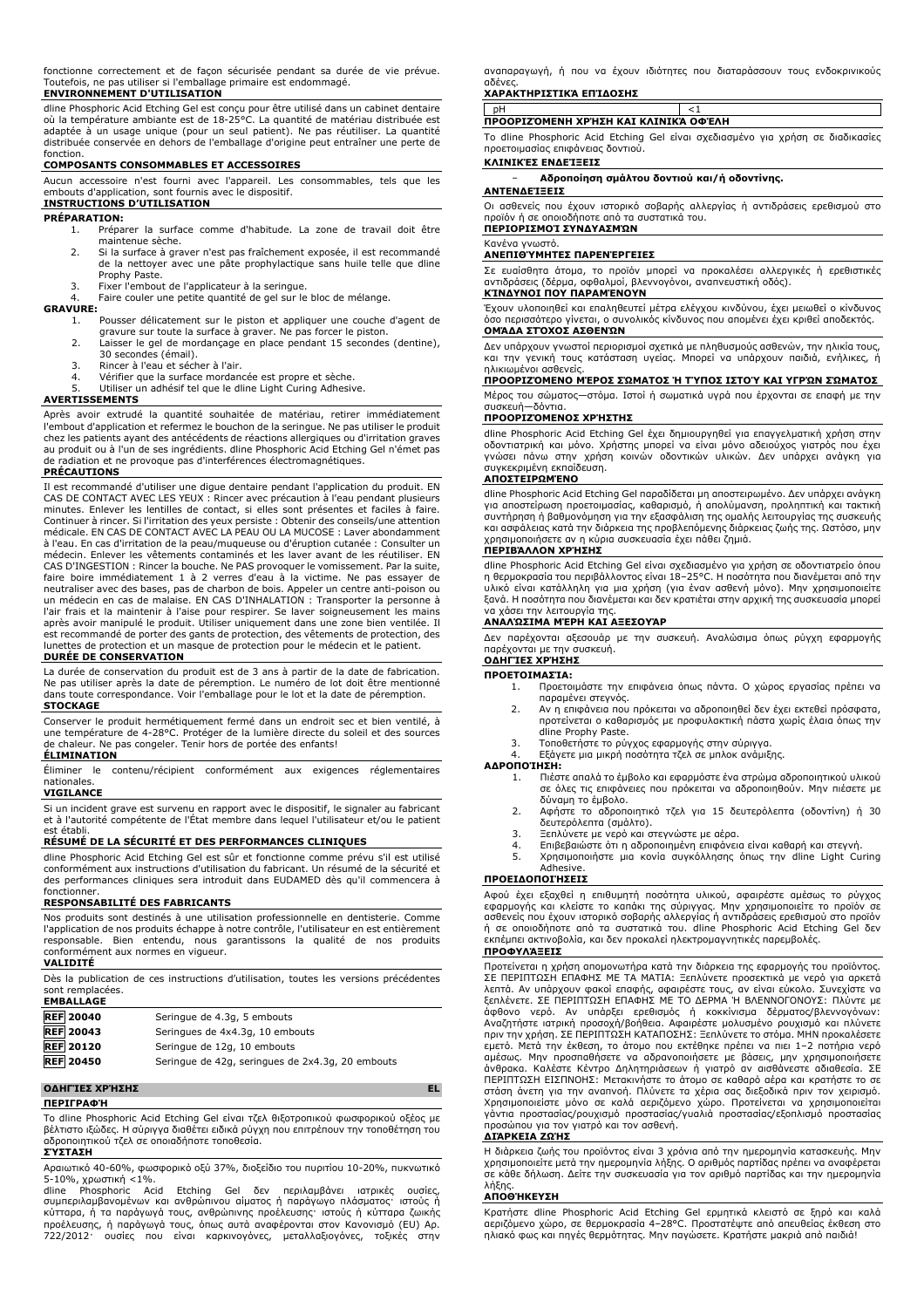### **ΔΙΆΘΕΣΗ**

Η διάθεση των περιεχομένων και του περιέκτη να γίνεται σύμφωνα με τους εθνικούς κανονισμούς.

### **ΠΡΟΣΟΧΉ**

Αν οποιοδήποτε σοβαρό περιστατικό λάβει χώρα σε σχέση με την συσκευή, να το αναφέρετε στον κατασκευαστή και την αρμόδια αρχή της χώρας ή της πολιτείας στην οποία ο χρήστης και/ή ο ασθενής βρίσκονται.

# **ΠΕΡΊΛΗΨΗ ΑΣΦΆΛΕΙΑΣ ΚΑΙ ΚΛΙΝΙΚΉΣ ΕΠΊΔΟΣΗΣ**

dline Phosphoric Acid Etching Gel είναι ασφαλές και αποδίδει όπως προορίζεται αν χρησιμοποιείται σύμφωνα με τις οδηγίες χρήσης του κατασκευαστή. Η περίληψη της ασφάλειας και της κλινικής επίδοσης θα εισαχθεί στο σύστημα EUDAMED μόλις ξεκινήσει να λειτουργεί.

### **ΥΠΕΥΘΥΝΌΤΗΤΑ ΚΑΤΑΣΚΕΥΑΣΤΉ**

Τα προϊόντα μας έχουν αναπτυχθεί για επαγγελματική χρήση στην οδοντιατρική. Καθώς η εφαρμογή των προϊόντων μας είναι πέρα από τον έλεγχό μας, ο χρήστης είναι πλήρως υπεύθυνος για την εφαρμογή τους. Προφανώς, εγγυόμαστε ότι η ποιότητα των προϊόντων μας είναι σε συμφωνία με τα πρότυπα που εφαρμόζονται. **ΕΓΚΥΡΌΤΗΤΑ**

Κατά την έκδοση του παρόντος εγχειριδίου χρήσης, όλες οι προηγούμενες εκδόσεις αντικαθίστανται. **ΣΥΣΚΕΥΑΣΊΑ**

| <b>REF 20040</b> | 4.3g σύριγγα, 5 ρύγχη                  |
|------------------|----------------------------------------|
| <b>REF 20043</b> | 4x4.3g σύριγγες, 10 ρύγχη              |
| <b>REF 20120</b> | 12g σύριγγα, 10 ρύγχη                  |
| <b>REF 20450</b> | 42g σύριγγα, 2x4.3g σύριγγες, 20 ρύγχη |

### **HASZNÁLATI UTASÍTÁS HU**

**LEÍRÁS**

Az dline Phosphoric Acid Etching Gel 37%-os tixotróp foszforsav gél optimális viszkozitási szinttel. A speciális hegyekkel ellátott fecskendő kiszerelés lehetővé teszi a maratógél bármilyen kívánt helyre történő elhelyezését.

# **ÖSSZETÉTEL**

Hígító 40-60%, foszforsav 37%, szilícium-dioxid 10-20%, sűrítőanyag 5-10%, pigment <1%. dline Phosphoric Acid Etching Gel nem tartalmaz gyógyászati anyagot, beleértve az

emberi vért vagy plazmaszármazékot; emberi eredetű szöveteket vagy sejteket vagy azok származékait; a 722/2012/EU rendeletben említett állati eredetű szöveteket vagy sejteket vagy azok származékait; rákkeltő, mutagén, reprodukciót károsító vagy endokrin károsító tulajdonságokkal rendelkező anyagokat. **TELJESÍTMÉNYJELLEMZŐK**

# pH <1 **RENDELTETÉSSZERŰ HASZNÁLAT ÉS KLINIKAI ELŐNYÖK**

Az dline Phosphoric Acid Etching Gel fogfelület-előkészítő eljárásokhoz való használatra szolgál.

# **KLINIKAI JAVALLATOK**

− **Fogzománc és/vagy dentin marása.**

# **ELLENJAVALLATOK**

Azok a betegek, akiknek a kórtörténetében a termékre vagy bármely összetevőre súlyos allergiás vagy irritációs reakciót észleltek. **A KOMBINÁCIÓKRA VONATKOZÓ KORLÁTOZÁSOK**

# Nem ismert.

**NEMKÍVÁNATOS MELLÉKHATÁSOK**

Az arra fogékony egyéneknél a termék allergiás vagy irritációs reakciókat okozhat (bőr, szem, nyálkahártya, légutak).

## **MARADÉK KOCKÁZATOK**

A kockázatcsökkentő intézkedéseket végrehajtották és ellenőrizték, a kockázatot a lehető legnagyobb mértékben csökkentették, az általános maradék kockázatot elfogadhatónak ítélték.

# **BETEGEK CÉLCSOPORTJA**

A betegpopulációra, életkorukra és általános egészségi állapotukra vonatkozóan nem ismertek korlátozások. Lehetnek gyermekek, középkorú vagy idős betegek. **A TEST TERVEZETT RÉSZE VAGY A TESTFOLYADÉKOK SZÖVETTÍPUSAI**

Testrész - száj. Az eszközzel érintkező szövetek vagy testnedvek - fog.

# **RENDELTETÉSSZERŰ FELHASZNÁLÓ**

dline Phosphoric Acid Etching Gel kizárólag professzionális fogorvosi használatra fejlesztették ki. Felhasználója csak engedéllyel rendelkező orvos, aki ismeri a szokásos fogászati anyagok használatát. Nincs szükség speciális képzésre. **STERILITÁS**

dline Phosphoric Acid Etching Gel nem steril módon szállítják. Nincs szükség<br>semmilyen előkészítő sterilizálásra, tisztításra vagy fertőtlenítésre, megelőző,<br>rendszeres karbantartásra vagy kalibrálásra annak érdekében, hog rendeltetésszerű élettartama alatt megfelelően és biztonságosan működjön. Ne használja azonban, ha az elsődleges csomagolás sérült.

# **FELHASZNÁLÁSI KÖRNYEZET**

dline Phosphoric Acid Etching Gel fogorvosi rendelőben való használatra tervezték, ahol a környezeti hőmérséklet 18-25°C. Az adagolt anyag mennyisége egyszeri használatra alkalmas (csak egy páciens számára). Ne használja fel újra. A nem az eredeti csomagolásban tárolt adagolt mennyiség funkcióvesztéshez vezethet.

# **FOGYASZTHATÓ ÖSSZETEVŐK ÉS TARTOZÉKOK**

A készülékhez nem mellékelnek tartozékokat. A készülékhez nem mellékelnek tartozékokat.

# **HASZNÁLATI UTASÍTÁS**

# **ELŐKÉSZÍTÉS:**

- 1. Készítse elő a felületet a szokásos módon. A munkaterületet szárazon kell tartani.
- 2. Ha a marandó felület nem frissen exponált, akkor olajmentes profilaktikus pasztával, például dline Prophy Paste-vel ajánlott a tisztítás.
- 3. Csatlakoztassa az applikátor hegyét a fecskendőhöz.
- 4. Folyósítson kis mennyiségű gélt a keverőpárnára.

### **MARATÁS:**

- 1. Finoman nyomja meg a dugattyút, és vigyen fel egy réteg marószert az összes marandó felületre. Ne erőltesse a dugattyút.
- 2. Hagyja a maró gélt a helyén 15 másodpercig (dentin), 30 másodpercig (zománc).
- 3. Öblítse le vízzel és szárítsa meg levegővel.
- 4. Ellenőrizze, hogy a maratott felület tiszta és száraz.<br>5. Használion olyan ragasztót, mint például az dline Li Használjon olyan ragasztót, mint például az dline Light Curing Adhesive.

# **FIGYELMEZTETÉSEK**

A kívánt anyagmennyiség extrudálása után azonnal távolítsa el a felhordóhegyet és zárja le a fecskendő kupakját. Ne használja a terméket olyan betegeknél, akiknek a kórtörténetében súlyos allergiás vagy irritációs reakciót észleltek a termékre vagy bármely összetevőre. dline Phosphoric Acid Etching Gel nem bocsát ki sugárzást és nem okoz elektromágneses zavarokat.

# **ÓVINTÉZKEDÉSEK**

termék alkalmazása során ajánlott a kofferdam használata. HA SZEMBEN: Óvatosan öblítse ki vízzel néhány percig. Távolítsa el a kontaktlencsét, ha van és könnyen elvégezhető. Folytassa az öblítést. Ha a szemirritáció továbbra is fennáll: Kérjen orvosi tanácsot/ellátást. HA BŐRRE VAGY MUCOSÁRA: Bő vízzel mossa le. Ha bőr/nyálkahártya irritáció vagy kiütés lép fel: Kérjen orvosi tanácsot/ellátást. Vegye le a szennyezett ruházatot, és újrahasználat előtt mossa ki. LENYELÉS ESETÉN: Öblítse ki a száját. NEM szabad hánytatni. Ezt követően azonnal itassa meg a sérültet 1-2 pohár vízzel. Ne próbálja meg semlegesíteni bázisokkal, ne szénnel Hívjon mérgező központot vagy orvost/orvost, ha rosszul érzi magát. BEFEJEZÉS ESETÉN: Vigye a személyt friss levegőre, és tartsa kényelmesen a légzéshez. A termék kezelése után alaposan mosson kezet. Csak jól szellőztetett helyen használja. Az orvos és a beteg számára védőkesztyű/védő ruházat/szem- és arcvédő viselése ajánlott.

## **SZAVATOSSÁGI IDŐ**

dline Phosphoric Acid Etching Gel eltarthatósági ideje a gyártástól számított 3 év. A lejárati idő után ne használja fel. A tételszámot minden levelezésben fel kell tüntetni. A tétel és a lejárati dátumot lásd a csomagoláson. **TÁROLÁS**

A terméket szorosan lezárva, száraz, jól szellőző helyen, 4-28 °C-on tartsa. Védje a közvetlen napfénytől és hőforrásoktól. Ne fagyassza le. Gyermekek elől elzárva tartandó!

## **MEGSEMMISÍTÉS**

A tartalmat/tartályt a nemzeti jogszabályi előírásoknak megfelelően ártalmatlanítsa. **ÉBERSÉG**

Ha az eszközzel kapcsolatban bármilyen súlyos esemény történt, jelentse a gyártónak és a felhasználó és/vagy a beteg letelepedése szerinti tagállam illetékes hatóságának.

### **A BIZTONSÁGOSSÁG ÉS A KLINIKAI TELJESÍTMÉNY ÖSSZEFOGLALÁSA**

dline Phosphoric Acid Etching Gel biztonságos és rendeltetésszerűen működik, ha a gyártó használati utasításának megfelelően használják. A biztonságosság és a klinikai teljesítmény összefoglalása az EUDAMED-ben kerül bevezetésre, amint az megkezdi működését.

### **A GYÁRTÓ FELELŐSSÉGE**

Termékeinket a fogászatban történő professzionális használatra fejlesztettük ki. Mivel termékeink alkalmazása nem áll a mi ellenőrzésünk alatt, a felhasználó teljes mértékben felelős az alkalmazásért. Természetesen garantáljuk termékeink minőségét az alkalmazott szabványoknak megfelelően.

# **ÉRVÉNYESSÉG**

A jelen használati utasítás megjelenésével minden korábbi változat hatályát veszti. **CSOMAGOLÁS**

| <b>REF 20040</b> | 4.3q fecskendő, 5 tipp                      |
|------------------|---------------------------------------------|
| <b>REF</b> 20043 | 4x4.3q-es fecskendő, 10 tipp                |
| <b>REF</b> 20120 | 12g fecskendő, 10 tipp                      |
| <b>REF 20450</b> | 42g fecskendő, 2x4.3g-es fecskendő, 20 tipp |

# **ISTRUZIONI PER L'USO IT**

## **DESCRIZIONE**

dline Phosphoric Acid Etching Gel è un gel di acido fosforico tixotropico al 37% con un livello di viscosità ottimale. La presentazione della siringa con punte speciali permette il posizionamento del gel mordenzante in qualsiasi punto desiderato. **COMPOSIZIONE**

Diluente 40-60%, acido fosforico 37%, biossido di silicio 10-20%, addensante 5- 10%, pigmento  $<$ 1%.

dline Phosphoric Acid Etching Gel non contiene sostanze medicinali, compresi sangue umano o derivati del plasma; tessuti o cellule, o loro derivati, di origine umana; tessuti o cellule di origine animale, o loro derivati, come indicato nel regolamento (UE) n. 722/2012; sostanze cancerogene, mutagene, tossiche per la riproduzione o con proprietà di alterazione del sistema endocrino.

# **CARATTERISTICHE DELLE PRESTAZIONI**

pH  $<1$ **SCOPO PREVISTO E BENEFICI CLINICI**

dline Phosphoric Acid Etching Gel è destinato ad essere utilizzato per procedure di preparazione della superficie del dente.

# **INDICAZIONI CLINICHE**

− **Mordenzatura dello smalto e/o della dentina del dente. CONTROINDICAZIONI**

Pazienti che hanno una storia di gravi reazioni allergiche o di irritazione al prodotto o a uno qualsiasi degli ingredienti. **RESTRIZIONI ALLE COMBINAZIONI**

# Nessuno noto.

## **EFFETTI COLLATERALI INDESIDERATI**

In individui suscettibili, dline Phosphoric Acid Etching Gel può causare reazioni allergiche o di irritazione (pelle, occhi, mucose, vie respiratorie). **RISCHI RESIDUI**

Le misure di controllo del rischio sono state implementate e verificate, il rischio è ridotto il più possibile, il rischio residuo complessivo è giudicato accettabile. **GRUPPO TARGET DEL PAZIENTE**

Non sono note restrizioni per quanto riguarda la popolazione dei pazienti, la loro età e le condizioni generali di salute. Possono essere bambini, pazienti di mezza età o anziani.

# **PARTE DEL CORPO PREVISTA O TIPI DI TESSUTI O FLUIDI CORPOREI**

Parte del corpo - bocca. Tessuti o fluidi corporei a contatto con il dispositivo - dente. **UTILIZZATORE PREVISTO**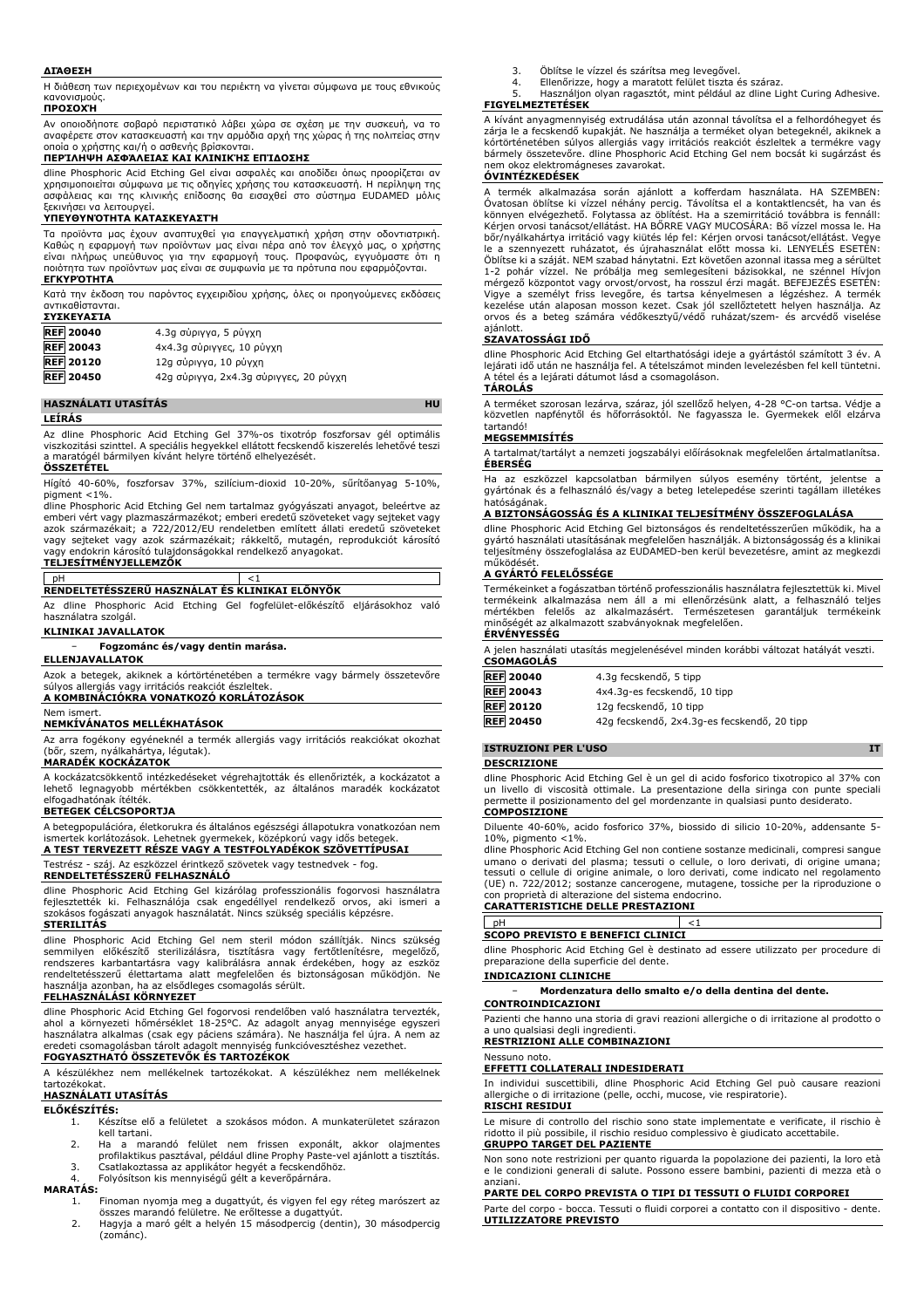dline Phosphoric Acid Etching Gel è sviluppato solo per uso professionale in odontoiatria. Il suo utilizzatore è solo un medico autorizzato che ha la conoscenza di come usare i comuni materiali dentali. Non c'è bisogno di una formazione specifica. **STERILITÀ**

dline Phosphoric Acid Etching Gel viene consegnato non sterile. Non c'è bisogno di alcuna sterilizzazione preparatoria, pulizia o disinfezione, manutenzione preventiva e regolare o calibrazione per garantire che il dispositivo funzioni correttamente e in sicurezza durante la sua vita prevista. Tuttavia, non utilizzare se la confezione primaria è danneggiata.

# **AMBIENTE DI UTILIZZO**

dline Phosphoric Acid Etching Gel è progettato per essere usato in studi dentistici dove la temperatura ambiente è di 18-25°C. La quantità erogata di materiale è adatta all'uso singolo (solo per un paziente). Non riutilizzare. La quantità erogata conservata non nella confezione originale può portare alla perdita di funzionalità.

### **COMPONENTI DI CONSUMO E ACCESSORI**

Non vengono forniti accessori con il dispositivo. I materiali di consumo, come le punte di applicazione, sono forniti con il dispositivo. **ISTRUZIONI PER L'USO**

# **PREPARAZIONE:**

- 1. Preparare la superficie come solito fare. Mantenere asciutta l'area di lavoro.
- 
- 2. Se la superficie da incidere non è appena esposta, si raccomanda la pulizia con una pasta di profilassi senza olio come dline Prophy Paste.
- 3. Attaccare la punta dell'applicatore alla siringa.

Far scorrere una piccola quantità di gel sul tampone di miscelazione.

# **INCISION:**

- 1. Spingere delicatamente lo stantuffo e applicare uno strato di mordenzante su tutta la superficie da mordenzare.
- 2. Lasciare il gel mordenzante in posizione per 15 secondi (dentina), 30 secondi (smalto).
- 
- 3. Sciacquare con acqua e asciugare all'aria. 4. Verificare che la superficie mordenzata sia pulita e asciutta.
- Usare un adesivo come dline Light Curing Adhesive.

### **AVVERTENZE**

Dopo la quantità desiderata di materiale estruso, rimuovere immediatamente la punta dell'applicazione e chiudere il tappo della siringa. Non utilizzare il prodotto in<br>pazienti che hanno precedenti di gravi reazioni allergiche o di irritazione al prodotto<br>o a uno qualsiasi degli ingredienti. dline Ph radiazioni e non causa interferenze elettromagnetiche.

### **PRECAUZIONI**

Si raccomanda l'uso di un cofferdam durante l'applicazione del prodotto. IN CASO DI CONTATTO CON GLI OCCHI: sciacquare con cautela con acqua per diversi minuti. Rimuovere le lenti a contatto, se presenti e facili da fare. Continuare a risciacquare. Se l'irritazione oculare persiste: Richiedere l'intervento di un medico. IN CASO DI CONTATTO CON PELLE O MUCOSA: lavare abbondantemente con acqua. Se si verifica un'irritazione o un'eruzione cutanea/mucosa: Consultare un medico. Togliersi di dosso gli indumenti contaminati e lavarli prima di riutilizzarli. IN CASO DI INGESTIONE: Sciacquare la bocca. NON indurre il vomito. Successivamente, far bere immediatamente all'infortunato 1 - 2 bicchieri d'acqua. Non cercare di neutralizzare<br>con basi, niente carbone. Chiamare un Centro Antiveleni o un dottore/medico se si<br>sente male. IN CASO DI INALAZIONE: Portare la persona a proprio agio per la respirazione. Lavare accuratamente le mani dopo la manipolazione. Utilizzare solo in una zona ben ventilata. Si raccomanda di indossare guanti protettivi/abbigliamento protettivo/protezione per gli occhi/viso per il medico e il paziente.

### **DURATA DI CONSERVAZIONE**

La durata di conservazione del prodotto è di 3 anni dalla data di fabbricazione. Non utilizzare dopo la data di scadenza. Il numero di lotto deve essere citato in tutta la corrispondenza. Vedere la confezione per il lotto e la data di scadenza.

# **CONSERVAZIONE**

Tenere il prodotto ben chiuso in un luogo asciutto e ben ventilato a 4-28°C. Proteggere dalla luce diretta del sole e da fonti di calore. Non congelare. Tenere fuori dalla portata dei bambini! **SMALTIMENTO**

Smaltire il contenuto/contenitore come richiesto dai requisiti normativi nazionali. **VIGILANZA**

Se si è verificato un incidente grave in relazione al dispositivo, riferirlo al fabbricante e all'autorità competente dello Stato Membro in cui è stabilito l'utente e/o il paziente. **RIASSUNTO DELLA SICUREZZA E DELLE PRESTAZIONI CLINICHE**

dline Phosphoric Acid Etching Gel è sicuro e funziona come previsto se utilizzato secondo le istruzioni d'uso del fabbricante. La sintesi della sicurezza e delle prestazioni cliniche sarà introdotta in EUDAMED non appena inizierà a funzionare. **RESPONSABILITÀ DEI PRODUTTORI**

I nostri prodotti sono stati sviluppati per l'uso professionale in odontoiatria. Poiché l'applicazione dei nostri prodotti è al di fuori del nostro controllo, l'utente è completamente responsabile dell'applicazione. Naturalmente, garantiamo la qualità dei nostri prodotti secondo le norme applicate.

# **VALIDITÀ**

Con la pubblicazione di queste istruzioni per l'uso, tutte le versioni precedenti vengono sostituite. **IMBALLAGGIO**

| <b>REF</b> 20040 | siringa da 4.3g, 5 punte                     |
|------------------|----------------------------------------------|
| <b>REF</b> 20043 | 4 siringhe da 4.3g, 10 punte                 |
| <b>REF 20120</b> | siringa da 12g, 10 punte                     |
| <b>REF 20450</b> | siringa da 42g, 2 siringhe da 4.3g, 20 punte |

# **LIETOŠANAS INSTRUKCIJA LV**

**APRAKSTS**

dline Phosphoric Acid Etching Gel ir 37 % tiksotropās fosforskābes gels ar optimālu viskozitātes līmeni. Šļirces konstrukcija ar speciāliem galiem ļauj kodināšanas gelu

### ievietot jebkurā vēlamajā vietā. **SASTĀVS**

Atšķaidītājs 40–60%, fosforskābe 37%, silīcija dioksīds 10–20%, biezinātājs 5–10%, pigments <1%.

dline Phosphoric Acid Etching Gel nesatur ārstnieciskas vielas, tostarp cilvēka asinis vai plazmas atvasinājumus, cilvēka izcelsmes audus, šūnas vai to atvasinājumus, dzīvnieku izcelsmes audus, šūnas vai to atvasinājumus, kā minēts Regulā (ES) Nr. 722/2012, vielas, kas ir kancerogēnas, mutagēnas, toksiskas attiecībā pret reproduktīvo sistēmu vai kurām piemīt endokrīno sistēmu graujošas īpašības. **SNIEGUMA RAKSTURLIELUMI**

# pH <1 **PAREDZĒTAIS MĒRĶIS UN KLĪNISKIE IEGUVUMI**

dline Phosphoric Acid Etching Gel ir paredzēts izmantot zobu virsmas sagatavošanas procedūrām.

### **KLĪNISKĀS INDIKĀCIJAS**

− **Zobu emaljas un/vai dentīna kodināšana.**

**KONTRINDIKĀCIJAS** Pacienti, kuriem anamnēzē ir bijušas smagas alerģiskas vai kairinošas reakcijas pret izstrādājumu vai kādu no sastāvdaļām. **IEROBEŽOJUMI KOMBINĀCIJĀM**

# Nav zināmas.

# **NEVĒLAMĀS BLAKUSPARĀDĪBAS**

Jutīgiem cilvēkiem izstrādājums var izraisīt alerģiskas vai kairinājuma reakcijas (āda, gļotāda, elpceļi).

# **PĀRĒJIE RISKI**

Riska kontroles pasākumi ir ieviesti un pārbaudīti, risks ir samazināts, ciktāl iespējams, kopējais atlikušais risks tiek uzskatīts par pieņemamu. **PACIENTU MĒRĶGRUPA**

Nav zināmu ierobežojumu attiecībā uz pacientu populāciju, viņu vecumu un vispārējo veselības stāvokli. Var būt bērni, vidēja vecuma vai gados vecāki pacienti. **PAREDZĒTĀ ĶERMEŅA DAĻA VAI ĶERMEŅA ŠĶIDRUMU AUDU VEIDI**

# Ķermeņa daļa — mute. Audu vai ķermeņa šķidrumu saskare ar ierīci — zobs. **PAREDZĒTAIS LIETOTĀJS**

dline Phosphoric Acid Etching Gel ir paredzēts profesionālai lietošanai tikai zobārstniecībā. Tā lietotājs ir tikai licencēts ārsts, kurš zina, kā lietot parastos zobu materiālus. Nav nepieciešama specifiska apmācība.

# **STERILITĀTE**

dline Phosphoric Acid Etching Gel tiek piegādāts nesterils. Lai nodrošinātu ierīces pareizu un drošu darbību paredzētajā kalpošanas laikā, nav nepieciešama nekāda sagatavojoša sterilizācija, tīrīšana vai dezinfekcija, profilaktiska, regulāra apkope vai kalibrēšana. Tomēr nelietojiet, ja primārais iepakojums ir bojāts.

# **IZMANTOŠANAS VIDE**

dline Phosphoric Acid Etching Gel ir paredzēts lietošanai zobārstniecības kabinetā,<br>kur vides temperatūra ir 18–25 °C. Dozētais materiāla daudzums ir piemērots<br>vienreizējai lietošanai (tikai vienam pacientam). Nelietojiet daudzums, kas netiek glabāts oriģinālajā iepakojumā, var izraisīt funkcijas zudumu. **PALĪGMATERIĀLI UN PIEDERUMI**

Ierīces piegādes komplektā nav iekļauti piederumi. Kopā ar ierīci tiek piegādāti palīgmateriāli, piemēram, aplikatora gali. **LIETOŠANAS INSTRUKCIJA**

### **SAGATAVOŠANĀS:**

- 
- 1. Sagatavojiet virsmu kā parasti. Darba zona ir jāuztur sausa. 2. Ja kodināmā virsma nav tikko atsegta, ieteicams to notīrīt ar eļļu nesaturošu profilaktisko pastu, piemēram, dline Prophy Paste. 3. Piestipriniet aplikatora galu pie šļirces.
- 
- 4. Uz maisīšanas paliktņa uzpludiniet nedaudz gela.

# **KODINĀŠANA:**

- 1. Viegli piespiediet virzuli un uz visas kodināmās virsmas uzklājiet kodinātāju. Nespiediet virzuli ar spēku.
- 2. Atstājiet kodināšanas gelu vietā 15 sekundes (dentīnam), 30 sekundes (emaliai).
- 
- 3. Noskalojiet ar ūdeni un nožāvējiet ar gaisu. Pārbaudiet, vai kodinātā virsma ir tīra un sausa.
- 5. Izmantojiet līmvielu, piemēram, dline Light Curing Adhesive.

# **BRĪDINĀJUMI**

Kad ir ekstrudēts vēlamais materiāla daudzums, nekavējoties noņemiet aplikatora galu un aizveriet šļirces vāciņu. Nelietojiet šo izstrādājumu pacientiem, kuriem anamnēzē ir bijušas smagas alerģiskas vai kairinājuma reakcijas pret izstrādājumu vai kādu tā sastāvdaļu. dline Phosphoric Acid Etching Gel neizdala starojumu un nerada elektromagnētiskus traucējumus.

### **PIESARDZĪBAS PASĀKUMI**

Izstrādājuma uzklāšanas laikā ieteicams lietot koferdamu. PĒC SASKARES AR ACĪM: Uzmanīgi skalojiet ar ūdeni vairākas minūtes. Ja ievietotas kontaktlēcas, izņemiet tās<br>(ja tas nav sarežģīti). Turpiniet skalot. Ja acu kairinājums turpinās: konsultējieties ar<br>ārstu / saņemiet medicīnisku palīdzību. PĒC S Konsultēties ar ārstu / saņemt medicīnisku palīdzību. Novilkt piesārņoto apģērbu un<br>pirms atkārtotas lietošanas izmazgāt. NORĪŠANAS GADĪJUMĀ: Izskalot muti.<br>NEIZRAISĪT vemšanu. Pēc tam nekavējoties izdzert 1–2 glāze neitralizēt ar bāzēm, neizmantot kokogli Sliktas pašsajūtas gadījumā sazināties ar Saindēšanās kontroles centru vai ārstu. IEELPOŠANAS GADĪJUMĀ: Nogādāt cietušo svaigā gaisā un nodrošināt ērtu elpošanu. Pēc lietošanas rūpīgi nomazgājiet rokas. Lietojiet tikai labi vēdināmā vietā. Ārstam un pacientam ieteicams valkāt aizsargcimdus / aizsargapģērbu / acu aizsargus / sejas aizsargu.

### **GLABĀŠANAS ILGUMS**

Produkta derīguma termiņš ir 3 gadi kopš ražošanas datuma. Nelietojiet pēc derīguma termiņa beigām. Partijas numurs ir jānorāda visā sarakstē. Partiju un derīguma termiņu skatīt uz iepakojuma.

# **GLABĀŠANA**

Glabāt izstrādājumu cieši noslēgtu sausā, labi vēdināmā vietā 4–28 °C temperatūrā. Sargāt no tiešiem saules stariem un siltuma avotiem. Nesasaldēt. Glabāt bērniem nepieejamā vietā!

### **ATBRĪVOŠANĀS NO IZSTRĀDĀJUMA**

Atbrīvojieties no satura/konteinera atbilstoši valsts normatīvajām prasībām.

## **MODRĪBA**

Par jebkuru nopietnu incidentu, kas noticis saistībā ar ierīci, jāziņo ražotājam un tās dalībvalsts kompetentajai iestādei, kurā ir reģistrēts lietotājs un/vai pacients. **DROŠĪBAS UN KLĪNISKĀ SNIEGUMA KOPSAVILKUMS**

dline Phosphoric Acid Etching Gel ir drošs un darbojas kā paredzēts, ja to lieto saskaņā ar ražotāja lietošanas instrukciju. Drošības un klīniskā snieguma kopsavilkums tiks ievadīts EUDAMED, tiklīdz tas sāks darbu. **RAŽOTĀJA PIENĀKUMI**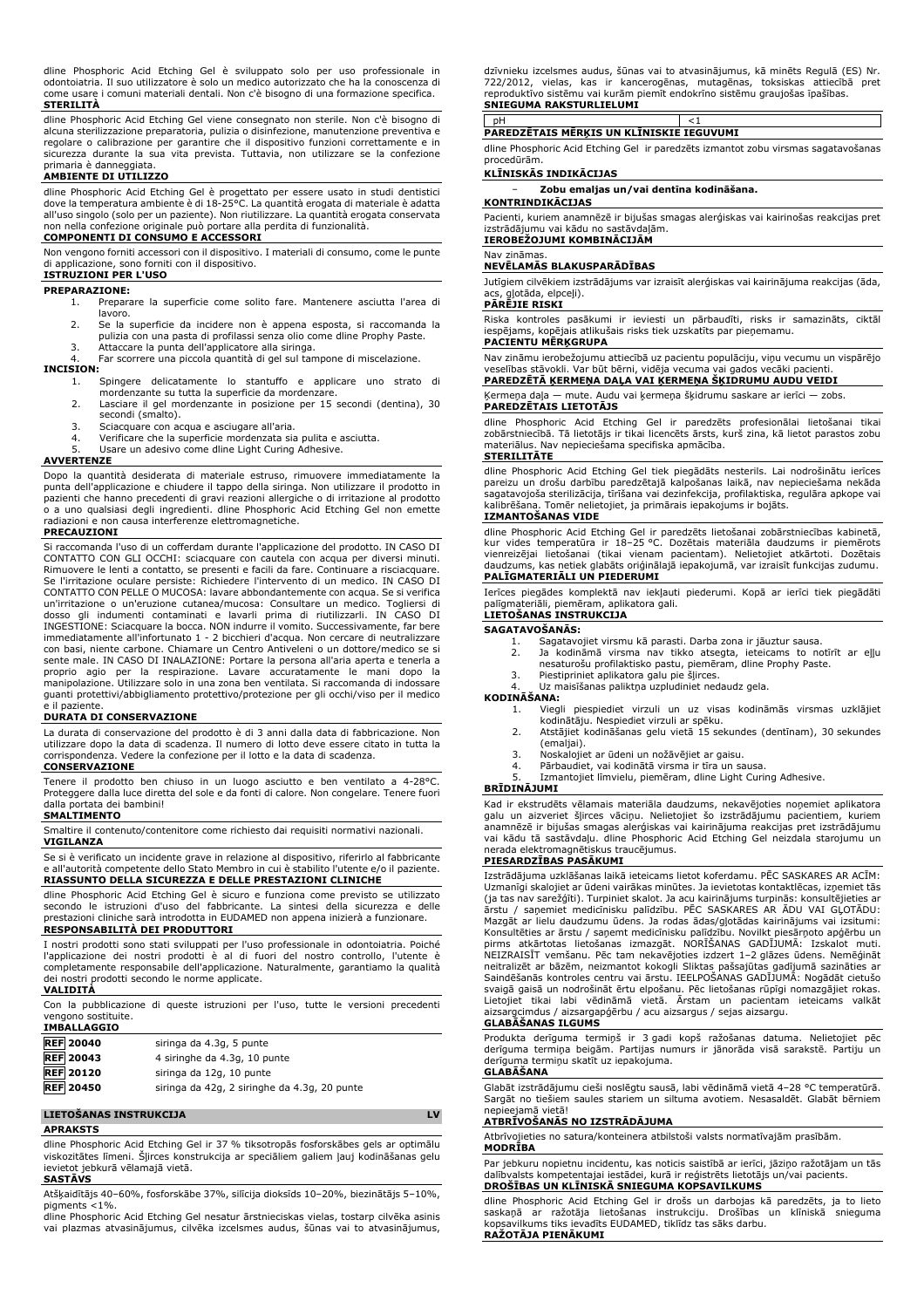Mūsu izstrādājumi ir izstrādāti profesionālai lietošanai zobārstniecībā. Tā kā mūsu izstrādājumu lietošana nav mūsu kontrolē, lietotājs ir pilnībā atbildīgs par izmantošanu. Protams, mēs garantējam savu izstrādājumu kvalitāti saskaņā ar piemērotajiem standartiem.

# **DERĪGUMS**

Pēc šīs lietošanas instrukcijas publicēšanas visas iepriekšējās versijas tiek aizstātas. **IEPAKOJUMS REF 20040** 4.3g šļirce, 5 gali

- **REF 20043** 4x4.3g šļirces, 10 gali **REF 20120** 12g šļirce, 10 gali
- **REF 20450** 42g šļirce, 2x4.3g šļirces, 20 gali

# **BRUKSANVISNING NO**

**BESKRIVELSE**

dline Phosphoric Acid Etching Gel er 37% tixotrop fosforsyregel med optimal viskositetsnivå. Sprøytepresentasjon med spesielle tips gjør det mulig å plassere etsegelen på et hvilket som helst ønsket sted.

# **SAMMENSETNING**

Fortynningsmiddel 40-60%, fosforsyre 37%, silisiumdioksid 10-20%, tykkere 5- 10%, pigment <1%.

dline Phosphoric Acid Etching Gel inneholder ikke medisinsk stoff, inkludert blod eller plasmaavledning; vev eller celler, eller deres derivater, av menneskelig opprinnelse;<br>vev eller celler av animalsk opprinnelse, eller deres derivater, som referert til i<br>forordning (EU) nr. stoffer som er kreftfremka reproduksjon eller har endokrine forstyrrende egenskaper. **YTELSESEGENSKAPER**

| $ $ pH |                                       |  |     |    |        |        |     |
|--------|---------------------------------------|--|-----|----|--------|--------|-----|
|        | TILTENKTE FORMÅL OG KLINISKE FORDELER |  |     |    |        |        |     |
|        | dline Phosphoric Acid Etching         |  | Gel | er | ment å | brukes | til |
|        | tannoverflateforberedelsesprosedyrer. |  |     |    |        |        |     |

### **KLINISKE INDIKASJONER**

# − **Tannemalje og / eller dentin etsning.**

# **KONTRAINDIKASJONER**

Pasienter som tidligere har hatt alvorlige allergiske reaksjoner eller irritasjonsreaksjoner på produktet eller noen av innholdsstoffene. **BEGRENSNINGER FOR KOMBINASJONER**

### Ingen kjente.

### **UØNSKEDE BIVIRKNINGER**

Hos utsatte personer kan produktet forårsake allergiske reaksjoner eller irritasjonsreaksjoner (hud, øye, slimhinne, luftveier). **RESTRISIKOER**

Risikokontrolltiltak ble implementert og verifisert, risikoen reduseres mest mulig, den samlede restrisikoen anses å være akseptabel.

### **PASIENTMÅLGRUPPE**

Ingen restriksjoner kjent om pasientpopulasjon, alder og generelle helsetilstander. Det kan være barn, middelaldrende eller eldre pasienter.

# **TILTENKT DEL AV KROPPEN ELLER TYPER VEV AV KROPPSVÆSKER**

En del av kroppen – munn. Vev eller kroppsvæsker kontaktet av enheten - tann. **TILTENKT BRUKER**

dline Phosphoric Acid Etching Gel er kun utviklet til profesjonell bruk innen tannpleie. Brukeren kan kun være lisensiert lege som har kunnskap om hvordan man bruker vanlige materialer. Det er ikke behov for spesifikk utdannelse.

# **STERILITET**

dline Phosphoric Acid Etching Gel leveres ikke-sterilt. Det er ikke behov for forberedende sterilisering, rengjøring eller desinfeksjon, forebyggende, regelmessig<br>vedlikehold eller kalibrering for å sikre at enheten fungerer riktig og trygt i løpet av<br>den tiltenkte levetiden. Bruk imidlertid ikke hv

### **BRUK MILJØ**

dline Phosphoric Acid Etching Gel er designet for å brukes på tannlegekontor der omgivelsestemperaturen er 18-25°C. Dispensert mengde materiale er egnet for engangsbruk (kun for én pasient). Skal ikke brukes på nytt. Dispensert mengde som ikke oppbevars i originalpakningen kan føre til tap av funksjon.

# **FORBRUKSKOMPONENTER OG TILBEHØR**

Det følger ikke med tilbehør med apparatet. Cunsumables, for eksempel applikasjonstips, leveres med enheten. **BRUKSANVISNING**

# **FORBEREDELSE:**

1. Forbered overflaten som alltid. Arbeidsområdet må holdes tørt.<br>1. Forbered overflaten som skal etset ikke er nylig eksponert, a

- 2. Hvis overflaten som skal etset ikke er nylig eksponert, anbefales rengjøring med oljefri profylaksepasta som dline Prophy Paste. 3. Fest applikatorspissen til sprøyten.
- 
- 4. Bland liten mengde gel på blandeputen.

# **ETSNING:**

- 1. Delikat trykk på stempelet og påfør etselag på alle overflater som skal
- etset. Ikke tving stempel. 2. La etsegelen stå på plass i 15 sekunder (dentin), 30 sekunder (emalje).
- 3. Skyll med vann og tørk med luft.
- 4. Kontroller at etset overflate er ren og tørr. 5. Bruk et lim som dline Light Curing Adhesive.

### **ADVARSLER**

Etter ønsket mengde materiale ekstrudert, fjern straks påføringsspissen og lukk sprøytehetten. Ikke bruk produktet til pasienter som tidligere har hatt alvorlige allergiske eller irritasjonsreaksjoner på produktet eller noen av innholdsstoffene. dline Phosphoric Acid Etching Gel avgir ikke stråling og forårsaker ingen elektromagnetiske forstyrrelser.

# **FORHOLDSREGLER**

Det anbefales å bruke cofferdam under påføring av produktet. VED KONTAKT MED<br>ØYNE: Skyll forsiktig med vann i flere minutter. Fjern kontaktlinser, hvis de er til<br>stede og enkle å ta ut. Fortsett skyllingen. Hvis øyeirritas med rikelig med vann. Hvis hud/slimhinneirritasjon eller oppstär: Fä medisinsk<br>råd/hjelp. Ta av forurensede klær og vask før gjenbruk. VED SVELGING: Skyll<br>munnen. IKKE-fremkall oppkast. Deretter må du få den omkomne drikke vann umiddelbart. Ikke prøv å nøytralisere med baser, ingen kull Ring et giftsenter eller lege / lege hvis du føler deg uvel. VED INNÅNDING: Fjern personen til frisk luft og hold deg komfortabel med å puste. Vask hendene grundig etter håndtering. Skal kun brukes i et godt ventilert område. Det anbefales å bruke vernehansker/verneklær/vernebriller/ansiktsbeskyttelse for lege og pasient. **HOLDBARHET**

Holdbarhet for dline Phosphoric Acid Etching Gel er 3 år fra produksjonsdato. Skal ikke brukes etter utløpsdatoen. Partinummeret skal oppgis i all korrespondanse. Se emballasje for batch- og utløpsdato. **OPPBEVARING**

Hold produktet tett lukket på et tørt, godt ventilert sted ved 4-28 °C. Beskyttes mot direkte sollys og varmekilder. Skal ikke fryses. Oppbevars utilgjengelig for barn! **BORTSKAFFELSE**

## ast innhold/beholder slik beskrevet i nasjonale forskriftskrav.

### **ÅRVÅKENHET**

Hvis det har skjedd en alvorlig hendelse i forbindelse med enhetsrapporten til produsenten og den kompetente myndigheten i medlemsstaten der brukeren og/eller pasienten er etablert.

# **OPPSUMMERING AV SIKKERHET OG KLINISK YTELSE**

dline Phosphoric Acid Etching Gel er trygt og fungerer som det skal hvis det brukes i<br>henhold til produsentens bruksanvisning. Oppsummering av sikkerhet og klinisk<br>ytelse vil bli introdusert i EUDAMED så snart det v

## **PRODUSENTENS ANSVAR**

Våre produkter er kun utviklet til profesjonell bruk innen tannpleie. Siden bruken av våre produkter er utenfor vår kontroll, er brukeren fullt ut ansvarlig for applikasjonen. Selvfølgelig garanterer vi kvaliteten på våre produkter i samsvar med de anvendte standardene.

### **GYLDIGHET**

Ved publisering av denne bruksanvisningen er alle tidligere versjoner erstattet. **EMBALLASJE**

| ----------       |                                       |
|------------------|---------------------------------------|
| <b>REF 20040</b> | 4.3q sprøyte, 5 tips                  |
| <b>REF 20043</b> | 4x4.3g sprøyter, 10 tips              |
| <b>REF 20120</b> | 12g sprøyte, 10 tips                  |
| <b>REF</b> 20450 | 42g sprøyte, 2x4.3g sprøyter, 20 tips |

# **INSTRUKCJA UŻYTKOWANIA PL**

**OPIS**

dline Phosphoric Acid Etching Gel to 37% żel z tiksotropowym kwasem fosforowym o optymalnym poziomie lepkości. Prezentacja strzykawki ze specjalnymi końcówkami umożliwia umieszczenie żelu wytrawiającego w dowolnym miejscu. **KOMPOZYCJA**

Rozcieńczalnik 40-60%, Kwas fosforowy 37%, Dwutlenek krzemu 10-20%, Zagęstnik 5-10%, Pigment <1%.

dline Phosphoric Acid Etching Gel nie zawiera substancji leczniczych, w tym pochodnych ludzkiej krwi lub osocza; tkanek lub komórek pochodzenia ludzkiego lub ich pochodnych; tkanek lub komórek pochodzenia zwierzęcego lub ich pochodnych, o których mowa w rozporządzeniu (UE) nr 722/2012; substancji rakotwórczych, mutagenów, działających szkodliwie na rozrodczość lub mających właściwości zaburzające funkcjonowanie układu hormonalnego. **CHARAKTERYSTYKA WYDAJNOŚCI**

# pH  $<1$

**PRZEZNACZENIE I KORZYŚCI KLINICZNE**

dline Phosphoric Acid Etching Gel jest przeznaczony do zabiegów przygotowania powierzchni zębów.

# **WSKAZANIA KLINICZNE**

− **Wytrawianie szkliwa zębów i/lub zębiny.**

# **PRZECIWWSKAZANIA**

Pacjenci, u których w przeszłości występowały ciężkie reakcje alergiczne lub podrażnienia na produkt lub którykolwiek ze składników. **OGRANICZENIA DOTYCZĄCE ŁĄCZENIA**

# Nieznane.

# **NIEPOŻĄDANE SKUTKI UBOCZNE**

U osób podatnych produkt może wywoływać reakcje alergiczne lub podrażnienia (skóra, oczy, błony śluzowe, drogi oddechowe).

# **RYZYKO RESZTKOWE**

Wdrożono i zweryfikowano środki kontroli ryzyka, ryzyko jest ograniczone w jak największym stopniu, całkowite ryzyko szczątkowe ocenia się jako akceptowalne. **GRUPA DOCELOWA PACJENTÓW**

Brak znanych ograniczeń dotyczących populacji pacjentów, ich wieku i ogólnego stanu zdrowia. Mogą to być dzieci, pacjent w średnim lub podeszłym wieku. **PRZEZNACZONA CZĘŚĆ CIAŁA LUB RODZAJE TKANEK PŁYNÓW USTROJOWYCH**

Część ciała - usta. Tkanki lub płyny ustrojowe, z którymi styka się urządzenie - ząb. **DOCELOWY UŻYTKOWNIK**

dline Phosphoric Acid Etching Gel przeznaczony wyłącznie do użytku profesjonalnego w stomatologii. Licencjonowany tylko dla lekarza, który ma wiedzę, jak używać popularnych materiałów. Nie ma potrzeby specjalnego szkolenia.

# **STERYLNOŚĆ**

dline Phosphoric Acid Etching Gel dostarczany jest w stanie niesterylnym. Nie ma<br>potrzeby - jakiejkolwiek - wstępnej - sterylizacji, - czyszczenia - lub - dezynfekcji,<br>profilaktycznej, regularnej konserwacji lub kalibracji bezpieczne działanie urządzenia w całym przewidzianym okresie użytkowania. Nie używaj jednak urządzenia, jeśli opakowanie bezpośrednie jest uszkodzone.

## **MIEJSCE UŻYCIA**

dline Phosphoric Acid Etching Gel przeznaczony do użytku w gabinecie stomatologicznym, w którym panuje temperatura otoczenia 18-25°C. Dozowana ilość materiału nadaje się do jednorazowego użytku (tylko dla jednego pacjenta). Nie używać ponownie. Dozowana ilość przechowywana nie w oryginalnym opakowaniu może prowadzić do utraty funkcjonalności.

# **MATERIAŁY EKSPLOATACYJNE I AKCESORIA**

Z urządzeniem nie są dostarczane żadne akcesoria. Wraz z produktem dostarczane są materiały eksploatacyjne, takie jak końcówki aplikacyjne. **INSTRUKCJA UŻYTKOWANIA**

# **PRZYGOTOWANIE:**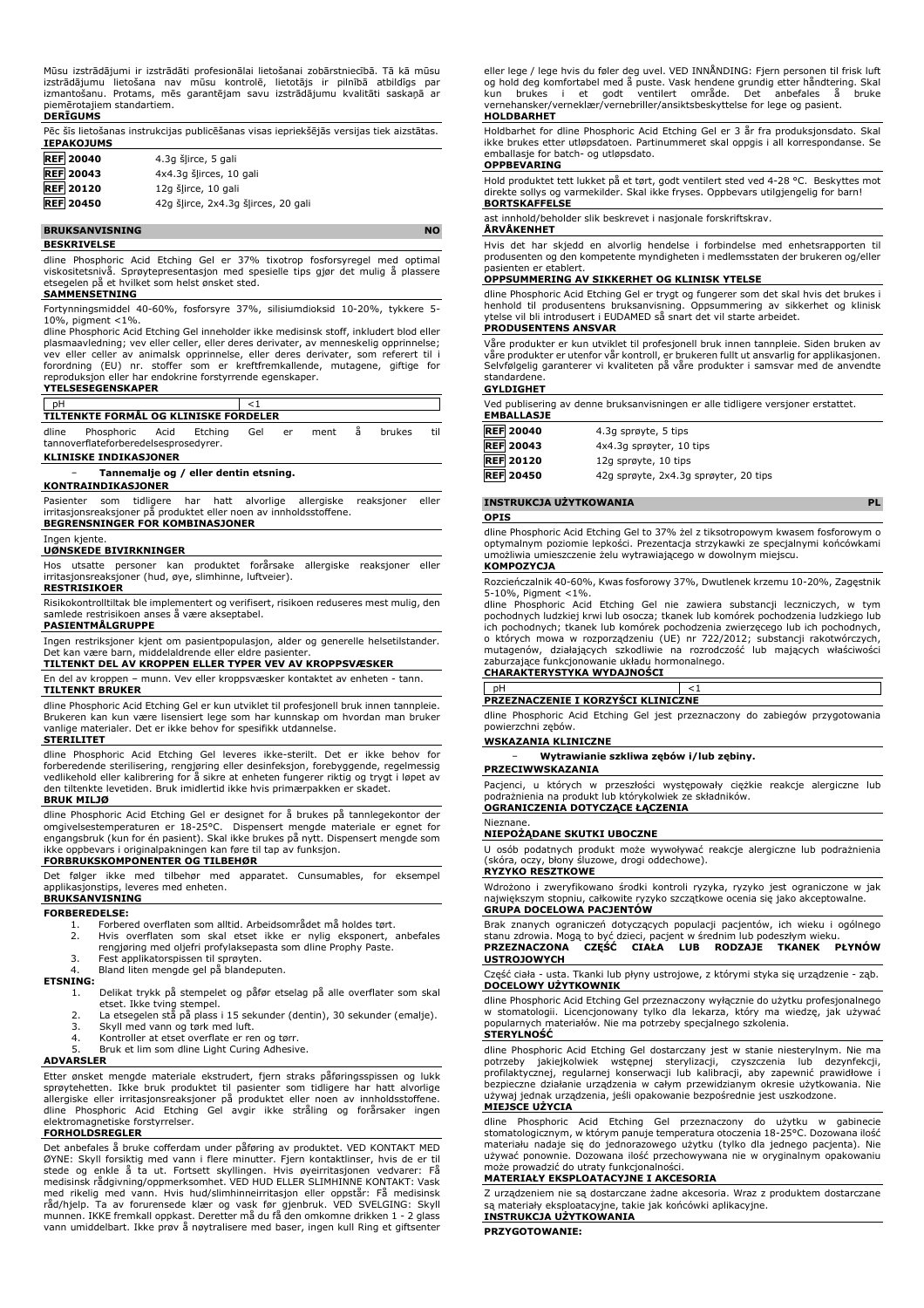- 1. Przygotować powierzchnię jak zawsze. Miejsce pracy musi być suche.<br>2. Jeśli powierzchnia przeznaczona do wytrawiania nie jest świ
- 2. Jeśli powierzchnia przeznaczona do wytrawiania nie jest świeżo odsłonięta, zaleca się czyszczenie za pomocą bezolejowej pasty profilaktycznej, takiej jak dline Prophy Paste.
- 3. Podłączyć końcówkę aplikatora do strzykawki. 4. Nałożyć niewielką ilość żelu na bloczek do mieszania.

# **WYTRAWIANIE:**

- 1. Delikatnie nacisnąć tłok i nałożyć warstwę wytrawiania na całą wytrawioną powierzchnię. Nie wciskać tłoka na siłę.
- 2. Pozostawić żel wytrawiający na miejscu na 15 sekund (zębina), 30 sekund (szkliwo).
- 3. Spłukać wodą i osuszyć powietrzem.<br>4. Sprawdzić, czy wytrawiona powierzc
- 
- 4. Sprawdzić, czy wytrawiona powierzchnia jest czysta i sucha. 5. Użyć kleju, takiego jak dline Light Curing Adhesive.

# **OSTRZEŻENIA**

Po wytłoczeniu żądanej ilości materiału natychmiast zdjąć końcówkę aplikacyjną i zamknąć nasadkę strzykawki. Nie należy stosować produktu u pacjentów, u których w przeszłości występowały ciężkie reakcje alergiczne lub podrażnienia na produkt lub którykolwiek ze składników. dline Phosphoric Acid Etching Gel nie emituje promieniowania i nie powoduje żadnych zakłóceń elektromagnetycznych. **ŚRODKI OSTROŻNOŚCI**

Podczas aplikacji produktu zaleca się stosowanie koferdamu. W PRZYPADKU<br>DOSTANIA SIĘPRODUKTU DO OCZU: Ostrożnie płukać wodąprzez kilka minut. Zdjąć<br>soczewki kontaktowe, jeśli-są-obecne. Kontynuować-płukanie. Jeśli-podrażni utrzymuje się: Zasięgnąć porady/zgłosić się pod opiekę lekarza. W PRZYPADKU KONTAKTU ZE SKÓRĄ LUB BŁONĄ ŚLUZOWĄ: Umyć dużą ilością wody. Jeśli wystąpi podrażnienie skóry/błon śluzowych lub wysypka: Zasięgnąć porady/zgłosić się pod opiekę lekarza. Zdjąć zanieczyszczoną odzież i wyprać przed ponownym użyciem. W PRZYPADKU POŁKNIĘCIA: wypłukać usta. NIE prowokować wymiotów. Następnie natychmiast podać poszkodowanemu 1-2 szklanki wody. Nie próbować neutralizować za pomocą zasad, bez węgla drzewnego. W przypadku złego samopoczucia skontaktować się z Centrum Zatruć lub lekarzem. W PRZYPADKU WDYCHANIA: wyprowadzić osobę na świeże powietrze i zapewnić swobodne oddychanie. Dokładnie umyć ręce po użyciu. Stosować tylko w dobrze wentylowanych pomieszczeniach. Zaleca się noszenie rękawic ochronnych/odzieży ochronnej/ochrony oczu/ochrony twarzy dla lekarza i pacjenta.

# **OKRES TRWAŁOŚCI**

Okres trwałości produktu wynosi 3 lata od daty produkcji. Nie używać po upływie terminu ważności. W całej korespondencji należy podawać numer partii. Data serii i data ważności znajduje się na opakowaniu.

# **PRZECHOWYWANIE**

Przechowywać produkt szczelnie zamknięty w suchym, dobrze wentylowanym miejscu w temperaturze 4-28°C. Chronić przed bezpośrednim działaniem promieni słonecznych i źródeł ciepła. Nie zamrażać. Trzymać z dala od dzieci!

# **UTYLIZACJA**

Zawartość/pojemnik usuwać do zgodnie z krajowymi wymogami prawnymi.

### **CZUJNOŚĆ**

Jeżeli jakikolwiek poważny incydent, który miał miejsce w związku z urządzeniem, zgłaszany jest producentowi i właściwemu organowi państwa członkowskiego, w<br>którym użytkownik i/lub pacjent ma siedzibę.<br>**PODSUMOWANIE BEZPIECZEŃSTWA I WYNIKÓW KLINICZNYCH** 

dline Phosphoric Acid Etching Gel jest bezpieczny i działa zgodnie z przeznaczeniem, jeśli jest używany zgodnie z instrukcją użytkowania producenta. Podsumowanie bezpieczeństwa i wyników klinicznych zostanie wprowadzone do EUDAMED, gdy tylko zacznie działać.

# **ODPOWIEDZIALNOŚĆ PRODUCENTA**

Nasze produkty zostały stworzone z myślą o profesjonalnym zastosowaniu w stomatologii. Ponieważ zastosowanie naszych produktów jest poza naszą kontrolą, użytkownik jest w pełni odpowiedzialny za aplikację. Oczywiście gwarantujemy jakość naszych produktów zgodną z obowiązującymi normami. **WAŻNOŚĆ**

Wraz z opublikowaniem niniejszej instrukcji użytkowania wszystkie poprzednie wersje tracą ważność.

| <b>OPAKOWANIE</b> |                                                |
|-------------------|------------------------------------------------|
| <b>REF</b> 20040  | Strzykawka 4.3g, 5 końcówek                    |
| <b>REF</b> 20043  | Strzykawki 4x4.3g, 10 końcówek                 |
| <b>REF 20120</b>  | Strzykawka 12g, 10 końcówek                    |
| <b>REF 20450</b>  | Strzykawka 42g, strzykawki 2x4.3g, 20 końcówek |

# **INSTRUÇÕES DE USO PT**

### **DESCRIÇÃO**

O dline Phosphoric Acid Etching Gel é um gel de ácido fosfórico tixotrópico a 37% com um nível ótimo de viscosidade. A apresentação da seringa com pontas especiais permite a colocação do gel de condicionamento em qualquer local desejado. **COMPOSIÇÃO**

Diluente 40-60%, ácido fosfórico 37%, dióxido de silício 10-20%, espessante 5-10%, pigmento <1%.

dline Phosphoric Acid Etching Gel não contém substâncias médicas, incluindo sangue humano ou derivados de plasma; tecidos ou células, ou seus derivados, de origem humana; tecidos ou células de origem animal, ou seus derivados, conforme referido no Regulamento (UE) n.º 722/2012; substâncias cancerígenas, mutagénicas, tóxicas para a reprodução ou com propriedades de desregulação endócrina. **CARACTERÍSTICAS DE PERFORMANCE**

# pH <1 **FINALIDADE PRETENDIDA E BENEFÍCIOS CLÍNICOS**

O dline Phosphoric Acid Etching Gel deve ser usado para procedimentos de preparação da superfície do dente.

# **INDICAÇÕES CLÍNICAS**

− **Condicionamento para esmalte dentário e/ou dentina.**

# **CONTRA-INDICAÇÕES**

Pacientes com histórico de reações alérgicas graves ou irritação ao produto ou a qualquer um dos ingredientes. **RESTRIÇÕES A COMBINAÇÕES**

Nenhum conhecido.

### **EFEITOS COLATERAIS INDESEJÁVEIS**

Em indivíduos que sejam suscetíveis, dline Phosphoric Acid Etching Gel pode causar reações alérgicas ou de irritação (pele, olhos, mucosa, trato respiratório). **RISCOS RESIDUAIS**

Foram implementadas e verificadas medidas de controlo de risco, o risco foi reduzido tanto quanto possível, o risco residual geral é considerado aceitável.

# **GRUPO-ALVO DE PACIENTES**

Não há restrições conhecidas em relação à população de pacientes, a sua idade e condições gerais de saúde. Pode destinar-se a crianças, pacientes de meia-idade ou

# idosos. **PARTE PRETENDIDA DO CORPO OU TIPOS DE TECIDOS DE FLUIDOS CORPORAIS**

Parte do corpo - boca. Tecidos ou fluidos corporais em contacto com o dispositivo dente.

# **UTILIZADOR PRETENDIDO**

dline Phosphoric Acid Etching Gel desenvolvido exclusivamente para o uso profissional em odontologia. O seu utilizador deve ser um médico licenciado que tenha conhecimentos sobre como usar materiais odontológicas comuns. Não há sidade de formação específica.

### **ESTERILIDADE**

dline Phosphoric Acid Etching Gel é entregue não esterilizado. Não há necessidade de qualquer esterilização preparatória, limpeza ou desinfecção, manutenção preventiva regular ou calibração para garantir que o dispositivo opere de forma adequada e segura durante a sua vida útil prevista. No entanto, não use se a embalagem principal estiver danificada.

# **AMBIENTE DE USO**

dline Phosphoric Acid Etching Gel foi desenvolvido para ser usado em consultório odontológico onde a temperatura ambiente é de 18-25 ° C. A quantidade dispensada de material é adequada para uso único (apenas para um paciente). Não reutilize. Quantidade dispensada mantida fora da embalagem original pode levar à perda de função.

# **COMPONENTES CONSUMÍVEIS E ACESSÓRIOS**

Não é fornecido nenhum acessório com o dispositivo. São fornecidos consumíveis com o dispositivo, como pontas de aplicação. **INSTRUÇÕES DE USO**

# PREPARAÇÃO:<br><sup>1. Prep</sup>

- 1. Prepare a superfície normalmente. A área de trabalho deve ser mantida seca.
- 2. Se a superfície a ser condicionada não estiver exposta recentemente, recomenda-se a limpeza com pasta de profilaxia sem óleo, como dline Prophy Paste.
- 3. Coloque a ponta do aplicador na seringa.
- Escoe uma pequena quantidade de gel para a almofada de mistura. **CORROSÃO:**
	- 1. Empurre delicadamente o êmbolo e aplique uma camada de gravação em
	- toda a superfície a ser atacada. Não force o êmbolo. 2. Deixe o gel no local durante 15 segundos (dentina), 30 segundos
	- (esmalte).
	- 3. Enxágue com água e seque com ar. 4. Verifique se a superfície atacada está limpa e seca.
	- 5. Use um adesivo como dline Light Curing Adhesive.

### **AVISOS**

Após a extrusão da quantidade desejada de material, remova imediatamente a ponta de aplicação e feche a tampa da seringa. Não use o produto com pacientes com histórico de reações alérgicas graves ou irritação ao produto ou a qualquer um dos ingredientes. dline Phosphoric Acid Etching Gel não emite radiação e não causa interferências eletromagnéticas.

### **PRECAUÇÕES**

Recomenda-se o uso de uma ensecadeira durante a aplicação do produto. SE ENTRAR EM CONTACTO COM OS OLHOS: enxague cuidadosamente com água durante vários minutos. Remova as lentes de contacto, se presentes e fáceis de retirar. Continue a enxaguar. Se a irritação nos olhos persistir: Procure orientação/atenção médica. SE ENTRAR EM CONTACTO COM A PELE OU MUCOSA: lavar abundantemente com água. Se ocorrer irritação da pele/mucosa ou erupção: consulte um médico. Tire a roupa contaminada e lave-a antes de a reutilizar. EM CASO DE INGESTÃO: Enxaguar a boca. NÃO induza o vómito. Em seguida, faça com que a vítima beba de 1 a 2 copos de água imediatamente. Não tente neutralizar com bases, sem carvão. Ligue para um centro de intoxicação ou médico/médico se não se sentir bem. SE INALADO: Remova a pessoa para o ar fresco e mantenha-a confortável para respirar. Lave bem as mãos após manusear. Use apenas numa área bem ventilada. Recomenda-se o uso de luvas de proteção/roupas de proteção/proteção ocular/proteção facial para médico e paciente.

# **VALIDADE**

O prazo de validade do produto é de 3 anos a partir da data de fabrico. Não use após a data de validade. O número do lote deve ser citado em toda a correspondência. Verifique a embalagem para ver o lote e data de validade.

# **ARMAZENAMENTO**

Manter o produto bem fechado em local seco e bem ventilado a 4-28 °C. Proteja da luz solar direta e de fontes de calor. Não congele. Mantenha fora do alcance das crianças!

### **ELIMINAÇÃO**

Descarte o conteúdo/recipiente conforme exigido pelos requisitos regulamentares nacionais.

# **VIGILÂNCIA**

**VALIDADE**

Se qualquer incidente grave ocorrer em relação ao dispositivo, informe o fabricante e a autoridade competente do Estado-Membro em que o utilizador e/ou paciente está estabelecido.

# **RESUMO DE SEGURANÇA E DESEMPENHO CLÍNICO**

dline Phosphoric Acid Etching Gel é seguro e tem o desempenho esperado se for usado de acordo com as instruções de uso do fabricante. O resumo de segurança e desempenho clínico será introduzido no EUDAMED assim que começar a funcionar. **RESPONSABILIDADE DO FABRICANTE**

# Os nossos produtos foram desenvolvidos para uso profissional em odontologia. Como a aplicação dos nossos produtos está além do nosso controlo, o utilizador é totalmente responsável pela aplicação. Garantimos, naturalmente, a qualidade dos nossos produtos de acordo com as normas aplicadas.

Após a publicação destas instruções de uso, todas as versões anteriores são substituídas.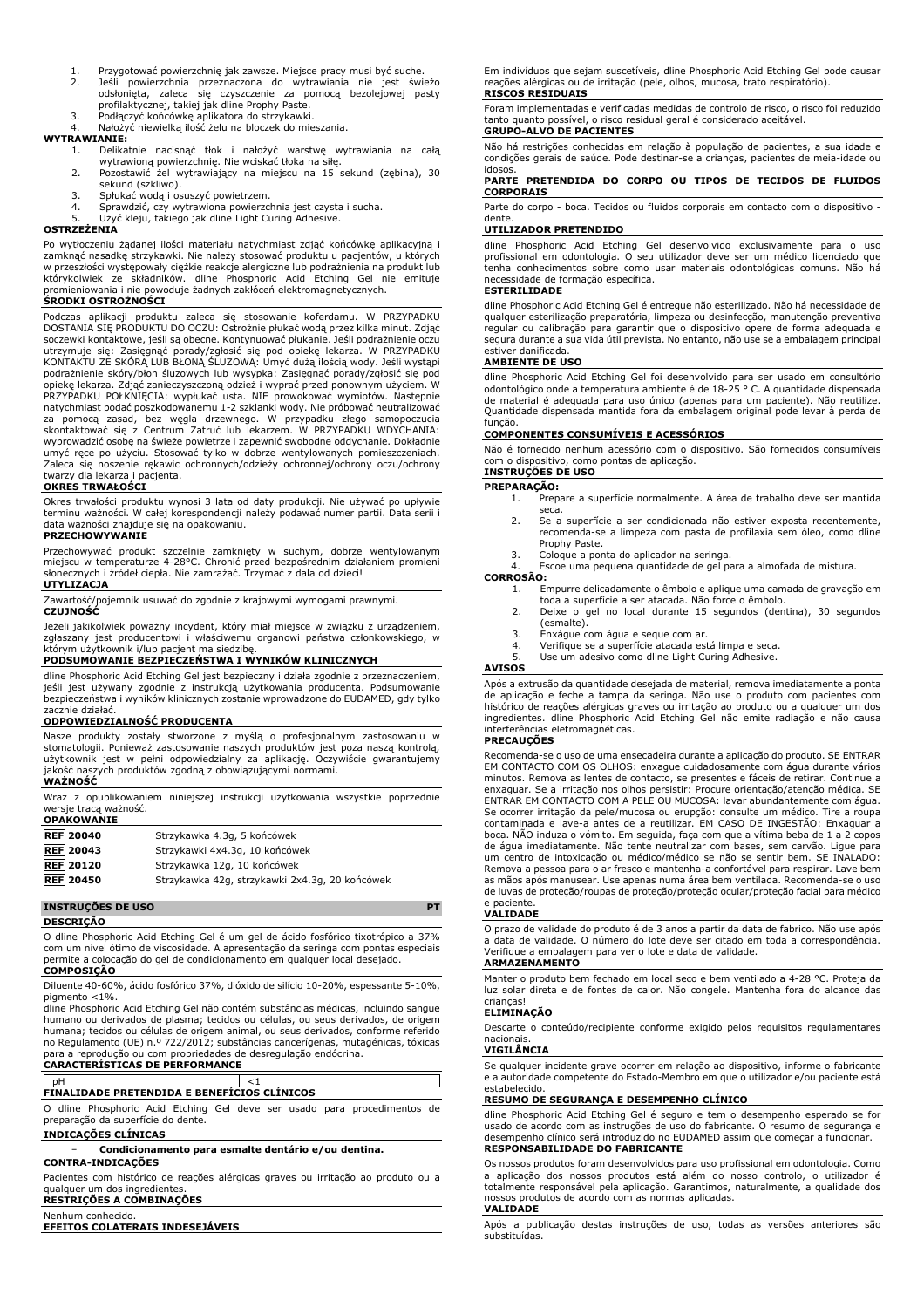### **EMBALAGEM**

| <b>REF 20040</b> | Seringa de 4.3g, 5 pontas                     |
|------------------|-----------------------------------------------|
| <b>REF 20043</b> | 4 seringas de 4.3g, 10 pontas                 |
| <b>REF</b> 20120 | Seringa de 12g, 10 pontas                     |
| <b>RFF</b> 20450 | Seringa de 42g. 2 seringas de 4.3g. 20 nontas |

**F** 20450 Seringa de 42g, 2 seringas de

# **INSTRUCȚIUNI DE UTILIZARE RO**

### **DESCRIERE**

dline Phosphoric Acid Etching Gel este un gel tixotropic cu acid fosforic cu un nivel optim de vâscozitate. Prezentarea seringilor cu vârfuri speciale permite plasarea demineralizant în orice locație dorită.

### **COMPOZIȚIE**

Diluant 40-60%, acid fosforic 37%, dioxid de silicon 10-20%, agent de îngroșare 5- 10%, pigment <1%.

dline Phosphoric Acid Etching Gel nu conține substanțe medicinale, inclusiv sânge<br>uman sau derivate din plasmă; țesuturi sau celule de origine umană sau derivatele<br>lor; țesuturi sau celule de origine animală sau derivatele (UE) Nr. 722/2012; substanțe cancerigene, mutagene, toxice pentru reproducere sau cu proprietăți destructive pentru sistemul endocrin.

# **CARACTERISTICI DE PERFORMANȚĂ**

| UTILIZARE DESTINATA SI BENEFICII CLINICE |  |
|------------------------------------------|--|

dline Phosphoric Acid Etching Gel este destinat procedurilor de pregătire a suprafețelor dentare.

# **INDICAȚII CLINICE**

### − **Demineralizare a smalțului sau dentinei.**

**CONTRAINDICAȚII**

Pacienți cu un istoric de alergii severe sau reacții de iritație la produs sau la unul din ingredientele sale.

# **REACȚII LA COMBINAȚII**

Nu se cunosc.

# **EFECTE ADVERSE NEPLĂCUTE**

Produsul ar putea cauza reacții alergice sau de iritație (piele, ochi, mucoasă, tract respirator) indivizilor susceptibili. **RISCURI REZIDUALE**

Au fost implementate și verificate măsuri de control al riscului pentru a-l reduce cât

mai mult posibil; riscul rezidual general este considerat ca fiind unul acceptabil. **GRUPUL DE PACIENȚI-ȚINTĂ** Nu există restricții cu privire la populația de pacienți, vârstă și stare de sănătate generală. Aceștia pot fi copii, adulți de vârstă mijlocie sau persoane în vârstă. **PARTEA CORPULUI SAU TIPURI DE ȚESUTURI ȘI FLUIDE**

**CORESPUNZĂTOARE**

Părți ale corpului – cavitatea bucală. Țesuturi sau fluide care intră în contact cu dispozitivul – dinte. dispozitivul

# **UTILIZATOR DESTINAT**

dline Phosphoric Acid Etching Gel este destinat exclusiv utilizării stomatologice profesionale. Utilizatorii săi pot fi medici care au dobândit cunoștința necesară utilizării materialelor dentare. Nu este nevoie de un instructaj specific.

# **STERILITATE**

dline Phosphoric Acid Etching Gel este livrat nesteril. Nu este nevoie de nicio sterilizare preparatoare, curățare sau dezinfecție, mentenanță preventivă, regulată sau calibrare pentru ca acest dispozitiv să fie utilizat în siguranță pe parcursul duratei sale de viață. Cu toate acestea, a nu se utiliza dacă pachetul este deteriorat.

**MEDIU DE UTILIZARE**

dline Phosphoric Acid Etching Gel este destinat folosirii în cabinetele dentare unde temperatura ambientală este cuprinsă între 18 și 25 °C. Cantitatea eliberată de material este suficientă pentru o singură utilizare (la un singur pacient). A nu se refolosi acestea. Cantitatea eliberată păstrată altundeva decât în pachetul original își poate pierde proprietățile de funcționare.

# **COMPONENTE ȘI ACCESORII CONSUMABILE**

Nu sunt furnizate accesorii cu dispozitivul. Consumabilele, cum ar fi vârfurile pentru aplicare, sunt furnizate cu dispozitivul. **INSTRUCȚIUNI DE UTILIZARE**

### **PREGĂTIRE:**

- 1. Pregătiți suprafața, ca de obicei. Zona de lucru trebuie menținută uscată.<br>2. Dacă suprafața care trebuie demineralizață nu este expusă pentru prima 2. Dacă suprafața care trebuie demineralizată nu este expusă pentru prima
- dată, se recomandă curățarea cu o pastă profilactică fără ulei, cum ar fi dline Prophy Paste, 3. Atașați seringii aplicatorul vârfului.
- 4. Extrageți o cantitate mică de gel pe plăcuța pentru amestecare.
- **DEMINERALIZARE:**

1. Apăsați ușor pistonul și aplicați un strat de demineralizant pe toată suprafața care va fi gravată. Nu forțați pistonul.

- 2. Lăsați gelul demineralizant să stea timp de 15 secunde (dentină), 30 de secunde (smalț).
- 3. Clătiți cu apă și uscați cu aer.
- 4. Verificați ca suprafața demineralizată să fie curată și uscată.
- 5. Folosiți un adeziv cum ar fi dline Light Curing Adhesive.

# **AVERTISMENTE**

După extrudarea cantității dorite de material, îndepărtați imediat vârful aplicării și închideți capacul seringii. A nu se utiliza la pacienții cu un istoric de alergii severe sau reacții cu iritație la produs sau la orice din ingredientele sale. dline Phosphoric Acid Etching Gel nu emite radiații și nu cauzează interferențe electromagnetice. **PRECAUȚII**

Este recomandată folosirea digii dentare în timpul aplicării produsului. LA CONTACTUL CU OCHII: Clătiți atent cu apă timp de câteva minute. Înlăturați lentilele de contact dacă sunt prezente. Continuați clătirea. Dacă iritația ochilor persistă, consultați medicul. LA CONTACTUL CU PIELEA SAU MUCOASA: Spălați cu multă apă. Dacă apare o iritație sau urticarie a pielii sau mucoasei, consultați medicul. Îndepărtați îmbrăcămintea contaminată și spălați-o înainte de a o refolosi. LA ÎNGHIȚIRE: Clătiți gura. NU induceți voma. Beți imediat 1-2 pahare cu apă. Nu încercați să neutralizați cu baze sau cărbune. Dacă vă simțiți rău, consultați medicul. LA INHALARE: Ieșiți la aer curat, unde puteți respira confortabil. Spălați-vă bine mâinile după folosire. Folosiți doar într-o zonă bine aerisită. Este recomandată folosirea echipamentului de protecție pentru mâini, corp, ochi și față, atât pentru medic cât și pentru pacient.

### **DURATĂ DE VIAȚĂ**

Durata de viață a produsului este de 3 ani de la data fabricării. A nu se folosi după data expirării. Numărul lotului trebuie menționat în orice corespondență. Vedeți pe ambalaj lotul și data expirării. **DEPOZITARE**

Țineți produsul etanș într-un loc uscat, bine aerisit, la 4-28 °C. A se proteja de lumina directă a soarelui și de surse de căldură. A nu se lăsa la îndemâna copiilor! **DEBARASARE**

Aruncați conținutul/recipientul conform reglementărilor naționale.

## **VIGILENȚĂ**

Dacă a avut loc orice incident serios legat de dispozitiv, raportați-l la autoritatea competentă din Statul Membru în care este stabilit utilizatorul și/sau brevetul. **REZUMAT SIGURANȚĂ ȘI PERFORMANȚĂ CLINICĂ**

dline Phosphoric Acid Etching Gel este sigur și se comportă conform utilizării destinate atunci când se folosește conform instrucțiunilor producătorului. Sumarul siguranței și

# al performanței clinice vor fi introduse în EUDAMED imediat după începerea utilizării. **RESPONSABILITATEA PRODUCĂTORULUI**

Produsele noastre au fost dezvoltate exclusiv în scopul utilizării stomatologice profesionale. Având în vedere că nu putem controla modul de aplicare a produselor noastre, utilizatorul este pe deplin responsabil de acesta. Desigur, garantăm calitatea produselor noastre, raportată la standardele în vigoare.

# **VALABILITATE**

U Odată cu publicarea acestor instrucțiuni de utilizare, toate versiunile anterioare sunt anulate. **AMBALAJ**

| <b>REF 20040</b> | 4.3q seringi, 5 vârfuri                 |
|------------------|-----------------------------------------|
| <b>REF</b> 20043 | 4x4.3q seringi, 10 vârfuri              |
| <b>REF 20120</b> | 12g seringi, 10 vârfuri                 |
| <b>REF</b> 20450 | 42g seringi, 2x4.3g seringi, 20 vârfuri |

# **NÁVOD NA POUŽITIE SK**

**POPIS**

dline Phosphoric Acid Etching Gel je 37% gél tixotropnej kyseliny fosforečnej s optimálnou úrovňou viskozity. Striekačka so špeciálnymi hrotmi umožňuje umiestnenie leptacieho gélu na ľubovoľné požadované miesto.

# **ZLOŽENIE**

Riedidlo 40-60%, kyselina fosforečná 37%, oxid kremičitý 10-20%, zahusťovadlo 5- 10%, pigment <1%.

dline Phosphoric Acid Etching Gel neobsahuje liečiva, vrátane derivátov ľudskej krvi alebo plazmy; tkanivá alebo bunky alebo ich deriváty ľudského pôvodu; tkanivá alebo bunky živočíšneho pôvodu alebo ich deriváty podľa Nariadenia (EÚ) č. 722/2012; látky, ktoré sú karcinogénne, mutagénne, toxické pre reprodukciu alebo majú vlastnosti narušujúce endokrinný systém.

### **VÝKONOVÉ CHARAKTERISTIKY**

| KI TNTCKĖ<br>$M$ VCI'A<br><b>VÝHODY</b><br>нс<br>$\mathbf{r}$<br>. . |  |
|----------------------------------------------------------------------|--|

dline Phosphoric Acid Etching Gel je určený na použitie v postupoch prípravy povrchu zubov.

### **KLINICKÉ INDIKÁCIE**

### − **Leptanie zubnej skloviny a/alebo dentínu.**

### **KONTRAINDIKÁCIE**

Pacienti, ktorí majú v anamnéze závažné alergické alebo podráždené reakcie na produkt alebo na ktorúkoľvek zložku prípravku. **OBMEDZENIE KOMBINÁCIÍ**

# Nie sú známe.

# **NEŽIADUCE VEDĽAJŠIE ÚČINKY**

U citlivých jedincov môže produkt spôsobiť alergické alebo dráždivé reakcie (koža, oči, sliznice, dýchacie cesty).

# **ZVYŠKOVÉ RIZIKÁ**

Bola implementovaná a overená opatrení na kontrolu rizík, riziko je čo najviac znížilo, celkové zvyškové riziko je považované za prijateľné. **CIEĽOVÁ SKUPINA PACIENTOV**

Nie sú známe žiadne obmedzenia týkajúce sa populácie pacientov, ich veku a celkového zdravotného stavu. Môžu to byť aj deti, pacienti stredného veku alebo starší pacienti.

## **ZAMÝŠĽANÁ ČASŤ TELA ALEBO TYPY TKANÍV TELESNÝCH TEKUTÍN**

Časť tela - ústa. Tkanivá alebo telesné tekutiny v kontakte s prístrojom - zub. **URČENÝ POUŽÍVATEĽ**

dline Phosphoric Acid Etching Gel je vyvinutý len pre profesionálne použitie v stomatológii. Použiť ho môže iba lekár s licenciou, ktorý má znalosti o používaní bežných dentálnych materiálov. Nie je potreba zvláštneho školenia. **STERILITA**

dline Phosphoric Acid Etching Gel je dodávaný nesterilný. Nie je potrebné vykonávať žiadnu prípravnú sterilizáciu, čistenie alebo dezinfekciu, preventívnu, pravidelnú údržbu alebo kalibráciu, aby bolo zaistené, že zariadenie pracuje správne a bezpečne po celú dobu jeho životnosti. Nepoužívajte však, ak je primárny balíček poškodený. **PROSTREDIE POUŽITIA**

dline Phosphoric Acid Etching Gel je určený na použitie v zubnej ordinácii, kde je teplota okolia 18-25 °C. Vydané množstvo materiálu je vhodné pre jednorazové<br>použitie (iba pre jedného pacienta). Nepoužívajte znova. Vydané množstvo, ktoré nie<br>je v pôvodnom obale, môže viesť k strate funkcie. **SPOTREBNÉ SÚČASTI A PRÍSLUŠENSTVO**

K zariadeniu nie je dodávané žiadne príslušenstvo. Spotrebný materiál, ako sú aplikačné hroty, sa dodáva so zariadením. **NÁVOD NA POUŽITIE**

# **PRÍPRAVA:**

- 1. Pripravte povrch ako vždy. Pracovný priestor musí byť udržiavaný v suchu.
- 2. Ak povrch, ktorý má byť leptaný, nie je čerstvo odkrytý, odporúča sa čistenie bezolejovou profylaktickou pastou, ako je dline Prophy Paste. 3. Nasaďte hrot aplikátora na striekačku.
- 
- 4. Na miešaciu podložku nalejte malé množstvo gélu.

**LEPTANIE:**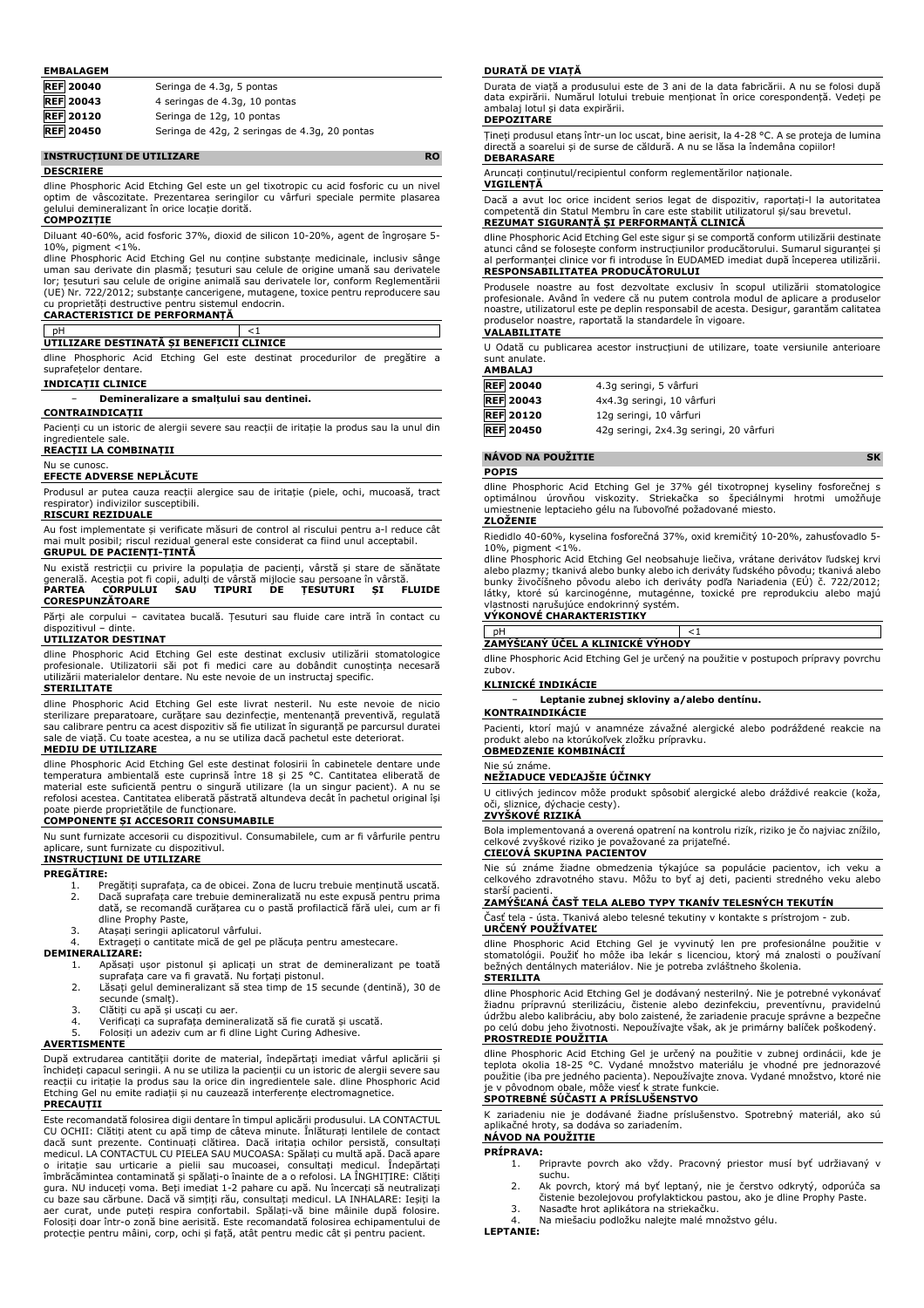- 1. Jemne zatlačte na piest a na vyleptaný povrch naneste leptaciu vrstvu. Nestlačujte piest moc silne.
- 2. Nechajte leptať gél na mieste po dobu 15 sekúnd (dentín), 30 sekúnd (sklovina).
- 3. Opláchnite vodou a osušte vzduchom.<br>4. Skontrolujte, či je vyleptaný povrch či
- 4. Skontrolujte, či je vyleptaný povrch čistý a suchý. 5. Použite lepidlo, ako je dline Light Curing Adhesive.

# **VAROVANIE**

Po vytlačení požadovaného množstva materiálu okamžite odstráňte aplikačný hrot a zatvorte viečko striekačky. Nepoužívajte prípravok u pacientov, ktorí v minulosti mali<br>závažné alergické alebo podráždené reakcie na produkt alebo na niektorú zo zložiek.<br>dline Phosphoric Acid Etching Gel nevyžaruje elektromagnetické rušenie.

# **OPATRENIE**

Počas aplikácie produktu sa odporúča používať kofferdam. PO ZASIAHNUTI OCI:<br>Niekoľko minút ich opatrne vyplachujte vodou. Vyberte kontaktné šošovky, ak sú<br>nasadené a ak je to ľahké. Pokračujte vo vyplachovaní. Pokiaľ podrá NEVYVOLAVAJTE zvracanie. Potom postihnutému ihneď dajte 1-2 poháre vody.<br>Nepokúšajte sa neutralizovať zásadami ani aktívnym uhlím. Ak sa postihnutý necíti<br>dobre, volajte toxikologické stredisko alebo lekára. PO VDÝCHNUTÍ: si dôkladne umyte ruky. Používajte len na dobre vetranom mieste. Pre lekára a pacienta sa odporúča nosiť ochranné rukavice/ochranný odev/ochranu očí/ochranu tváre.

# **SKLADOVATEĽNOSŤ**

Doba použiteľnosti produktu je 3 roky od dátumu výroby. Nepoužívajte po dátume exspirácie. Vo všetkých korešpondencia by malo byť uvedené číslo šarže. Šarže a dátum spotreby pozri balenia.

### **SKLADOVANIE**

Uchovávajte produkt tesne uzavretú na suchom, dobre vetranom mieste pri teplote 4-28 °C. Chráňte pred priamym slnečným žiarením a zdrojmi tepla. Chráňte pred mrazom. Udržujte mimo dosahu detí!

**LIKVIDÁCIA** Obsah/obal zlikvidujte v súlade s požiadavkami národných predpisov.

### **BDELOSŤ**

Ak sa stane akýkoľvek závažný incident, ku ktorému došlo v súvislosti so zariadením, hlási sa to výrobcovi a príslušnému orgánu členského štátu, v ktorom sa používateľ alebo pacient nachádza.

### **SÚHRN BEZPEČNOSTI A KLINICKÉHO VÝKONU**

dline Phosphoric Acid Etching Gel je bezpečný a funguje tak, ako bolo zamýšľané, ak je používaný v súlade s pokynmi výrobcu na použitie. Súhrn bezpečnosti a klinického výkonu bude do EUDAMED zavedený, akonáhle začne pracovať.

# **ZODPOVEDNOSŤ VÝROBCOV**

Naše výrobky boli vyvinuté pre profesionálne použitie v stomatológii. Pretože aplikácia našich produktov je mimo našu kontrolu, je za aplikáciu plne zodpovedný užívateľ. Samozrejme garantujeme kvalitu našich produktov v súlade s platnými normami.

### **DOBA PLATNOSTI**

Po uverejnení tohto návodu na použitie sú nahradené všetky predchádzajúce verzie. **OBAL REF 20040** 4.3g striekačka, 5 hrotov **REF 20043** 4x4.3g striekačky, 10 hrotov **REF 20120** 12g striekačka, 10 hrotov **REF 20450** 42g striekačka, 2x4.3g striekačky, 20 hrotov

## **NAVODILA ZA UPORABO SL**

**OPIS**

dline Phosphoric Acid Etching Gel je 37% tiksotropni gel iz fosforne kisline, odlikuje ga optimalna stopnja viskoznosti. Brizga s posebnimi konicami omogoča nanašanje gela za jedkanje na katero koli želeno mesto. **SESTAVA**

Topilo 40-60%, fosforjeva kislina 37%, silicijev dioksid 10-20%, zgoščevalno sredstvo 5-10%, pigment <1%.

dline Phosphoric Acid Etching Gel ne vsebuje zdravilnih snovi, vključno s človeško krvjo ali predelano plazmo; tkiv, celic ali derivatov človeškega izvora; tkiv ali celic<br>živalskega izvora ali njihovih derivatov po Uredbi (EU) Št. 722/2012; snovi, ki so<br>rakotvorne, mutagene, strupene za reprodukcijo lastnosti.

# **ZNAČILNOSTI DELOVANJA**

pH  $<1$ 

# **PREDVIDENI NAMEN ZDRAVLJENJA IN KORISTI**

dline Phosphoric Acid Etching Gel je namenjen za postopke priprave zobnih površin. **KLINIČNE INDIKACIJE**

− **Jedkanje zobne sklenine in/ali dentina.**

# **KONTRAINDIKACIJE**

Bolniki, ki so imeli hude alergične reakcije ali reakcijo draženja na izdelek ali katero koli njegovo sestavino.

# **OMEJITVE ZA KOMBINACIJE**

### Niso poznani.

# **NEŽELENI STRANSKI UČINKI**

Pri posameznikih, ki so podvrženi alergijam, lahko izdelek povzroči alergijske ali dražilne reakcije (koža, oko, sluznica, dihala).

**PREOSTALA TVEGANJA** Ukrepi za nadzor tveganja so bili izvedeni in preverjeni. Tveganje je bilo minimalizirano, skupno preostalo tveganje je bilo ocenjeno kot sprejemljivo. **CILJNA SKUPINA PACIENTA**

Omejitev glede populacije pacientov, njihove starosti in splošnih zdravstvenih razmer ni. Zdravi se lahko tako otroke kot vse druge starostne skupine, tudi starejše paciente.

**PREDVIDENI DEL TELESA ALI VRSTE TKIV V TELESNIH TEKOČINAH**

Del telesa - usta. Tkiva ali telesne tekočine, s katerimi pripomoček pride v stik - zob. **PREDVIDENI UPORABNIK**

dline Phosphoric Acid Etching Gel je bil razvit samo za profesionalno uporabo v zobozdravstvu. Uporablja ga lahko samo licenciran zobozdravnik, ki ima znanje o uporabi zobnih materialov. Posebno usposabljanje ni potrebno. **STERILNOST**

Dobavljen izdelek je ne-sterilen. Za zagotovitev pravilnega in varnega delovanja pripomočka v predvidenem življenjskem obdobju sterilizacija, čiščenje ali razkuževanje, preventivno ali redno vzdrževanje ali kalibracija ni potrebna. Toda, če je prejmete izdelek v poškodovani embalaži, ga ne uporabljajte.

# **OKOLJE UPORABE**

dline Phosphoric Acid Etching Gel je namenjen za uporabo v zobozdravstveni<br>ordinaciji, kjer je standardna temperatura prostora med 18 in 25°C. Posamezni<br>odmerek materiala je primeren za enkratno uporabo (samo za enega paci za ponovno uporabo. Odmerek, ki ni več shranjen v originalni embalaži, lahko izgubi svojo funkcijo.

# **POTROŠNI MATERIAL IN DODATKI**

Pripomočku ni priložena nobena dodatna oprema. Potrošni materiali, kot so konice za nanašanje, je priložen izdelku. **NAVODILA ZA UPORABO**

- **PRIPRAVA:**<br>1. P
	- 1. Površino pripravite kot običajno. Delovna površina mora biti suha.<br>2. Če površine zoba, ki jih je potrebno jedkati, niso sveže obdelane,
	- 2. Če površine zoba, ki jih je potrebno jedkati, niso sveže obdelane, jih je priporočljivo očistiti s preventivno pasto, ki ne vsebuje olj, kot je dline Prophy Paste.
	- 3. Namestite konico za nanašanje na brizgo.

Iztočite majhno količino gela na mešalno ploščico.

# **JEDKANJE:**

- 1. Nežno potisnite bat brizge in nanesite plast jedkalnega sredstva na vse površine, ki jih je potrebno jedkati. Bata brizge ne potiskajte na silo. 2. Pustite, da jedkalni gel učinkuje 15 sekund (dentin), 30 sekund
	-
- (sklenina).
- 3. Sperite z vodo in posušite z zrakom.<br>4. Prepričajte se, da je jedkana površin<br>5. Uporabite lepilo, kot je dline Light Cu
- 4. Prepričajte se, da je jedkana površina čista in suha. 5. Uporabite lepilo, kot je dline Light Curing Adhesive.

## **OPOZORILA**

Ko iztisnete želeno količino materiala, takoj odstranite nanašalno konico in brizgo zaprite. Izdelka ne uporabljajte pri pacientih, ki so že kdaj imeli hude alergijske reakcije ali draženje na ta izdelek ali katero koli njegovo sestavino. dline Phosphoric Acid Etching Gel ne oddaja sevanja in ne povzroča elektromagnetnih motenj. **PREVIDNOSTNI UKREPI**

Med nanašanjem izdelka je priporočljivo uporabljati cofferdam. CE PRIDE V OCI:<br>Nekaj minut previdno izpirajte z vodo. Če je možno in enostavno izvedljivo, odstranite<br>kontaktne leče. Nadaljujte z izpiranjem. Če draženje oči vode. Če pride do draženja kože / sluznice ali če se pojavi izpuščaj, poiščite zdravniško pomoč. Kontaminirana oblačila slecite in dobro operite. ČE PRIDE DO ZAUZITJA: Izperite usta. Izzivanje bruhanja NI DOVOLJENO. Ponesrečenec naj takoj<br>popijte 1-2 kozarca vode. Ne poskušajte nevtralizirati z bazami, ne uporabljajte oglja.<br>Če se ne počutite dobro, pokličite center za zastrupi PRIDE DO VDIHA: Osebi pomagajte priti do svežega zraka, pri dihanju naj jim bo udobno. Po postopku si temeljito umijte roke. Uporabljajte samo v dobro prezračevanem prostoru. Priporočljivo je, da zobozdravnik in pacient nosita zaščitne rokavice/zaščitno obleko/zaščito za oči/zaščito za obraz.

# **ROK UPORABE**

Rok uporabe izdelka je 3 leta od datuma izdelave. Ne uporabljajte po pretečenem datumu. V vseh dopisih morate navesti številko serije. Za številko serije in rok uporabe glejte embalažo.

# **SKLADIŠČENJE**

Izdelek hranite v tesno zaprti embalaži in v suhem ter dobro prezračevanem prostoru pri temperaturi med 4-28°C. Ne izpostavljajte direktni sončni svetlobi in virom toplote. Ne zamrzujte. Hranite izven dosega otrok! **ODLAGANJE ODPADKOV**

Vsebino/embalažo zavrzite v skladu z nacionalnimi predpisi.

### **PAZLJIVOST**

Če pride do kakršnega koli resnega incidenta, ki se v zvezi s pripomočkom zgodi pacientu, to takoj sporočite proizvajalcu in pristojnemu organu države članice, v kateri uporabnik in/ali pacient prebiva.

# **POVZETEK VARNOSTNIH OPOZORIL IN KLINIČNIH UČINKOVITOSTI**

dline Phosphoric Acid Etching Gel je varen in deluje, kot je predvideno, če se uporablja v skladu s proizvajalčevimi navodili za uporabo. Povzetek varnostnih opozoril in klinične učinkovitosti bo predstavljen v EUDAMED takoj, ko bo predstavljen trgu.

## **ODGOVORNOST PROIZVAJALCA**

Naši izdelki so bili razviti za profesionalno uporabo v zobozdravstvu. Ker uporaba naših izdelkov ni več pod našim nadzorom, je uporabnik v celoti odgovoren za njihovo aplikacijo. Seveda pa zagotavljamo kakovost naših izdelkov v skladu z veljavnimi .<br>tandardi.

### **VELJAVNOST**

| Z objavo teh navodil za uporabo vse prejšnje različice postanejo brezpredmetne. |                                     |  |
|---------------------------------------------------------------------------------|-------------------------------------|--|
| <b>PAKIRANJE</b>                                                                |                                     |  |
| <b>REF</b> 20040                                                                | 4.3g brizga, 5 konic                |  |
| <b>REF</b> 20043                                                                | 4x4.3q brizga, 10 konic             |  |
| <b>REF 20120</b>                                                                | 12g brizga, 10 konic                |  |
| <b>REF</b> 20450                                                                | 42g brizga, 2x4.3g brizga, 20 konic |  |
|                                                                                 |                                     |  |

# **INSTRUCCIONES DE USO ES**

### **DESCRIPCIÓN**

dline Phosphoric Acid Etching Gel es un gel de ácido fosfórico tixotrópico al 37% con un nivel óptimo de viscosidad. La presentación de la jeringa con puntas especiales permite la colocación del gel de decapado en cualquier lugar. **COMPOSICIÓN**

Diluyente 40-60%, ácido fosfórico 37%, dióxido de silicio 10-20%, espesante 5-10%,  $pi$ migmento  $<$ 1%.

dline Phosphoric Acid Etching Gel no contiene sustancias medicinales, sangre humana o derivados de plasma; tejidos o células, o sus derivados, de origen humano; tejidos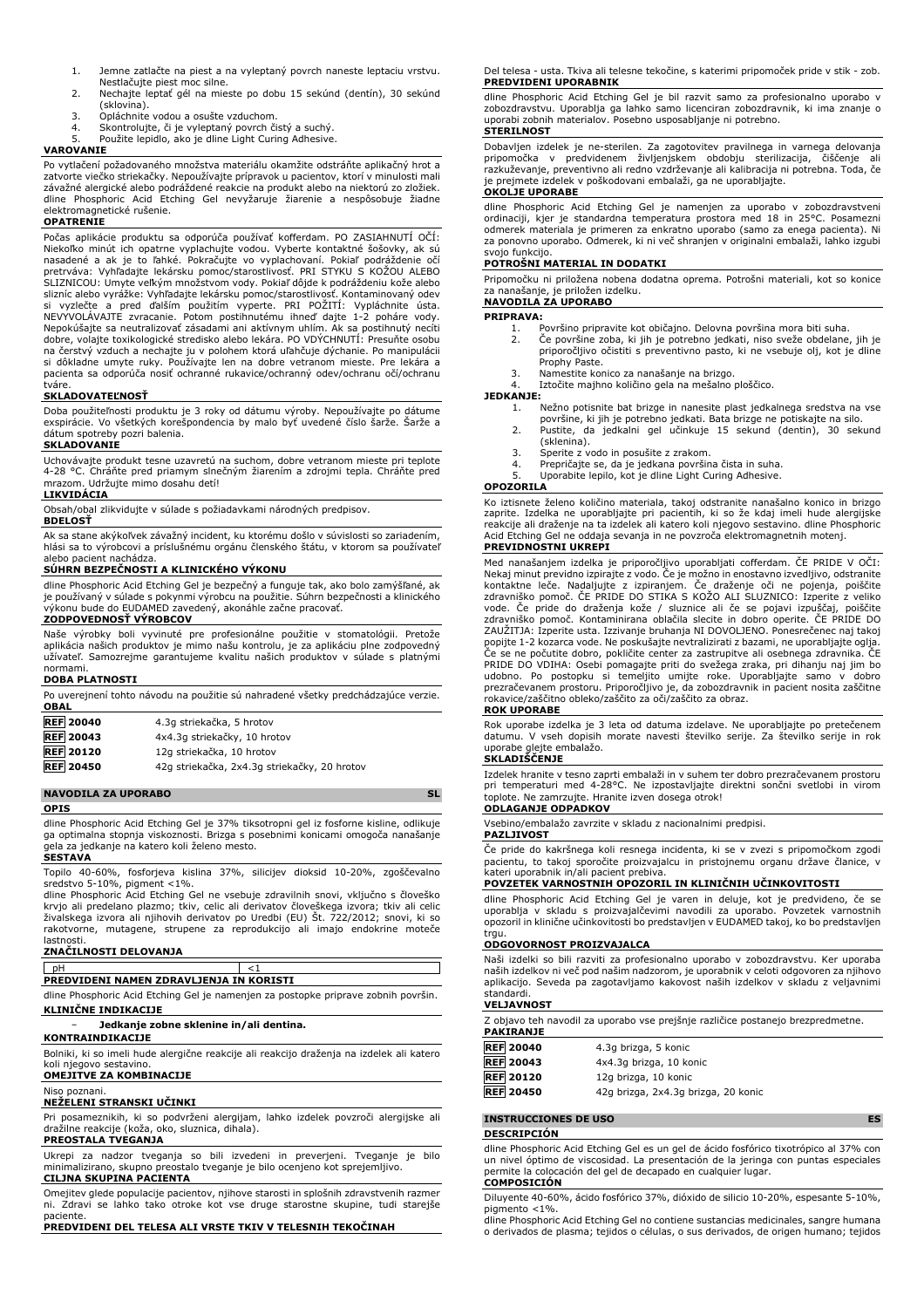### o células de origen animal, o sus derivados, según se indica en el Reglamento (UE) No. 722/2012; Sustancias cancerígenas, mutágenos, tóxicas para la reproducción o que tengan propiedades de alteración endocrina.

# **CARACTERÍSTICAS DE DESEMPEÑO**

# pH <1 **PROPÓSITO PREVISTO Y BENEFICIOS CLÍNICOS**

dline Phosphoric Acid Etching Gel está diseñado para ser utilizado en procedimientos de preparación de superficies dentales.

## **INDICACIONES CLÍNICAS**

− **Decapado de esmalte dental y/o dentina.**

### **CONTRAINDICACIONES**

Pacientes con antecedentes de reacciones alérgicas o de irritaciones graves al producto o a cualquiera de los ingredientes. **RESTRICCIONES A LAS COMBINACIONES**

# Ninguno conocido.

# **EFECTOS SECUNDARIOS INDESEABLES**

En personas susceptibles, el producto puede causar reacciones alérgicas o irritación (en piel, ojos, mucosas, tracto respiratorio).

### **RIESGOS RESIDUALES**

Se han implementado y comprobado medidas de control de riesgos, reduciéndolos en la medida de lo posible, el riesgo residual general se considera aceptable. **GRUPO DE PACIENTES OBJETIVO**

No se conocen restricciones con respecto a la población de pacientes, edad y condiciones generales de salud. Pudiendo haber niños, pacientes de mediana edad o

# ancianos. **PARTE PREVISTA DEL CUERPO O TIPOS DE TEJIDOS DE FLUIDOS CORPORALES**

Parte del cuerpo - boca. Tejidos o fluidos corporales en contacto con el dispositivo: dientes.

### **USUARIO PREVISTO**

dline Phosphoric Acid Etching Gel está desarrollado únicamente para uso profesional odontológico. Dirigido a médicos con licencia que tengan conocimientos sobre cómo usar materiales dentales comunes. No hay necesidad de tener una formación específica.

### **ESTERILIDAD**

dline Phosphoric Acid Etching Gel se entrega sin esterilizar. No necesita esterilización, limpieza o desinfección preparatoria, mantenimiento preventivo, regular o calibración para garantizar que el dispositivo funcione de manera adecuada y segura durante su vida útil prevista. Sin embargo, no lo use si el envoltorio principal está dañado. **MEDIO AMBIENTE DE USO**

dline Phosphoric Acid Etching Gel está diseñado para ser usado en consultorios odontológicos donde la temperatura ambiente va de 18 a 25 °C. La cantidad dispensada de material es adecuada para un solo uso (un paciente). No reutilizar. La cantidad dispensada que no se mantenga en el paquete original puede perder su función.

### **COMPONENTES CONSUMIBLES Y ACCESORIOS**

No se suministran accesorios con el dispositivo. Los consumibles, como las puntas de aplicación, se suministran con el dispositivo.

# **INSTRUCCIONES DE USO**

### **PREPARACIÓN:**

- 1. Prepare la superficie como siempre. El área de trabajo debe mantenerse seca.
- 2. Si la superficie a decapar no está recién expuesta, se recomienda limpiar con pasta profiláctica sin aceite como dline Prophy Paste.
- 3. Coloque la punta del aplicador en la jeringa.<br>4. Haga fluir una pequeña cantidad de gel en l
- 4. Haga fluir una pequeña cantidad de gel en la lámina de mezcla.

## **DECAPAR:**

- 1. Presione delicadamente el émbolo y aplique una capa de decapado en toda la superficie a decapar. No fuerce el émbolo.
- 2. Deje el gel de decapado en su lugar durante 15 segundos (dentina), 30 segundos (esmalte).
- 
- 3. Enjuague con agua y seque con aire. 4. Verifique que la superficie decapada esté limpia y seca.
- Utilice un adhesivo como dline Light Curing Adhesive.

# **ADVERTENCIAS**

Después de extraer la cantidad deseada de material, retire inmediatamente la punta de aplicación y cierre la tapa de la jeringa. No utilice el producto en pacientes que tengan antecedentes de reacciones alérgicas o de irritación graves producidas por el producto o cualquiera de sus componentes. dline Phosphoric Acid Etching Gel no emite radiación y tampoco causa interferencias electromagnéticas. **PRECAUCIONES**

Se recomienda utilizar barrera durante la aplicación del producto. EN CASO DE CONTACTO CON LOS OJOS: Enjuague cuidadosamente con agua durante varios minutos. Quítese las lentes de contacto, si los lleva y es fácil hacerlo. Continúe enjuagando. Si la irritación ocular persiste: consulte con su médico. EN CASO DE CONTACTO CON LA PIEL O LAS MUCOSAS: Lave con abundante agua. Si se produce irritación o sarpullido en la piel o mucosas: busque atención médica. Quítese la ropa contaminada y lávela antes de volverla a usar. EN CASO DE INGESTA: Enjuague la boca. No induzca el vomito. Inmediatamente, haga que el lesionado beba 1 o 2 vasos de agua. No intente neutralizar con bases, no use carbón. Llame a un centro de toxicología o a un médico si no se encuentra bien. EN CASO DE INHALACIÓN: Lleve a la persona a tomar aire fresco y facilite su respiración. Lávese bien las manos después de manipular el producto. Utilice el producto solo en

un área bien ventilada. Se recomienda utilizar guantes protectores/ropa protectora/protección ocular/protección facial para médico y paciente. **VIDA ÚTIL**

La vida útil del producto es de 3 años a partir de la fecha de fabricación. No lo use después de la fecha de vencimiento. El número de lote debe indicarse en todo el prospecto. Consulte el empaque para ver el lote y la fecha de vencimiento. **ALMACENAMIENTO**

### Mantenga el producto bien cerrado en un lugar seco y bien ventilado de 4 a 28 °C. Protéjase de la luz solar directa y de las fuentes de calor. No congele. iMantenga<br>fuera del alcance de los niños! del alcance de los niños!

### **DISPOSICIÓN**

Elimine el contenido/recipiente según lo requieran los requisitos reglamentarios nacionales.

### **VIGILANCIA**

Si se ha producido algún incidente grave en relación con el dispositivo, informe al fabricante y a la autoridad competente del Estado miembro en el que esté establecido el usuario y/o el paciente.

### **RESUMEN DE SEGURIDAD Y DESEMPEÑO CLÍNICO**

dline Phosphoric Acid Etching Gel es seguro y funciona según lo previsto si es usado según las instrucciones de uso del fabricante. El resumen de seguridad y desempeño clínico se presentará en EUDAMED tan pronto como comience a funcionar. **RESPONSABILIDAD DE LOS FABRICANTES**

Nuestros productos han sido desarrollados para uso profesional odontológico. Dado que la aplicación de nuestros productos está fuera de nuestro control, el usuario es totalmente responsable de ella. Por supuesto, garantizamos la calidad de nuestros productos de acuerdo con los estándares aplicados. **VALIDEZ**

Tras la publicación de estas instrucciones de uso, quedan reemplazadas todas las versiones previas. **EMBALAJE**

| <b>REF 20040</b> | Jeringa de 4.3g, 5 tips                     |
|------------------|---------------------------------------------|
| <b>REF</b> 20043 | 4 jeringas de 4.3g, 10 tips                 |
| <b>REF 20120</b> | Jeringa de 12g, 10 tips                     |
| <b>REF</b> 20450 | Jeringa de 42g, 2 jeringas de 4.3g, 20 tips |

# **ANVÄNDARINSTUKTIONER SV**

**BESKRIVNING**

dline Phosphoric Acid Etching Gel består av 37% tixotropisk fosforsyragel med optimal viskositetsnivå. En sprutpresentation med speciella spetsar möjliggör placering av etsegel på valfri plats.

### **SAMMANSÄTTNING**

Spädningsmedel 40-60%, fosforsyra 37%, kiseldioxid 10-20%, förtjockningsmedel 5-10%, pigment <1%.

dline Phosphoric Acid Etching Gel innehåller inte läkemedelssubstanser, inklusive mänskligt blod eller plasmaderivat; vävnader eller celler, eller deras derivat, av mänskligt ursprung; vävnader eller celler av animaliskt ursprung, eller deras derivat, som avses i förordning (EU) nr 722/2012; ämnen som är cancerframkallande, mutagena, reproduktionsgiftiga eller som har hormonstörande egenskaper.

# **PRESTANDAEGENSKAPER**

pH <1 **AVSETT SYFTE OCH KLINISKA FÖRDELAR**

dline Phosphoric Acid Etching Gel är avsedd att användas för förberedelser av tandytan.

# **KLINISKA INDIKATIONER**

− **Etsning av tandemalj och/eller dentin.**

# **KONTRAINDIKATIONER**

Patienter som tidigare har upplevt allvarliga allergiska reaktioner eller irritationsreaktioner av produkten eller någon av ingredienserna. **BEGRÄNSNINGAR AV KOMBINATIONER**

# Inga kända.

### **OÖNSKADE BIVERKNINGAR**

Hos känsliga individer kan produkten orsaka allergiska reaktioner eller irritationsreaktioner (hud, ögon, slemhinna, luftvägar).

# **ÅTERSTÅENDE RISKER**

Åtgärder för riskkontroll har genomförts och verifierats, risken minskas så långt som möjligt, den totala restrisken bedöms vara acceptabel. **PATIENTENS MÅLGRUPP**

Inga kända restriktioner angående patientpopulation, ålder eller allmänna hälsotillstånd. Det kan finnas barn, medelålders eller äldre patienter.

**AVSEDD DEL AV KROPPEN ELLER TYPER AV VÄVNADER AV KROPPSVÄTSKOR** En del av kroppen – munnen. Vävnader eller kroppsvätskor i kontakt med enheten – tand.

### **AVSEDD ANVÄNDARE**

dline Phosphoric Acid Etching Gel är utvecklad endast för professionellt bruk inom tandvården. Dess användare är endast licensierad läkare som har kunskap om hur man använder vanliga material. Det finns dock inget behov av specifik utbildning. **STERILITET**

# dline Phosphoric Acid Etching Gel levereras icke-steril. Det finns inget behov av förberedande sterilisering, rengöring eller desinfektion, förebyggande eller regelbundet underhåll eller kalibrering, för att säkerställa att enheten fungerar korrekt och säkert under dess avsedda livstid. Använd dock inte om förpackningen

### är skadad. **ANVÄNDNINGSMILJÖ**

dline Phosphoric Acid Etching Gel är designad för att användas på tandvårdskliniker där omgivningstemperaturen är 18-25°C. Den fördelade mängden material är lämplig för engångsbruk (endast för en patient). Återanvänd inte. Administrerad mängd som inte hålls kvar i originalförpackningen kan leda till funktionsförlust.

# **FÖRBRUKNINGSDELAR OCH TILLBEHÖR**

Inga tillbehör medföljer enheten. Förbruknings, som applikationsspetsar, levereras med enheten.

## **ANVÄNDARINSTUKTIONER FÖRBEREDELSE:**

- 
- 1. Förbered ytan som vanligt. Arbetsytan måste hållas torr.<br>2. Om ytan som ska etsas inte är nyligen exponerad r 2. Om ytan som ska etsas inte är nyligen exponerad rekommenderas rengöring med oljefri profylaxpasta som dline Prophy Paste.
- 
- 3. Fäst applikatorspetsen på sprutan.
- 4. Låt en liten mängd gel flöda ut på blandningsplattan.
- **ETSNING:**<br>1.
	- Ttryck varsamt in kolven och applicera etsskiktet på alla ytor som ska etsas. Tvinga inte fram kolven.
	- 2. Låt etsegelen sitta kvar i 15 sekunder (dentin), 30 sekunder (emalj).<br>3. Skölj med vatten och torka med luft.<br>4. Kontrollera att den etsade ytan är ren och torr.
	- 3. Skölj med vatten och torka med luft. 4. Kontrollera att den etsade ytan är ren och torr.
	-
	- 5. Använd ett lim som dline Light Curing Adhesive.

# **VARNINGAR**

Efter att önskad mängd extruderat material uppnåtts, ta omedelbart bort appliceringsspetsen och stäng sprutlocket. Använd inte produkten på patienter som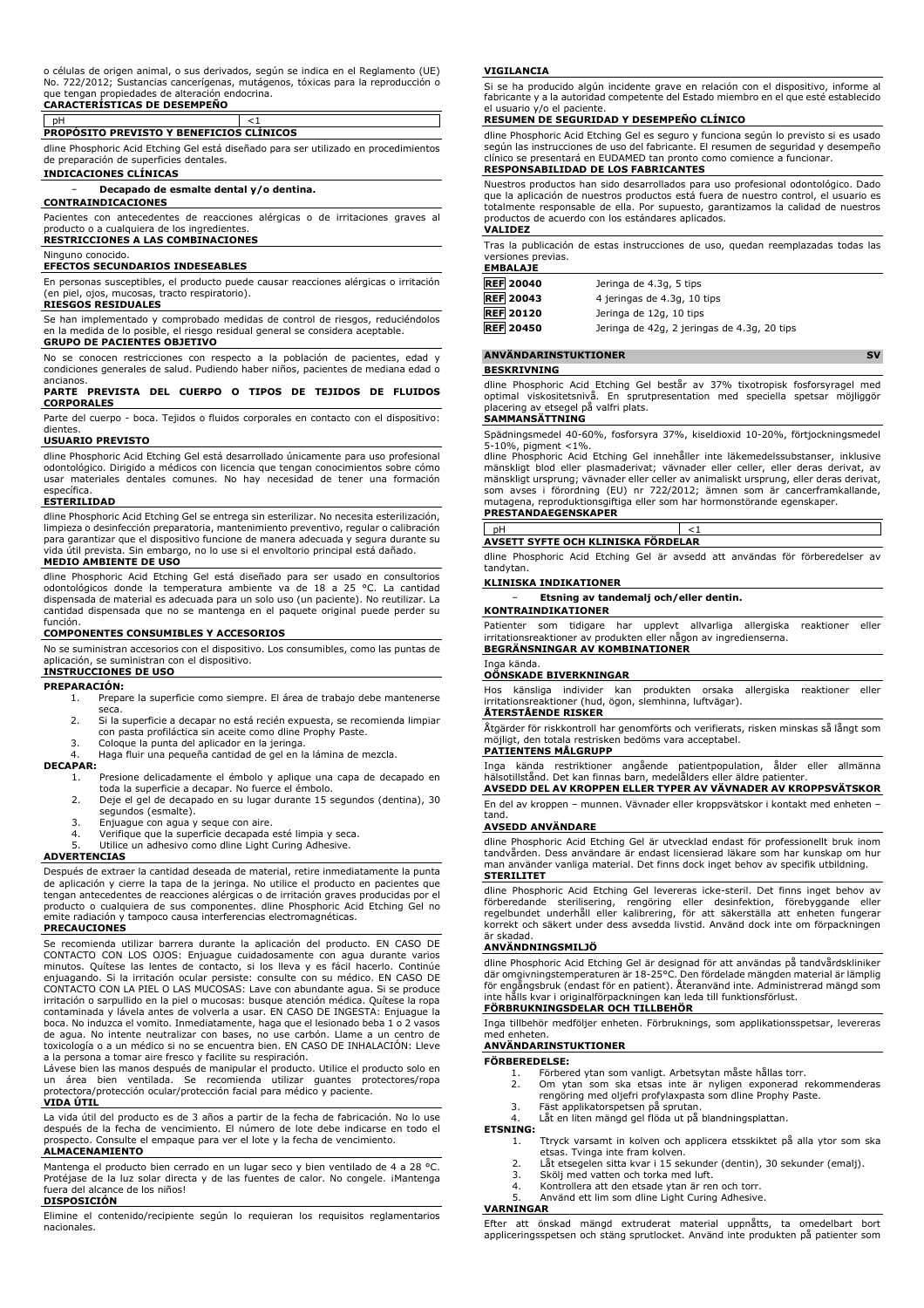tidigare har upplevt allvarliga allergiska reaktioner eller irritationsreaktioner av produkten eller någon av ingredienserna i den. dline Phosphoric Acid Etching Gel avger inte strålning och orsakar inga elektromagnetiska störningar.

# **FÖRSIKTIGHETSÅTGÄRDER**

Det rekommenderas att använda cofferdam under appliceringen av produkten. VID KONTAKT MED ÖGONEN: Skölj försiktigt med vatten i flera minuter. Ta bort kontaktlinser om de finns och det är lätt att göra så. Fortsätt skölja. Om irritationen i ögonen kvarstår: Kontakta läkare. VID KONTAKT MED HUD ELLER SLEMMHINNOR: Tvätta rent med mycket vatten. Om irritation eller utslag på huden/slemhinnor uppstär: Kontakta läkare. Ta av utsatta kläder och tvätta dem innan de återanvänds.<br>VID FÖRTÄRING: Skölj munnen. Framkalla INTE kräkningar. Låt personen dricka 1-<br>2 glas vatten. Försök inte neutralisera med baser, inget ko skyddshandskar/skyddskläder/ögonskydd/ansiktsskydd.

# **HÅLLBARHETSTID**

Produktens hållbarhet är 3 år från tillverkningsdatumet. Använd inte efter utgångsdatum. Partinummer bör anges i all korrespondens. Se förpackning för partinummer och utgångsdatum.

# **FÖRVARING**

Förvara produkten tätt sluten på en torr, väl ventilerad plats vid 4-28°C. Skydda den mot direkt solljus och värmekällor. Frys inte. Förvaras oåtkomlig för barn!

### **AVLÄGNING**

Kassera innehållet/behållaren i enlighet med nationella föreskrifter.

### **VAKSAMHET**

Om en allvarlig händelse har inträffat i samband med enheten rapporteras detta till tillverkaren och den behöriga myndigheten i den medlemsstat där användaren och/eller patienten är etablera

# **SAMMANFATTNING AV SÄKERHET OCH KLINISK PRESTANDA**

dline Phosphoric Acid Etching Gel är säker och fungerar som avsett om den används enlighet med tillverkarens bruksanvisningar. Sammanfattning av säkerhet och klinisk prestanda kommer att presenteras i EUDAMED så snart det böjar fungera. **TILLVERKARENS ANSVAR**

# Våra produkter har utvecklats för professionellt bruk inom tandvården. Eftersom tillämpningen av våra produkter ligger utanför vår kontroll är användaren själv fullt ansvarig för applikationen. Naturligtvis garanterar vi kvaliteten på våra produkter i enlighet med rådande standarder.

### **GILTIGHET**

I och med publiceringen av denna bruksanvisning ersätts alla tidigare versioner. **FÖRPACKNING**

| <b>REF 20040</b> | 4.3g spruta, 5 spetsar                 |
|------------------|----------------------------------------|
| <b>REF</b> 20043 | 4x4.3q sprutor, 10 spetsar             |
| <b>REF 20120</b> | 12g spruta, 10 spetsar                 |
| <b>REF</b> 20450 | 42q spruta, 2x4.3q sprutor, 20 spetsar |

# **KULLANIM KILAVUZU TR AÇIKLAMA**

dline Phosphoric Acid Etching Gel, optimum viskozite seviyesine sahip %37 tiksotropik fosforik asit jeldir. Özel uçlu enjektör sunumu, aşındırma jelinin istenen herhangi bir yere yerleştirilmesine olanak tanır.

# **BILEŞIM**

Seyreltici %40-60, fosforik asit %37, silikon dioksit %10-20, kalınlaştırıcı %5-10,  $pigenent  $< 0.1$ .$ 

dline Phosphoric Acid Etching Gel insan kanı veya plazma türevi, insan dokuları veya hücreleri veya bunların türevlerini, 722/2012 Sayılı Tüzük (AB)'de bahsedildiği üzere hayvanlara ait dokular veya hücreler veya bunların türevleri; kanserojen, mutajenik, üremeye toksik veya endokrin bozucu özelliklere sahip maddeler dahil tıbbi madde

# içermez. **PERFORMANS ÖZELLIKLERI**

pH <1 **HEDEFLENEN AMAÇ VE KLINIK FAYDALAR**

dline Phosphoric Acid Etching Gel, diş yüzeyini hazırlama prosedürlerinde kullanılmak üzere geliştirilmiştir.

## **KLINIK ENDIKASYONLAR**

− **Diş minesi ve/veya dentini aşındırma.**

**KONTRAENDIKASYONLAR**

Ürüne veya bileşenlerden herhangi birine karşı şiddetli alerjik reaksiyon veya tahriş olma geçmişi olan hastalar. **KOMBINASYONLARLA ILGILI KISITLAMALAR**

# Bilinmiyor.

**İSTENMEYEN YAN ETKILER**

Ürün, hassas kişilerde alerjik veya tahriş reaksiyonlarına (cilt, göz, mukoza, solunum yolu) neden olabilir).

# **REZIDÜEL RISKLER**

Risk kontrol önlemleri uygulandı ve doğrulandı, risk mümkün olduğu kadar azaltıldı, tüm artık riskin kabul edilebilir olduğuna karar verildi.

# **HASTA HEDEF GRUBU**

Hasta kütle, yaş ve genel sağlık durumuyla ilgili herhangi bilinen bir kısıtlama mevcut değildir. Çocuklar, orta yaşlı veya yaşlı hastalar olabilir.

# **HEDEFLENEN VÜCUT BÖLÜMÜ VEYA VÜCUT SIVILARININ DOKU TÜRLERI** Vücudun bir bölümü - ağız. Cihazın temas ettiği doku veya vücut sıvıları - diş. **HEDEFLENEN KULLANICI**

dline Phosphoric Acid Etching Gel yalnızca diş hekimleri tarafından profesyonel<br>kullanım için geliştirilmiştir. Yalnızca basit dental malzemelerin nasıl kullanılacağı<br>bilgisine sahip lisanslı doktor er tarafından kullanıla

# **STERILITE**

dline Phosphoric Acid Etching Gel sterilize edilmemiş şekilde teslim edilmektedir. Cihazın amaçlanan ömrü boyunca düzgün ve güvenli bir şekilde çalışmasını sağlamak için herhangi bir hazırlama niteliğinde sterilizasyona, temizliğe veya dezenfeksiyona, önleyici, düzenli bakıma veya kalibrasyona gerek yoktur. Ancak birincil ambalaj zarar görmüşse kullanmayın. **KULLANIM ORTAMI**

dline Phosphoric Acid Etching Gel ortam sıcaklığının 18-25°C olduğu diş muayenehanelerinde kullanılmak üzere geliştirilmiştir. Dağıtılmış malzeme miktarı tek kullanım için uygundur (sadece bir hasta için). Tek kullanımlıktır Hazırlanan miktarın orijinal ambalajında saklanmaması işlev kaybına neden olabilir. **SARF MALZEMELERI VE YARDIMCI MALZEMELER**

Cihazla birlikte herhangi bir aksesuar verilmemektedir. Uygulama uçları gibi sarf malzemeleri cihazla birlikte verilmektedir.

### **KULLANIM KILAVUZU**

# **HAZIRLIK:**

- 1. Yüzeyi her zamanki gibi hazırlayın. Çalışma alanı kuru tutulmalıdır.<br>2. Asındırılacak yüzey yeni acılmamıssa, dline Prophy Paste gibi y
- 2. Aşındırılacak yüzey yeni açılmamışsa, dline Prophy Paste gibi yağsız profilaksi macunu ile temizlenmesi önerilir.
- 3. Aplikatör ucunu enjektöre takın.<br>4. Karistirma nedi üzerine az mikta Karıştırma pedi üzerine az miktarda jel dökün.

### **AŞINDIRMA:**

- 1. Pistonu nazikçe itin ve aşındırılacak tüm yüzeye asit tabakası uygulayın.
- Pistonu zorlamayın. 2. Aşındırma jelini 15 saniye (dentinde), 30 saniye (minede) bekletin.
- 
- 3. Su ile durulayıp hava ile kurulayın.<br>4. Asındırılmış vüzevin temiz ve kuru 4. Aşındırılmış yüzeyin temiz ve kuru olduğundan emin olun. 5. dline Light Curing Adhesive gibi bir yapıştırıcı kullanın.

# **UYARILAR**

İstenilen miktarda materyal ekstrüde edildikten sonra enjektörü hemen çıkarın ve enjektör kapağını kapatın. Bu ürünü, ürüne veya bileşenlerden herhangi birine karşı şiddetli alerjik reaksiyon veya tahriş olma geçmişi olan hastalar için kullanmayın. dline Phosphoric Acid Etching Gel radyasyon yaymaz ve herhangi bir elektromanyetik enterferans ortaya çıkarmaz.

### **ÖNLEMLER**

Urün uygulanırken bent kullanılması tavsiye edilir. GOZE TEMASI HALINDE: Birkaç dakika suyla dikkatlice durulayı. Varsa ve çıkarması kolaysa kontakt lenslerinizi çıkarın. Durulamaya devam edin. Göz tahrişi devam ederse: Tı sağlayın. Baz kullanarak nötralize etmeye çalışmayın, kömür kullanmayın. Kendinizi iyi hissetmiyorsanız Zehir Merkezi'ni veya doktoru arayın. SOLUNMASI DURUMUNDA: Zarar gören kişiyi temiz havaya çıkartın ve kolay biçimde nefes alması için rahat bir pozisyonda tutun. Kullandıktan sonra ellerinizi iyice yıkayın. İyi havalandırılmış bir alanda kullanın. Doktor ve hasta için koruyucu eldiven/koruyucu kıyafet/koruyucu gözlük/yüz için koruyucu kullanılması tavsiye edilir.

# **RAF ÖMRÜ**

Ürünün raf ömrü üretim tarihinden itibaren 3 yıldır. Belirlenen son kullanma tarihinden sonra kullanmayın. Parti numarası tüm bilgilendirmelerde belirtilmelidir. Parti numarası ve son kullanma tarihi için ambalaja bakınız. **DEPOLAMA**

Ürünü 4-28°C'de kuru ve iyi havalandırılan bir yerde sıkıca kapalı halde saklayın. Doğrudan güneş ışığından ve ısı kaynaklarından koruyun. Dondurmayın. Çocukların erişemeyeceği yerlerde muhafaza edin!

# **BERTARAF ETME**

İçeriği/kabını ulusal yasal gerekliliklere göre bertaraf edin.

# **VIJILANS**

Cihazla ilgili olarak meydana gelen herhangi bir ciddi kazayı, üreticiye ve kullanıcının ve/veya hastanın kabul edildiği Üye Devletin yetkili otoritesine bildirin.

# **GÜVENLILIK VE KLINIK PERFORMANS ÖZETI**

dline Phosphoric Acid Etching Gel güvenlidir ve üretici tarafından kullanım talimatlarına uygun olarak kullanılması durumunda amaçlandığı gibi çalışır. Güvenlik ve klinik performans özeti, işe başlar başlamaz EUDAMED'de lanse edilecektir. **ÜRETICININ SORUMLULUĞU**

Ürünlerimiz diş hekimleri tarafından profesyonel kullanım için geliştirilmiştir. Ürünlerimiz kontrolümüz dışında kullanıldığından, uygulamadan tamamen kullanıcı sorumludur. Ürünlerimizin kalitesini uygulanan standartlara uygun olarak garanti ediyoruz.

# **GEÇERLILIK SÜRESI**

İşbu kullanım talimatının yayınlanması üzerine, önceki tüm versiyonların yerini alacaktır. **AMBALAJ**

| ~~~~~~           |                                           |
|------------------|-------------------------------------------|
| <b>REF 20040</b> | 4.3q enjektör, 5 adet uc                  |
| <b>REF 20043</b> | 4x4.3q enjektör, 10 adet uc               |
| <b>REF 20120</b> | 12g enjektör, 10 adet uc                  |
| <b>REF 20450</b> | 42g enjektör, 2x4.3g enjektör, 20 adet uç |

### **ИНСТРУКЦИЯ ПО ПРИМЕНЕНИЮ RU**

# **ОПИСАНИЕ**

dline Phosphoric Acid Etching Gel – это 37% гель тиксотропной фосфорной кислоты с оптимальным уровнем вязкости. Форма шприца со специальными наконечниками позволяет разместить травильный гель в любом желаемом месте. **СОСТАВ**

Разбавитель 40-60%, фосфорная кислота 37%, диоксид кремния 10-20%, загуститель 5-10%, пигмент <1%.

dline Phosphoric Acid Etching Gel не содержит лекарственных веществ, в том числе производных человеческой крови или плазмы; тканей или клеток, или их производных, человеческого происхождения; тканей или клеткок, или их производных, животного происхождения, как указано в Регламенте (ЕС) № 722/2012; веществ, которые являются канцерогенными, мутагенными, токсичными для репродукции или обладают эндокринными разрушающими свойствами.

# **ФУНКЦИОНАЛЬНЫЕ ХАРАКТЕРИСТИКИ**

pH  $<1$ **ПРЕДУСМОТРЕННОЕ ПРИМЕНЕНИЕ И КЛИНИЧЕСКИЕ РЕЗУЛЬТАТЫ**

dline Phosphoric Acid Etching Gel предназначен для использования в процедурах подготовки поверхности зубов.

# **КЛИНИЧЕСКИЕ ПОКАЗАНИЯ**

− **Протравливание зубной эмали и/или дентина. ПРОТИВОПОКАЗАНИЯ**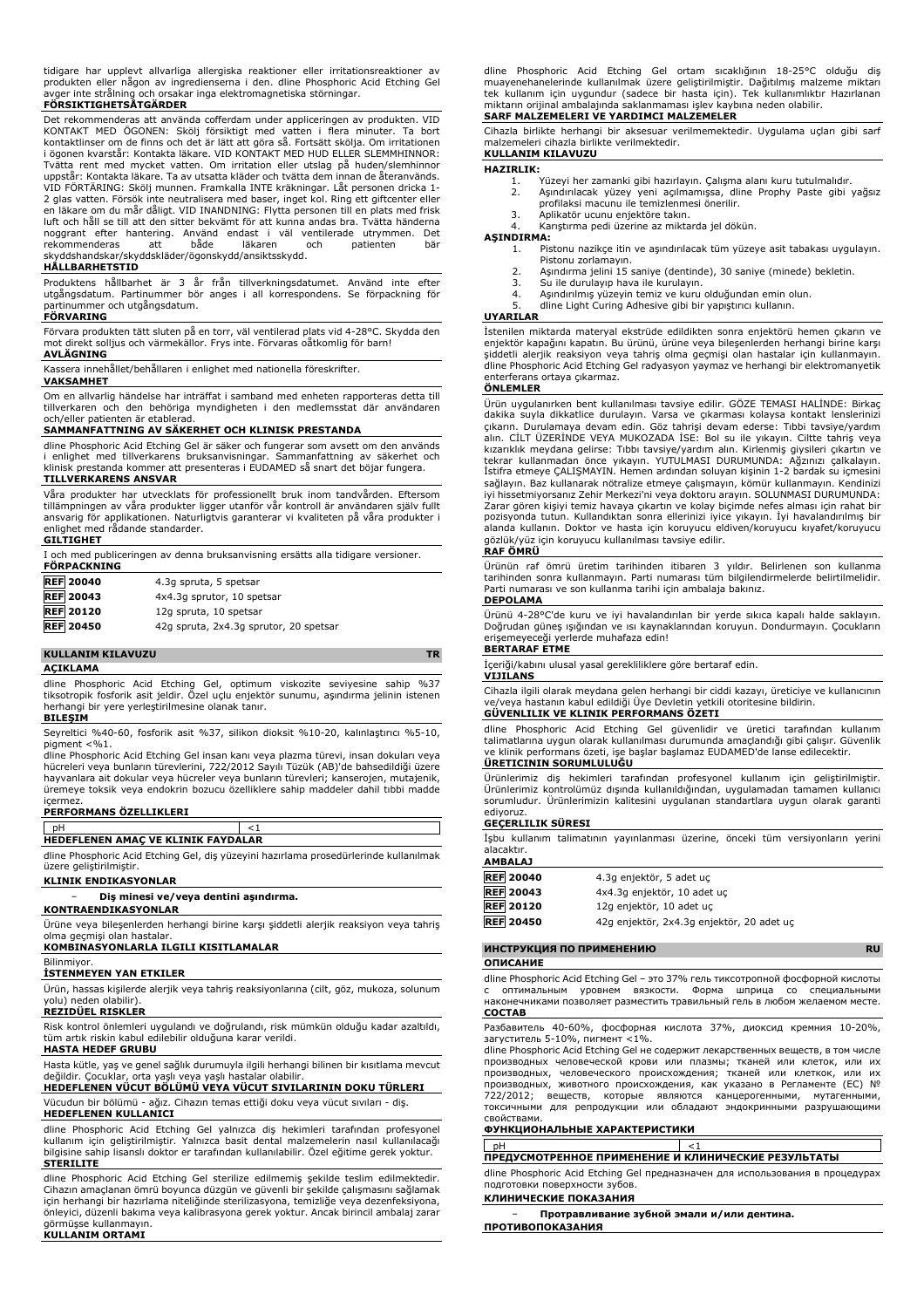### Нет данных.

## **НЕЖЕЛАТЕЛЬНЫЕ ПОБОЧНЫЕ ЭФФЕКТЫ**

У восприимчивых людей продукт может вызывать аллергические раздражающие реакции (кожа, глаза, слизистые оболочки, дыхательные пути). **ОСТАТОЧНЫЕ РИСКИ**

Меры по управлению рисками внедрены и проверены, риск снижен, насколько возможно, общий остаточный риск признан приемлемым. **ЦЕЛЕВАЯ ГРУППА ПАЦИЕНТОВ**

Никаких ограничений относительно категории пациентов, их возраста и общего состояния здоровья не известно. Продукт можно применять на детях, пациентах среднего и пожилого возраста.

# **ПРЕДПОЛАГАЕМАЯ ЧАСТЬ ТЕЛА ИЛИ ТИПЫ ТКАНЕЙ ЖИДКОСТЕЙ ОРГАНИЗМА**

Часть тела - рот. Ткани или биологические жидкости, контактирующие с изделием - зуб.

# **ПРЕДПОЛАГАЕМЫЙ ПОЛЬЗОВАТЕЛЬ**

dline Phosphoric Acid Etching Gel разработан только для профессионального использования в стоматологии. Пользователь - только лицензированный врач, который знает, как использовать обычные стоматологические материалы. Нет необходимости в специальной подготовке.

### **СТЕРИЛЬНОСТЬ**

dline Phosphoric Acid Etching Gel поставляется нестерильным. Нет необходимости в какой-либо предварительной стерилизации, очистке или дезинфекции, профилактическом, регулярном обслуживании или калибровке, чтобы гарантировать правильную и безопасную работу изделия в течение его предполагаемого срока службы. Однако не используйте, если первичная упаковка повреждена.

## **УСЛОВИЯ ПРИМЕНЕНИЯ**

dline Phosphoric Acid Etching Gel предназначено для использования стоматологическом кабинете с температурой окружающей среды 18-25°C. Распределенное количество материала подходит для одноразового использования (только для одного пациента). Не использовать повторно. Выданное количество, хранящееся не в оригинальной упаковке, может привести к потере функциональности.

## **РАСХОДНЫЕ МАТЕРИАЛЫ И ПРИНАДЛЕЖНОСТИ**

В комплект поставки изделия не входят принадлежности. Расходные материалы, например, наконечники для нанесения, поставляются с изделием. **ИНСТРУКЦИЯ ПО ПРИМЕНЕНИЮ**

# **ПОДГОТОВКА:**

- 1. Подготовьте поверхность, как обычно. Рабочая зона должна быть
- сухой. 2. Если протравляемая поверхность не только что обнажилась, рекомендуется очистка безмасляной профилактической пастой, такой
- как dline Prophy Paste. 3. Присоедините наконечник для нанесения к шприцу.

4. Слейте небольшое количество геля на бумагу для замешивания.

# **ТРАВЛЕНИЕ:**

- 1. Слегка надавите на поршень и нанесите слой протравки на всю протравленную поверхность. Не применяйте силу к поршню.
- 2. Оставьте гель для протравливания на 15 секунд (дентин), 30 секунд (эмаль).
- 
- 3. Промойте водой и просушите воздухом. 4. Убедитесь, что протравленная поверхность чистая и сухая. Используйте клей, например dline Light Curing Adhesive.

# **ПРЕДУПРЕЖДЕНИЯ**

После выдавливания нужного количества материала сразу снимите наконечник для нанесения и закройте колпачок шприца. Не используйте продукт для пациентов, у которых в анамнезе есть серьезные аллергические или раздражающие реакции на продукт или любой из ингредиентов. dline Phosphoric Acid Etching Gel не генерирует излучение и не вызывает электромагнитные помехи.

## **МЕРЫ ПРЕДОСТОРОЖНОСТИ**

При применении продукта рекомендуется использовать коффердам. ПРИ ПОПАДАНИИ В ГЛАЗА: осторожно промыть глаза водой в течение нескольких<br>минут. Снимите контактные линзы, если они есть, и это легко сделать.<br>Продолжайте полоскание. Если раздражение глаз не проходит: обратиться к<br>врачу. ПРИ большим количеством воды. В случае раздражения кожи/слизистой оболочки или сыпи: обратиться к врачу. Снимите загрязненную одежду и постирайте перед повторным использованием. ПРИ ПРОГЛАТЫВАНИИ: прополоскать рот. НЕ вызывать рвоту. После этого немедленно попросите пострадавшего выпить 1-2 стакана воды. Не пытайтесь нейтрализовать щелочами или углем. Обратитесь в токсикологический центр или к врачу/терапевту, если вы плохо себя чувствуете. ПРИ ВДЫХАНИИ: вывести человека на свежий воздух и обеспечить ему комфортное дыхание. После работы тщательно вымойте руки. Используйте только в хорошо проветриваемом помещении. Врачу и пациенту рекомендуется носить защитные перчатки/защитную одежду/средства защиты глаз/лица.

### **МЕРЫ ПРЕДОСТОРОЖНОСТИ**

Срок годности продукта 3 года со дня изготовления. Не использовать по истечении срока годности. Номер партии должен быт указан во всей корреспонденции. См. упаковку для получения информации о партии и сроке

# годности. **ХРАНЕНИЕ**

Хранить продукт плотно закрытым в сухом, хорошо проветриваемом месте при температуре 4-28°C. Беречь от прямых солнечных лучей и источников тепла. Не замораживать. Хранить в недоступном для детей месте!

# **УТИЛИЗАЦИЯ**

Утилизируйте содержимое/контейнер в соответствии с национальными нормативными требованиями.

# **АКТИВНЫЙ МОНИТОРИНГ**

Если в отношении изделия произошел какой-либо серьезный инцидент, сообщите производителю и компетентному органу государства-члена, в котором зарегистрирован пользователь и/или пациент.

# **РЕЗЮМЕ БЕЗОПАСНОСТИ И КЛИНИЧЕСКОЙ ЭФФЕКТИВНОСТИ**

dline Phosphoric Acid Etching Gel безопасен и работает по назначению, если он используется в соответствии с инструкцией по применению производителя. Сводная информация о безопасности и клинической эффективности будет представлена в Европейской базе данных по медицинским изделиям, как только она начнет работать.

# **ОТВЕТСТВЕННОСТЬ ПРОИЗВОДИТЕЛЯ**

Наши продукты разработаны для профессионального использования в стоматологии. Поскольку применение наших продуктов находится вне нашего контроля, пользователь несет полную ответственность за применение. Разумеется, мы гарантируем качество нашей продукции в соответствии с применяемыми стандартами.

# **СРОК ДЕЙСТВИЯ**

После публикации данной инструкции по применению все предыдущие версии отменяются. **УПАКОВКА**

| <b>REF 20040</b> | 4.3г шприц, 5 наконечников                   |
|------------------|----------------------------------------------|
| <b>REF 20043</b> | 4 шприца по 4.3г, 10 наконечников            |
| <b>REF 20120</b> | 12г шприц, 10 наконечников                   |
| <b>REF 20450</b> | 42г шприц, 2 шприца по 4.3г, 20 наконечников |

# **ІНСТРУКЦІЯ ІЗ ЗАСТОСУВАННЯ UA ОПИС**

dline Phosphoric Acid Etching Gel – це 37% гель тиксотропної фосфорної кислоти з оптимальним рівнем в'язкості. Форма шприца зі спеціальними наконечниками дозволяє розмістити травильний гель в будь-якому бажаному місці. **СКЛАД**

Розріджувач 40-60%, фосфорна кислота 37%, діоксид кремнію 10-20%, загущувач 5-10%, пігмент <1%.

dline Phosphoric Acid Etching Gel не містить лікарських речовин, зокрема похідних людської крові або плазми; тканин або клітин, або їх похідних, людського<br>походження; тканин або клітин, або їх похідних, тваринного походження, як<br>зазначено в Регламенті (ЄС) № 722/2012; речовин, які є канцерогенними,<br>мут властивості.

# **ФУНКЦІОНАЛЬНІ ХАРАКТЕРИСТИКИ**

pH <1 **ПЕРЕДБАЧУВАНЕ ПРИЗНАЧЕННЯ ТА КЛІНІЧНІ ПЕРЕВАГИ**

dline Phosphoric Acid Etching Gel призначений для використання в процедурах підготовки поверхні зубів.

### **КЛІНІЧНІ ПОКАЗАННЯ**

− **Протравлення зубної емалі та/або дентину.**

**ПРОТИПОКАЗАННЯ** Пацієнти, у яких в анамнезі були важкі алергічні або подразливі реакції на продукт або будь-який з інгредієнтів.

# **ОБМЕЖЕННЯ НА КОМБІНАЦІЇ**

Немає даних. **НЕБАЖАНІ ПОБІЧНІ ЕФЕКТИ**

У сприйнятливих людей dline Phosphoric Acid Etching Gel може викликати алергічні або подразливі реакції (шкіра, очі, слизові оболонки, дихальні шляхи). **ЗАЛИШКОВІ РИЗИКИ**

Заходи з управління ризиками впроваджені та перевірені, ризик знижений, наскільки це можливо, загальний залишковий ризик визнаний прийнятним. **ЦІЛЬОВА ГРУПА ПАЦІЄНТІВ**

Ніяких обмежень щодо категорії пацієнтів, їх віку та загального стану здоров'я невідомо. Продукт можна застосовувати на дітях, пацієнтах середнього або похилого віку.

# **ПЕРЕДБАЧУВАНА ЧАСТИНА ТІЛА АБО ТИПИ ТКАНИН РІДИН ОРГАНІЗМУ**

Частина тіла – рот. Тканини або біологічні рідини, що контактують з виробом – зуб.

# **ПЕРЕДБАЧУВАНИЙ КОРИСТУВАЧ**

dline Phosphoric Acid Etching Gel розроблений тільки для професійного використання в стоматології. Користувач – тільки ліцензований лікар, який знає, як використовувати звичайні стоматологічні матеріали. Немає потреби в спеціальній підготовці.

## **СТЕРИЛЬНІСТЬ**

dline Phosphoric Acid Etching Gel постачається нестерильним. Немає потреби в будь-якій попередній стерилізації, очищенні або дезінфекції, профілактичному, регулярному обслуговуванні або калібруванні, щоб гарантувати правильну та безпечну роботу виробу протягом його передбачуваного терміну служби. Однак не використовуйте, якщо первинна упаковка пошкоджена.

### **УМОВИ ЗАСТОСУВАННЯ**

dline Phosphoric Acid Etching Gel Виріб призначений для використання в стоматологічному кабінеті з температурою навколишнього середовища 18-25°C. Розподілену кількість матеріалу підходить для одноразового використання (тільки для одного пацієнта). Не застосовувати повторно. Видана кількість, що зберігається не в оригінальній упаковці, може призвести до втрати функціональності.

# **ВИТРАТНІ МАТЕРІАЛИ ТА ПРИНАЛЕЖНОСТІ**

До комплекту поставки виробу не входять приналежності. Витратні матеріали, наприклад, наконечники для нанесення, поставляються з виробом.

# **ІНСТРУКЦІЯ ІЗ ЗАСТОСУВАННЯ**

**ПІДГОТОВКА:**

- 1. Підготуйте поверхню, як зазвичай. Робоча зона має сухою.<br>2. Якшо поверхня, що протравлюється, не щойно с
- 2. Якщо поверхня, що протравлюється, не щойно оголилася, рекомендується очищення безоливною профілактичною пастою, такою як dline Prophy Paste.
- 3. Приєднайте наконечник аплікатора до шприца.
	- 4. Злийте невелику кількість гелю на папір для замішування.

# **ТРАВЛЕННЯ:**

- 1. Делікатно натисніть на плунжер і нанесіть шар травлення на всю поверхню для травлення. Не натискайте на поршень.
- 2. Залиште гель для травлення на місці на 15 секунд (дентин), 30 секунд (емаль).
- 3. Промийте водою і висушіть повітрям. 4. Переконайтеся, що травлена поверхня чиста і суха.
-